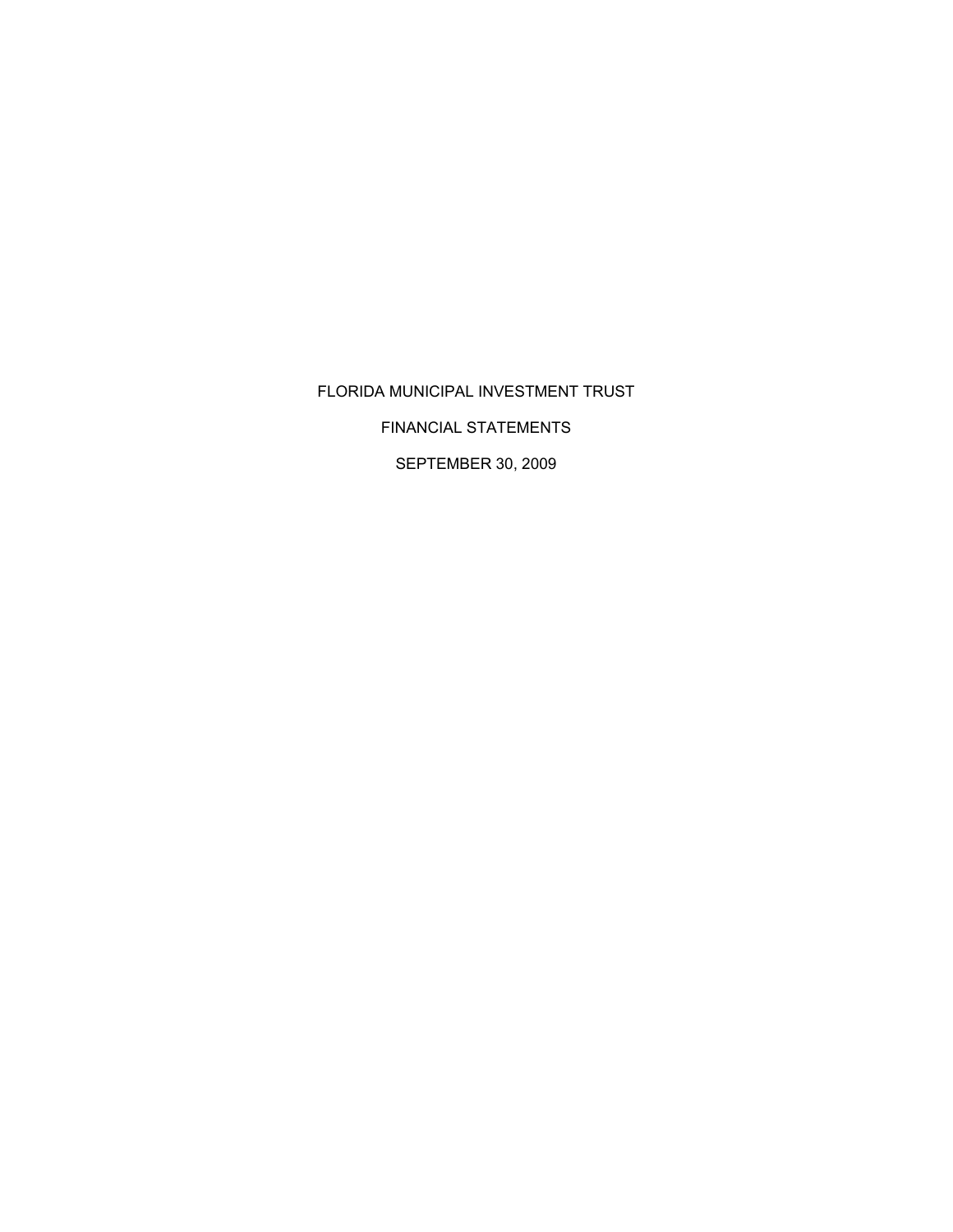# FLORIDA MUNICIPAL INVESTMENT TRUST Financial Statements September 30, 2009

# TABLE OF CONTENTS

| <b>Title</b>                                                                                                   | Page Number |
|----------------------------------------------------------------------------------------------------------------|-------------|
| <b>Independent Auditors' Report</b>                                                                            | $1 - 2$     |
| Management's Discussion and Analysis                                                                           | $3 - 8$     |
| <b>Combined Statement of Net Assets</b><br>Combined Statement of Changes in Net Assets                         | 9<br>10     |
| Intermediate High Quality Bond Fund<br><b>Statement of Net Assets</b><br>Statement of Changes in Net Assets    | 11<br>12    |
| 1-3 Year High Quality Bond Fund<br><b>Statement of Net Assets</b><br>Statement of Changes in Net Assets        | 13<br>14    |
| Broad Market High Quality Bond Fund<br><b>Statement of Net Assets</b><br>Statement of Changes in Net Assets    | 15<br>16    |
| <b>High Quality Growth Portfolio</b><br><b>Statement of Net Assets</b><br>Statement of Changes in Net Assets   | 17<br>18    |
| Diversified Small Cap Equity Portfolio<br><b>Statement of Net Assets</b><br>Statement of Changes in Net Assets | 19<br>20    |
| Russell 1000 Enhanced Index Portfolio<br><b>Statement of Net Assets</b><br>Statement of Changes in Net Assets  | 21<br>22    |
| 0-2 Year High Quality Bond Fund<br><b>Statement of Net Assets</b><br>Statement of Changes in Net Assets        | 23<br>24    |
| International Blend Portfolio<br><b>Statement of Net Assets</b><br>Statement of Changes in Net Assets          | 25<br>26    |
| Large Cap Diversified Value Portfolio<br><b>Statement of Net Assets</b><br>Statement of Changes in Net Assets  | 27<br>28    |
| Expanded High Yield Bond Fund<br><b>Statement of Net Assets</b><br>Statement of Changes in Net Assets          | 29<br>30    |
| <b>Notes to Financial Statements</b>                                                                           | 31 - 49     |
| <b>Combining Statement of Net Assets</b>                                                                       | $50 - 51$   |
| Combining Statement of Changes in Net Assets                                                                   | $52 - 53$   |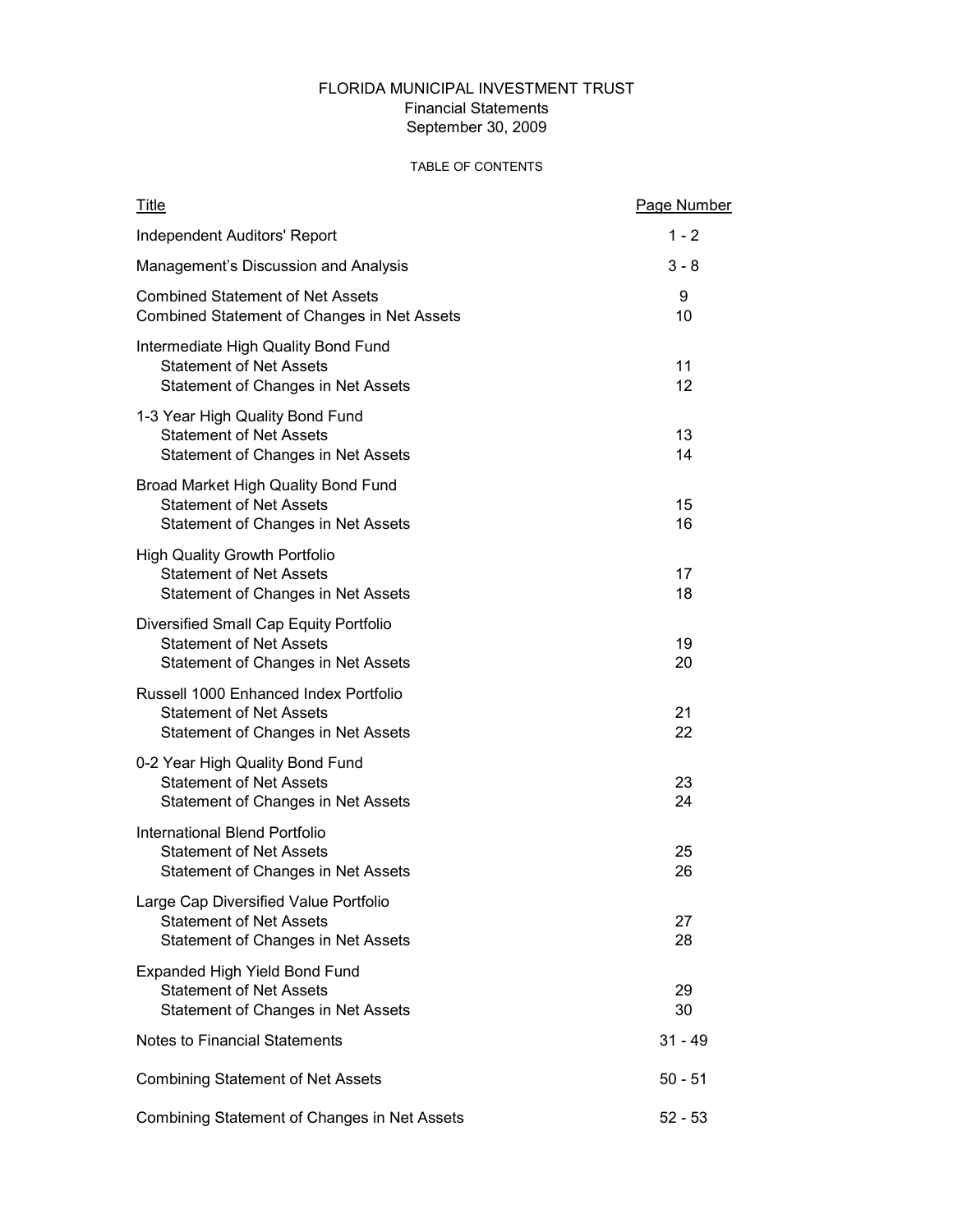**SHORSTEIN Be SHORSTEIN, P.A.** CERTIFIED PUBLIC ACCOUNTANTS 8265 BAYBERRY ROAD JACKSONVILLE, FLORIDA 32256

JACK F. SHORSTEIN, C.P.A. SAMUEL R. SHORSTEIN, C.P.A. MARK J. SHORSTEIN, C.P.A. MICHAEL K. PARRISH, C.P.A. BARBARA J. HOUSTON, C.P.A. O.J. YOUNG MARGARET R. CONOVER, C.P.A. JOAN B. MOELL, C.P.A. WALTER L. HUNTER, C.P.A. H. DAN HOOPER, C.P.A.

TELEPHONE (904) 739-1311 FACSIMILE (904) 739-2069 WEBSITE WWW.SHORSTEINCPA.COM

January 29,2010

Independent Auditors' Report

To the Board of Trustees of the Florida Municipal Investment Trust:

We have audited the accompanying combined statement of net assets of the Florida Municipal Investment Trust as of September 30, 2009 and the related combined statement of changes in net assets for the year then ended. We have also audited the financial statements of the ten individual portfolios which comprise the Trust as listed in the table of contents. These financial statements are the responsibility of the Trust's management. Our responsibility is to express an opinion on these financial statements based on our audits.

We conducted our audits in accordance with U.S. generally accepted auditing standards. Those standards require that we plan and perform the audits to obtain reasonable assurance about whether the financial statements are free of material misstatement. An audit includes consideration of internal control over financial reporting as a basis for designing audit procedures that are appropriate in the circumstances, but not for the purpose of expressing an opinion on the effectiveness of the Trust's internal control over financial reporting. Accordingly, we express no such opinion. An audit also includes examining, on a test basis, evidence supporting the amounts and disclosures in the financial statements, assessing the accounting principles used and significant estimates made by management, as well as evaluating the overall financial statement presentation. We believe that our audits provide a reasonable basis for our opinion.

In our opinion, the financial statements referred to above present fairly, in all material respects, the financial position of the Florida Municipal Investment Trust as of September 30, 2009, and the changes in its net assets for the year then ended in conformity with U.S. generally accepted accounting principles. Also in our opinion, the financial statements of the ten individual portfolios as listed in the table of contents present fairly, in all material respects, the financial position of each portfolio as of September 30, 2009 and the changes in each portfolio's net assets for the year then ended in conformity with U.S. generally accepted accounting principles.

The management's discussion and analysis on pages three through eight is not a required part of the basic financial statements but is supplementary information required by U.S. generally accepted accounting principles. We have applied certain limited procedures, which consisted principally of inquiries of management regarding the methods of measurement and presentation of the required supplementary information. However, we did not audit the information and express no opinion on it.

1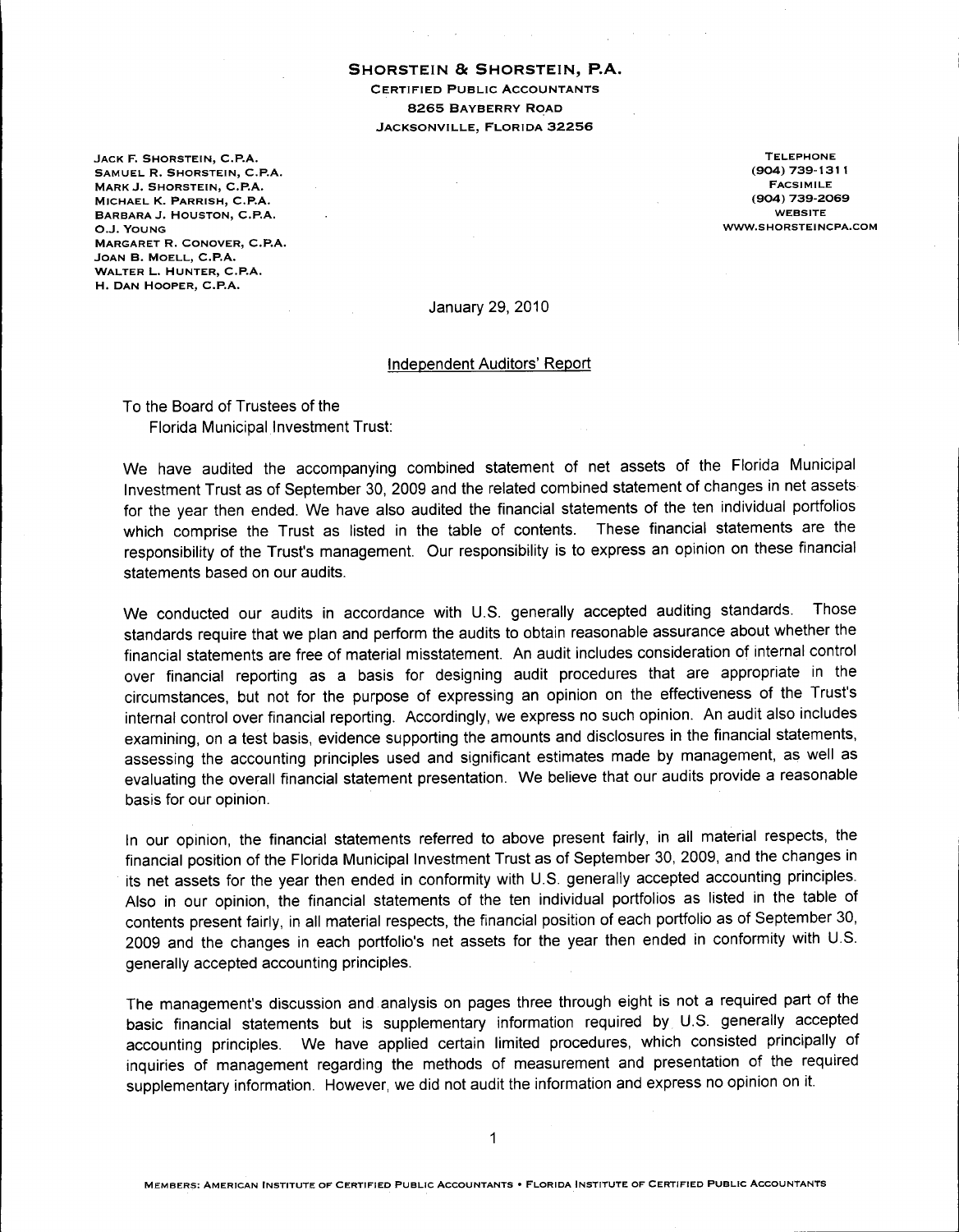Our audits were conducted for the purpose of forming an opinion on the basic financial statements taken as a whole. The information in the combining statement of net assets and combining statement of changes in net assets is presented for the purpose of additional analysis and is not a required part of the basic financial statements. Such information has been subjected to the auditing procedures applied in the audits of the basic financial statements and, in our opinion, is fairly stated in all material respects in relation to the basic financial statements taken as a whole.

Showten & Showten, P.A.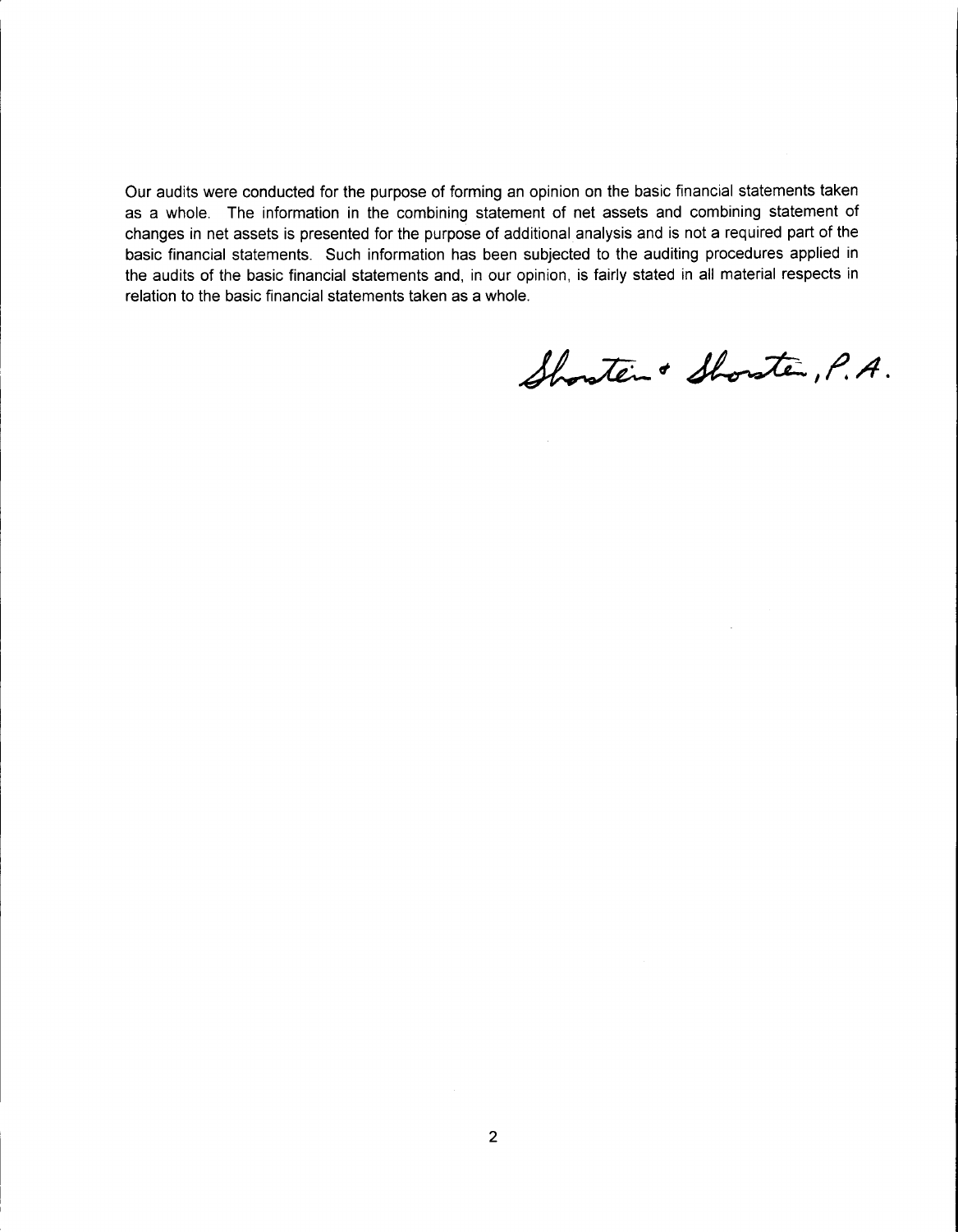The following Management Discussion and Analysis (the "MD&A") presents an overview of the Florida Municipal Investment Trust's financial activities for the fiscal year ended September 30, 2009. This is to be read in conjunction with the Trust's financial statements following the MD&A.

## **Financial Highlights**

- The net assets of the Trust at the close of fiscal year 2009 were \$1.218 billion, compared to \$1.009 billion in 2008, an increase of \$209 million or 21% over the prior year.
- Total revenues for fiscal year 2009 were \$61.5 million compared to \$(10.2) million for fiscal year 2008. This increase in revenues is primarily attributed to the \$86 million increase in the change in fair value of assets between fiscal year 2009 and fiscal year 2008.
- Total expenses dropped to \$4.2 million for fiscal year 2009, compared to \$15.6 million the previous year. The decline in expenses of \$11.4 million or 73% over the previous year was a direct result of the ongoing unwinding of the securities lending program.
- The amount of the Trust's securities on loan in the securities lending program has been reduced to \$82.9 million at fiscal year-end 2009 from \$344 million at fiscal year-end 2008. See Note 2 of the financial statements for additional information on the securities lending program.
- On April 1, 2009, the High Quality Government Fund was restructured and renamed the 0-2 Year High Quality Bond Fund. The investment guidelines of the fund were changed to incorporate a 0-2 year high quality mandate. The fund is designed to provide an investment pool alternative for excess funds that have an investment horizon greater than that of money market instruments.
- In September 2009, the Administrator completed contract negotiations with QED Financial Systems to provide a web-based portfolio and participant accounting reporting system for the Trust.

#### **Overview of the Basic Financial Statements**

This overview is intended to serve as an introduction to the Trust's basic financial statements. The Trust's financial statements comprise: 1) entity-wide or combined financial statements; 2) individual portfolio financial statements; and 3) notes to the financial statements. The Trust operates five fixed income portfolios and five equity portfolios, for a total of ten investment funds or portfolios.

#### Combined Financial Statements

The Trust operates as a fiduciary trust fund under governmental accounting standards that require the Trust to prepare a series of financial statements. The combined statement of net assets provides information about the assets and liabilities at a specific point in time, in this case September 30, 2009. The combined statement of changes in net assets provides information about revenues, expenses, and sales and redemptions of shares recorded during the entire fiscal year from October 1, 2008 through September 30, 2009.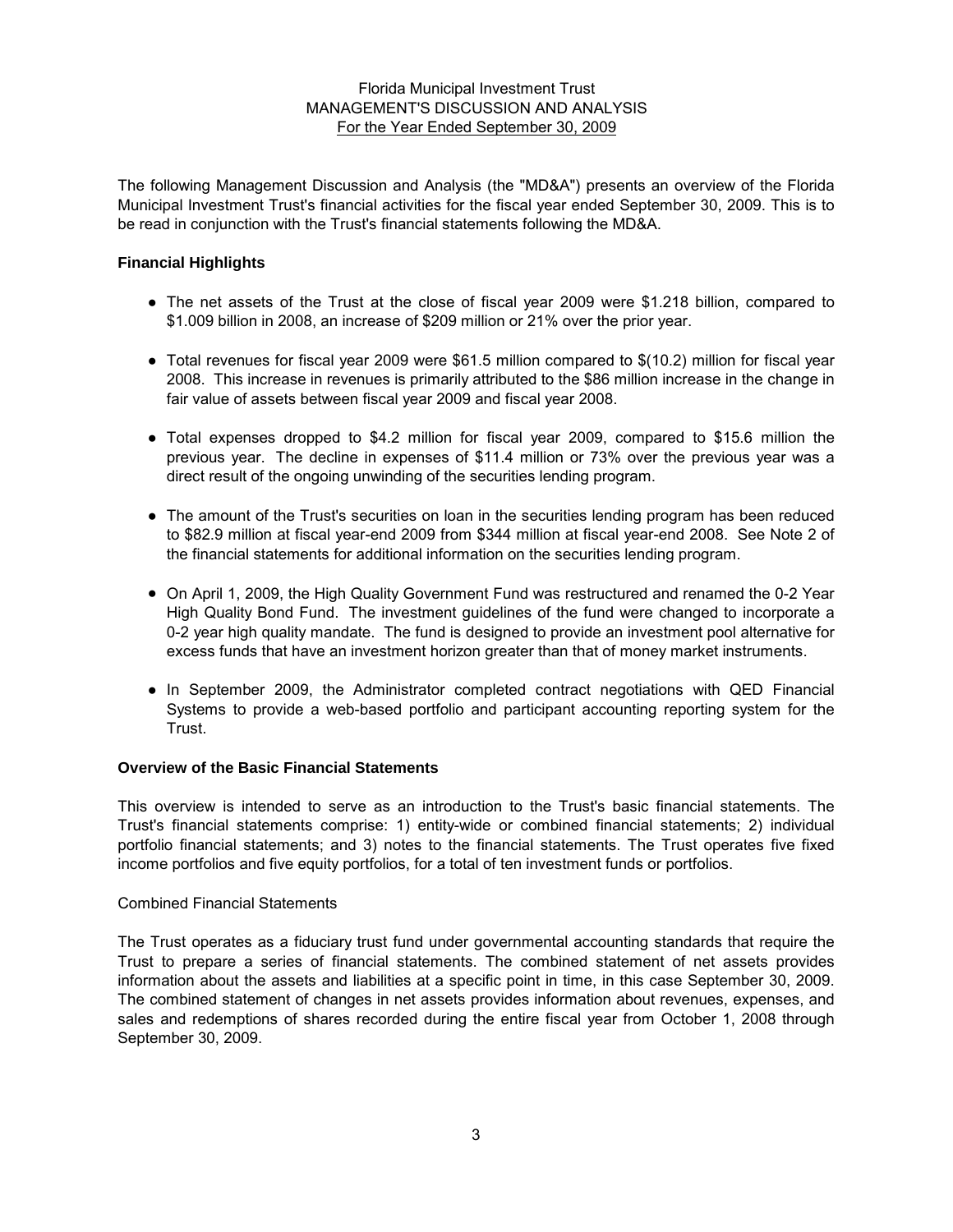#### **Overview of the Basic Financial Statements** (Continued)

The accrual basis of accounting was used to prepare the Trust's financial statements. Revenues are recorded when earned and expenses when incurred, regardless of whether or not cash has been received or paid. Investments are recorded at market, as provided by the Trust's Custodian. The fair value of the positions in the Trust's portfolios is the same as the value of the portfolio shares. Information on the specific types of investments owned by each portfolio as well as total shares sold and redeemed by each portfolio is detailed in the notes to the financial statements.

#### Individual Portfolio Financial Statements

Financial statements for each individual portfolio are included in this report and are prepared using the same measurement focus and basis of accounting as the combined financial statements. The amounts reported in the combined statement of net assets and the combined statement of changes in net assets are the sums of the amounts reported in the financial statements of the individual portfolios.

#### Notes to the Financial Statements

The notes to the financial statements provide additional information that is essential to an understanding of the data provided in the Trust's financial statements. The notes to the financial statements can be found following the individual portfolio financial statements.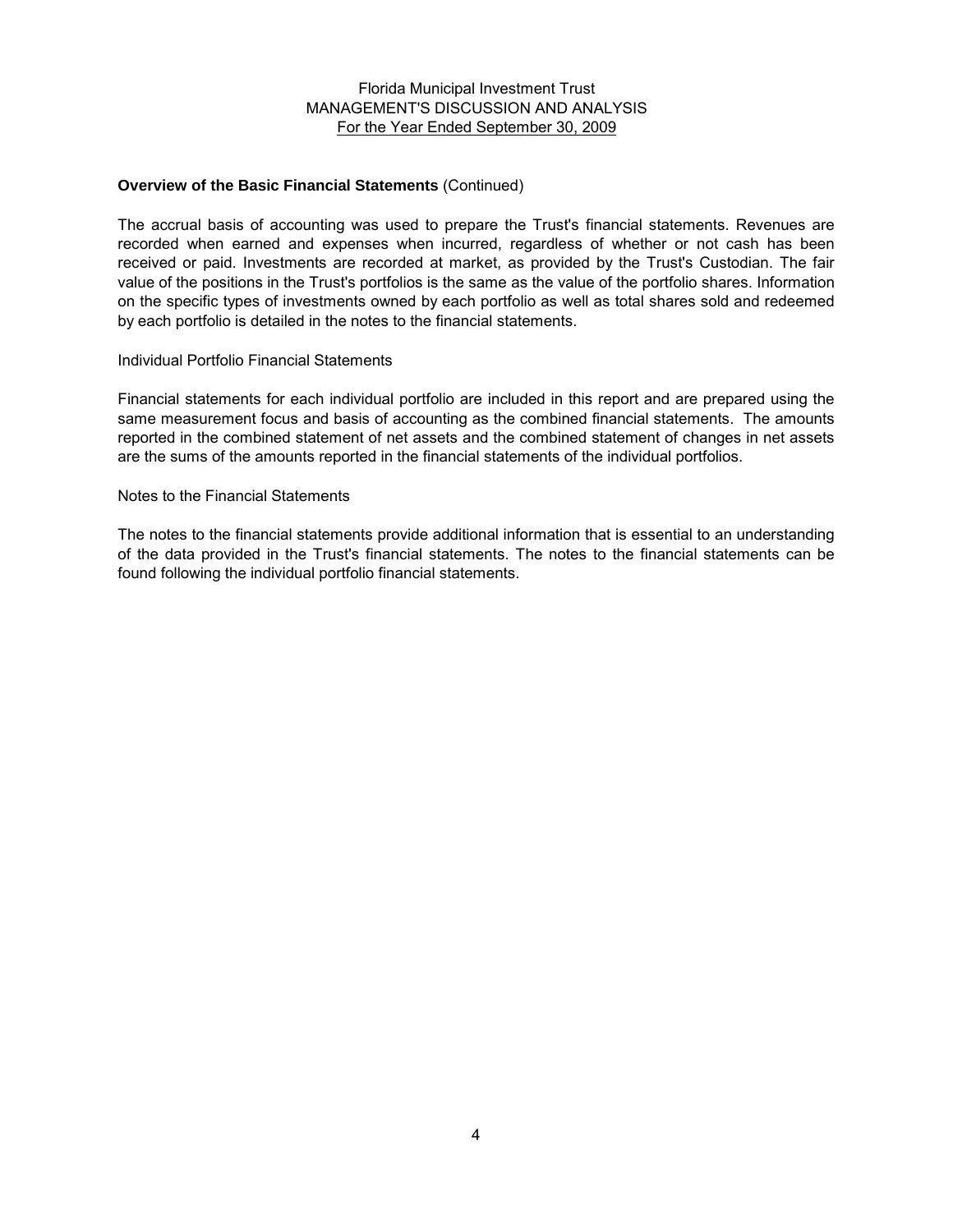#### **Financial Analysis of the Trust as a Whole Comparative Financial Information**

|                                                                                    | <b>Net Assets</b>                |                                 |                                   |                   |
|------------------------------------------------------------------------------------|----------------------------------|---------------------------------|-----------------------------------|-------------------|
|                                                                                    | 9/30/2009                        | 9/30/2008                       | Change                            | $\%$<br>Change    |
|                                                                                    |                                  |                                 |                                   |                   |
| <b>ASSETS</b>                                                                      |                                  |                                 |                                   |                   |
| <b>Investments in Securities</b><br>at Fair Value:<br><b>Collateral Held Under</b> |                                  |                                 |                                   |                   |
| Securities Lending Agreements<br><b>Other Investments</b>                          | 71,058,248<br>S<br>1,207,694,225 | 335,204,848<br>S<br>962,259,489 | \$ (264, 146, 600)<br>245,434,736 | -78.80%<br>25.51% |
| <b>Total Investments</b>                                                           | 1,278,752,473                    | 1,297,464,337                   | (18,711,864)                      | $-1.44%$          |
| Cash Equivalents                                                                   | 49,243,637                       | 60,563,926                      | (11,320,289)                      | $-18.69%$         |
| Receivables                                                                        |                                  |                                 |                                   |                   |
| <b>Interest and Dividends</b>                                                      | 4,908,995                        | 6,908,795                       | (1,999,800)                       | $-28.95%$         |
| Securities Lending Income                                                          | 8,955                            | 79,338                          | (70, 383)                         | $-88.71%$         |
| Securities Sold                                                                    | 2,388,324                        | 3,527,683                       | (1, 139, 359)                     | $-32.30%$         |
| <b>TOTAL ASSETS</b>                                                                | 1,335,302,384                    | 1,368,544,079                   | (33, 241, 695)                    | $-2.43%$          |
| <b>LIABILITIES</b>                                                                 |                                  |                                 |                                   |                   |
| Payables:                                                                          |                                  |                                 |                                   |                   |
| <b>Collateral Held Under Securities</b>                                            |                                  |                                 |                                   |                   |
| Lending Agreements                                                                 | 85,018,830                       | 352,625,246                     | (267, 606, 416)                   | $-75.89%$         |
| <b>Securities Purchased</b>                                                        | 31,197,292                       | 5,912,795                       | 25,284,497                        | 427.62%           |
| Accrued Expenses:                                                                  |                                  |                                 |                                   |                   |
| <b>Investment Management</b>                                                       |                                  |                                 |                                   |                   |
| Fees Payable                                                                       | 404,566                          | 393,758                         | 10,808                            | 2.74%             |
| Administrative Fees Payable                                                        | 305,553                          | 247,394                         | 58,159                            | 23.51%            |
| Custodian Fees Payable                                                             | 31,446                           | 29,836                          | 1,610                             | 5.40%             |
| Audit Fees Payable                                                                 | 94,458                           | 82,460                          | 11,998                            | 14.55%            |
| <b>Consulting Fees Payable</b>                                                     | 26,630                           |                                 | 26,630                            |                   |
| Miscellaneous Accrued Expenses                                                     | 11,329                           | 9,984                           | 1,345                             | 13.46%            |
| <b>TOTAL LIABILITIES</b>                                                           | 117,090,104                      | 359,301,473                     | (242, 211, 369)                   | $-67.41%$         |
| <b>NET ASSETS</b>                                                                  | \$1,218,212,280                  | \$1,009,242,606                 | 208,969,674<br>S.                 | 20.71%            |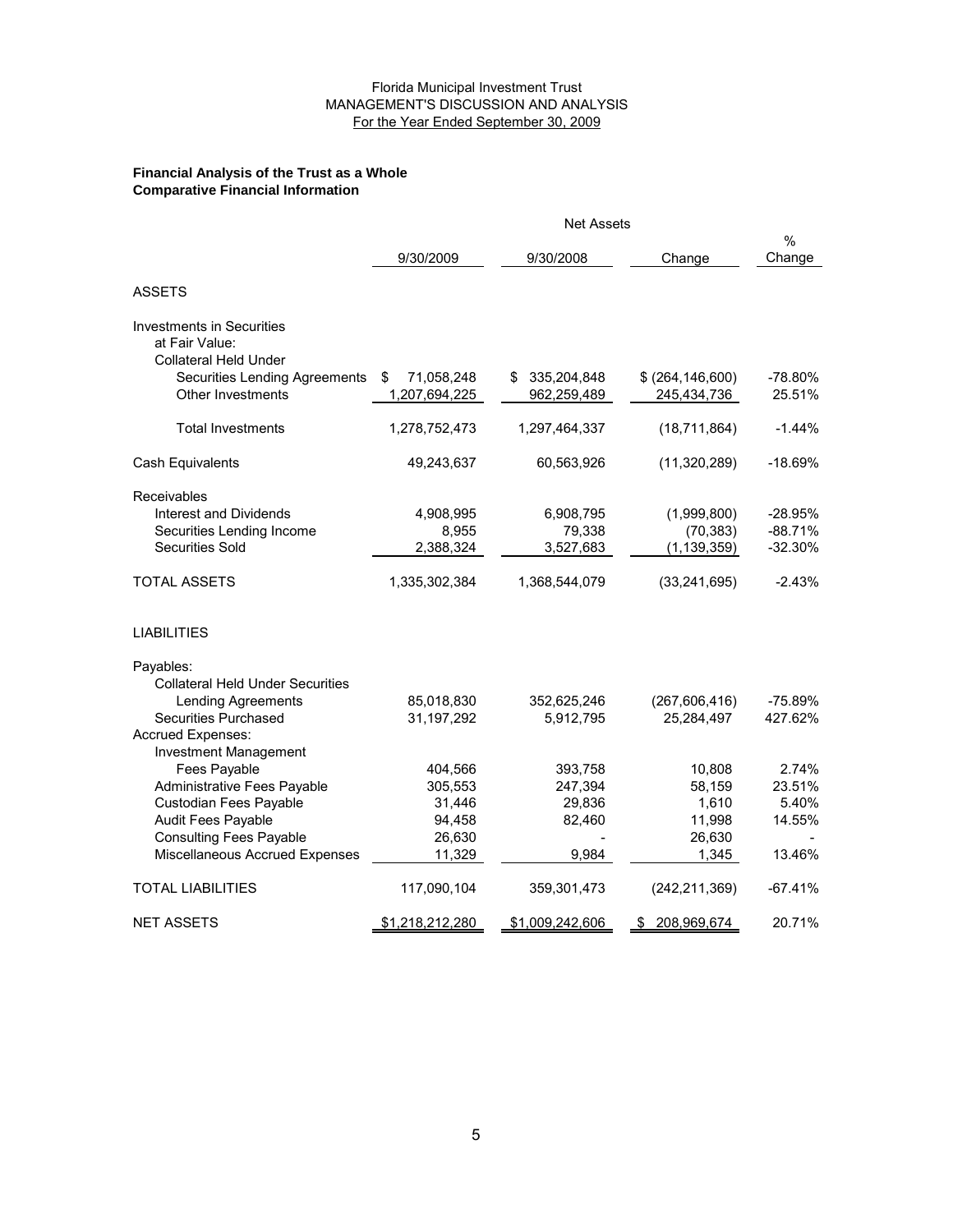#### **Financial Analysis of the Trust as a Whole Comparative Financial Information**

|                                                                                                                                                                                                                                                                                                                                                                         |                                                                                                                                                 | Changes in Net Assets                                                                                                                                    |                                                                                                                                                          |                                                                                                                                                          |
|-------------------------------------------------------------------------------------------------------------------------------------------------------------------------------------------------------------------------------------------------------------------------------------------------------------------------------------------------------------------------|-------------------------------------------------------------------------------------------------------------------------------------------------|----------------------------------------------------------------------------------------------------------------------------------------------------------|----------------------------------------------------------------------------------------------------------------------------------------------------------|----------------------------------------------------------------------------------------------------------------------------------------------------------|
|                                                                                                                                                                                                                                                                                                                                                                         | 9/30/2009                                                                                                                                       | 9/30/2008                                                                                                                                                | Change                                                                                                                                                   | %<br>Change                                                                                                                                              |
| <b>REVENUES</b>                                                                                                                                                                                                                                                                                                                                                         |                                                                                                                                                 |                                                                                                                                                          |                                                                                                                                                          |                                                                                                                                                          |
| Interest and Dividend Income<br>Securities Lending Income<br><b>Fair Value Increases</b>                                                                                                                                                                                                                                                                                | \$<br>36,474,637<br>1,953,408                                                                                                                   | \$<br>39,076,396<br>13,760,014                                                                                                                           | \$<br>(2,601,759)<br>(11,806,606)                                                                                                                        | $-6.66%$<br>$-85.80%$                                                                                                                                    |
| and Decreases                                                                                                                                                                                                                                                                                                                                                           | 23,030,011                                                                                                                                      | (63,045,406)                                                                                                                                             | 86,075,417                                                                                                                                               | 136.53%                                                                                                                                                  |
| <b>Total Revenues</b>                                                                                                                                                                                                                                                                                                                                                   | 61,458,056                                                                                                                                      | (10, 208, 996)                                                                                                                                           | 71,667,052                                                                                                                                               | 702.00%                                                                                                                                                  |
| <b>EXPENSES</b><br>Securities Lending Expense:<br><b>Borrower Rebates</b><br><b>Agent Fees</b>                                                                                                                                                                                                                                                                          | 1,261,534                                                                                                                                       | 12,384,067<br>358,020                                                                                                                                    | (11, 122, 533)<br>(358,020)                                                                                                                              | $-89.81%$<br>$-100.00\%$                                                                                                                                 |
| <b>Total Securities Lending</b><br>Expense                                                                                                                                                                                                                                                                                                                              | 1,261,534                                                                                                                                       | 12,742,087                                                                                                                                               | (11,480,553)                                                                                                                                             | $-90.10%$                                                                                                                                                |
| <b>Investment Management Fees</b><br><b>Administrative Fees</b><br><b>Custodian Fees</b><br><b>Audit Fees</b><br><b>Consulting Fees</b><br>Rating Agency Fees<br>General Insurance<br><b>Trustee Fees and Travel</b><br>Production and Merchandising<br><b>Legal Fees</b><br>Miscellaneous<br><b>Total Expenses</b><br>Net Investment Income (Loss)<br><b>Dividends</b> | 1,578,431<br>1,010,169<br>117,234<br>98,711<br>102,750<br>35,000<br>3,747<br>15,575<br>634<br>98<br>90<br>4,223,973<br>57,234,083<br>(765, 712) | 1,541,678<br>924,119<br>119,402<br>97,166<br>91,500<br>29,000<br>5,183<br>13,184<br>294<br>1,271<br>1,588<br>15,566,472<br>(25, 775, 468)<br>(4,637,080) | 36,753<br>86,050<br>(2, 168)<br>1,545<br>11,250<br>6,000<br>(1, 436)<br>2,391<br>340<br>(1, 173)<br>(1,498)<br>(11, 342, 499)<br>83,009,551<br>3,871,368 | 2.38%<br>9.31%<br>$-1.81%$<br>1.59%<br>12.30%<br>20.69%<br>$-27.71%$<br>18.14%<br>115.65%<br>$-92.29%$<br>$-94.33%$<br>$-72.86%$<br>322.05%<br>$-83.49%$ |
| <b>Beneficial Interest Share Transactions</b><br>Proceeds from Sale of Shares<br>Cost of Shares Redeemed                                                                                                                                                                                                                                                                | 316,339,383<br>(163, 838, 080)                                                                                                                  | 351,128,370<br>(158, 150, 049)                                                                                                                           | (34, 788, 987)<br>(5,688,031)                                                                                                                            | $-9.91%$<br>3.60%                                                                                                                                        |
| Net Increase from<br><b>Shares Transactions</b>                                                                                                                                                                                                                                                                                                                         | 152,501,303                                                                                                                                     | 192,978,321                                                                                                                                              | (40, 477, 018)                                                                                                                                           | $-20.97\%$                                                                                                                                               |
| <b>Total Increase</b><br>in Net Assets                                                                                                                                                                                                                                                                                                                                  | 208,969,674                                                                                                                                     | 162,565,773                                                                                                                                              | 46,403,901                                                                                                                                               | 28.54%                                                                                                                                                   |
| <b>Net Assets</b><br>Beginning of Year                                                                                                                                                                                                                                                                                                                                  | 1,009,242,606                                                                                                                                   | 846,676,833                                                                                                                                              | 162,565,773                                                                                                                                              | 19.20%                                                                                                                                                   |
| End of Year                                                                                                                                                                                                                                                                                                                                                             | \$1,218,212,280                                                                                                                                 | \$1,009,242,606                                                                                                                                          | 208,969,674<br>S.                                                                                                                                        | 20.71%                                                                                                                                                   |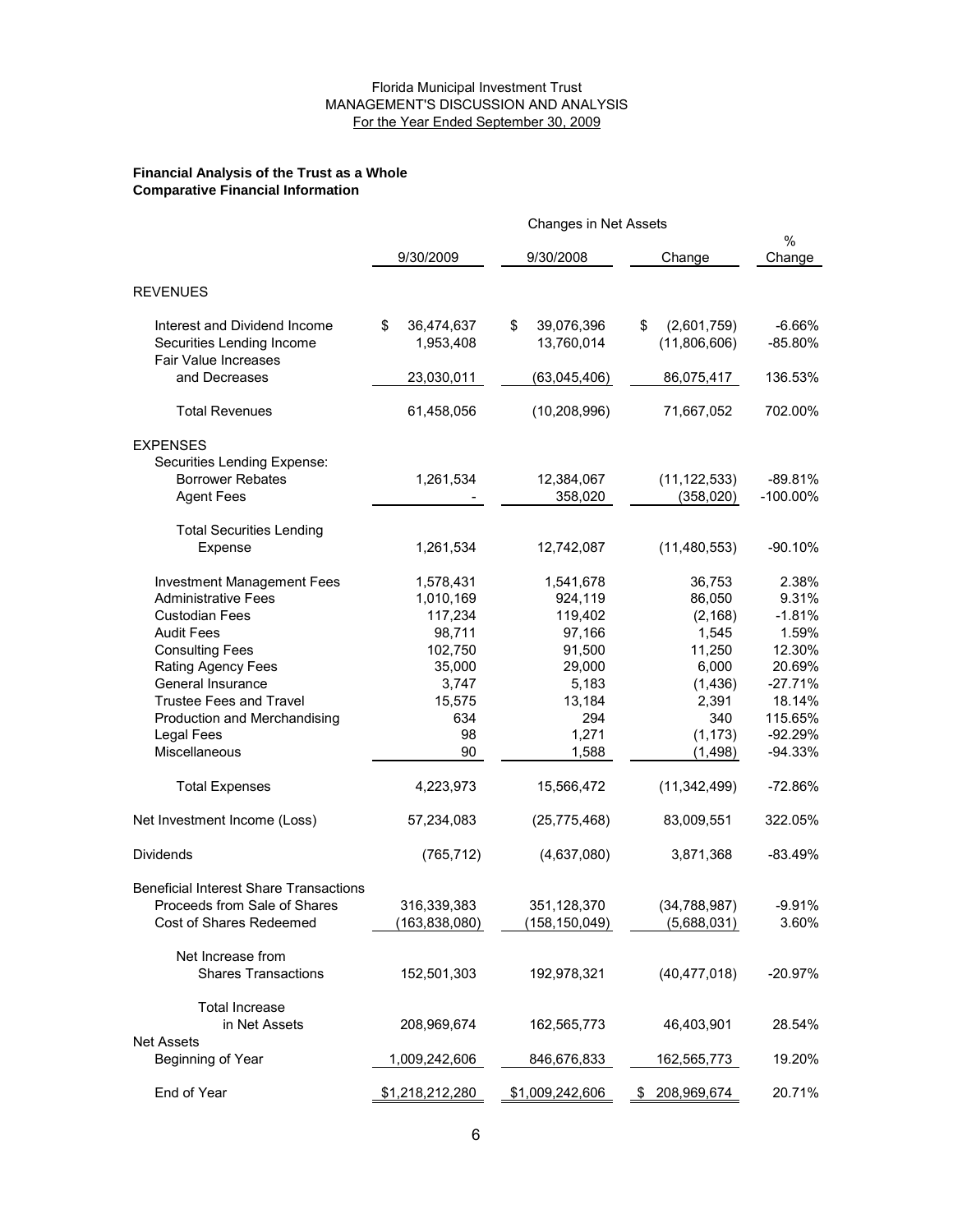As previously noted, Trust net assets (assets-liabilities) increased by \$209 million to \$1.218 billion for 2009. Trust investments increased as a result of fair value increases and new contributions. There were significant decreases in securities lending assets and liabilities as a result of the unwinding of the program.

The Trust's net investment income was \$57.2 million compared to net investment loss of \$25.8 million the previous year. Revenue sources for the Trust include interest and dividend income, securities lending income, and fair value changes on investments.

For fiscal year 2009, the returns of the various portfolios ranged as high as 14.95% for the Expanded High Yield Bond Fund and as low as (8.18)% for the Russell 1000 Enhanced Index Portfolio net of fees.

With the exception of securities lending, the majority of Trust operating expenses increased due to additional investments under management. Securities lending expenses declined by \$11.5 million and contributed to the overall decline in total Trust expenses.

As part of the 0-2 Year High Quality Bond Fund restructuring on April 1, 2009, the fund assumed a floating net asset value. No dividends were declared and paid after this date resulting in a decrease in dividends paid for the year.

#### **Annual Budget**

The Trust does not have a legislative budget. However, an annual budget is prepared and budgetary results are reported quarterly to the Trustees.

#### **Capital Asset and Long-Term Debt Activity**

The Trust has no capital assets or any long-term debt.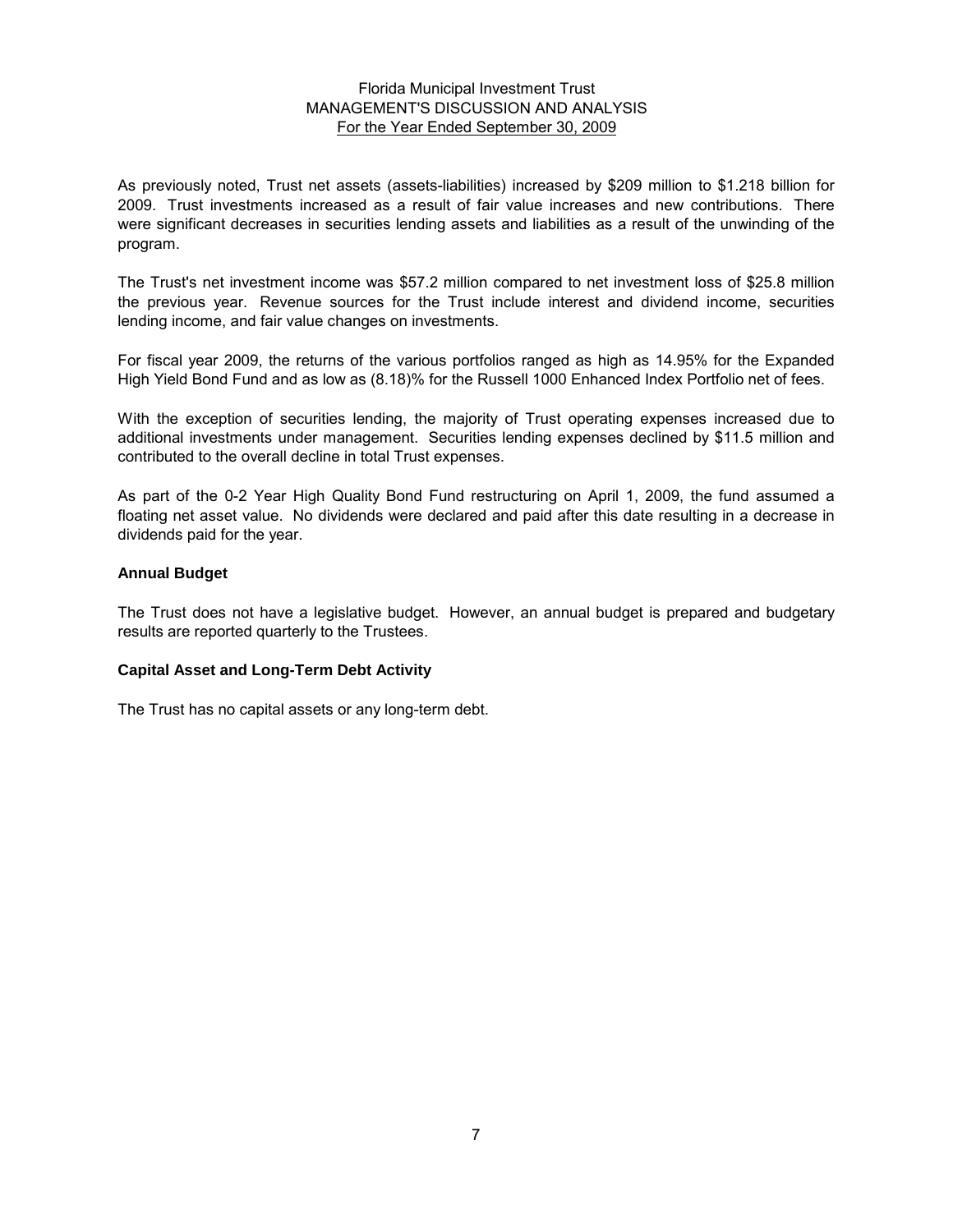## MANAGEMENT'S DISCUSSION AND ANALYSIS For the Year Ended September 30, 2009 Florida Municipal Investment Trust

#### **Economic Factors**

The U.S. economy remains in a recession; however, as reported by the Trust's investment consultant, it appears the economy is improving as recent data has shown that growth resumed in the third quarter of 2009. Government sponsored programs helped boost consumer spending and appear to have brought back stability to the U.S. housing market, while a rebound in manufacturing activity began to spread to the broader economy. As of December 2009, the Federal Reserve's target range for the federal funds rate was 0 to 1/4 percent. Additionally, the Federal Reserve has stated it will continue purchasing U.S. Treasuries and securities backed by home mortgages to support lending activity.

The budgeted forecast of net assets is mixed. A reduction in net assets appears to be possible due to the state's legislative policy, property tax reform, and current financial market conditions. Expectations are that local governmental units, such as municipalities, will have less operating reserves to invest as budgets continue to be reduced throughout the state. However, an increase in net assets is possible due to the current environment of extremely low interest rates on money market type investments coupled with the higher yields of the Trust's bond portfolios.

#### **Request for Information**

The information contained in this MD&A was designed to provide readers with a general overview of the Trust's existing and foreseeable financial condition. Questions concerning any of the information provided in this report or requests for additional information should be addressed to Michael Sittig, Administrator for the Florida Municipal Investment Trust, 301 South Bronough Street, Suite 300, Tallahassee, FL 32301.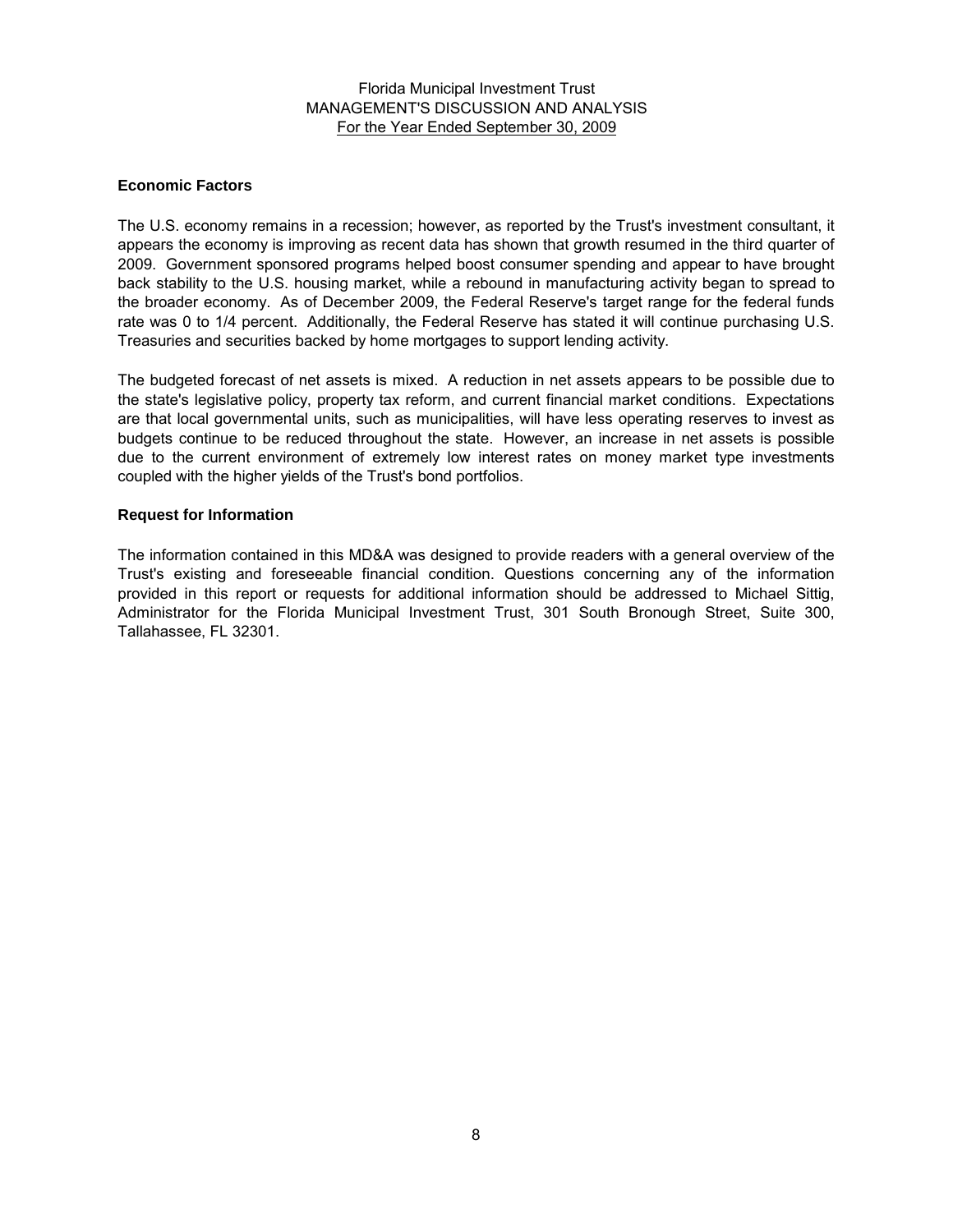# Florida Municipal Investment Trust \*COMBINED STATEMENT OF NET ASSETS September 30, 2009

## **ASSETS**

| Investment in Securities at Fair Value:                    |                 |  |
|------------------------------------------------------------|-----------------|--|
| <b>Collateral Held Under Securities Lending Agreements</b> | 71,058,248<br>S |  |
| Other Investments                                          | 1,207,694,225   |  |
| <b>Total Investments</b>                                   | 1,278,752,473   |  |
| Cash Equivalents                                           | 49,243,637      |  |
| Receivables:                                               |                 |  |
| Securities Sold                                            | 2,388,324       |  |
| Interest and Dividends                                     | 4,908,995       |  |
| Securities Lending Income                                  | 8,955           |  |

Total Assets

\$ 1,335,302,384

#### **LIABILITIES**

| Payables:                                                  |              |             |
|------------------------------------------------------------|--------------|-------------|
| <b>Collateral Held Under Securities Lending Agreements</b> | 85,018,830   |             |
| Securities Purchased                                       | 31, 197, 292 |             |
| Accrued Expenses:                                          |              |             |
| Investment Management Fee Payable                          | 404.566      |             |
| Administrative Fee Payable                                 | 305,553      |             |
| Custodian Fee Payable                                      | 31,446       |             |
| <b>Audit Fee Payable</b>                                   | 94.458       |             |
| <b>Consulting Fee Payable</b>                              | 26,630       |             |
| Miscellaneous Accrued Expenses                             | 11,329       |             |
|                                                            |              |             |
| Total Liabilities                                          |              | 117.090.104 |

NET ASSETS

Net Assets

\$1,218,212,280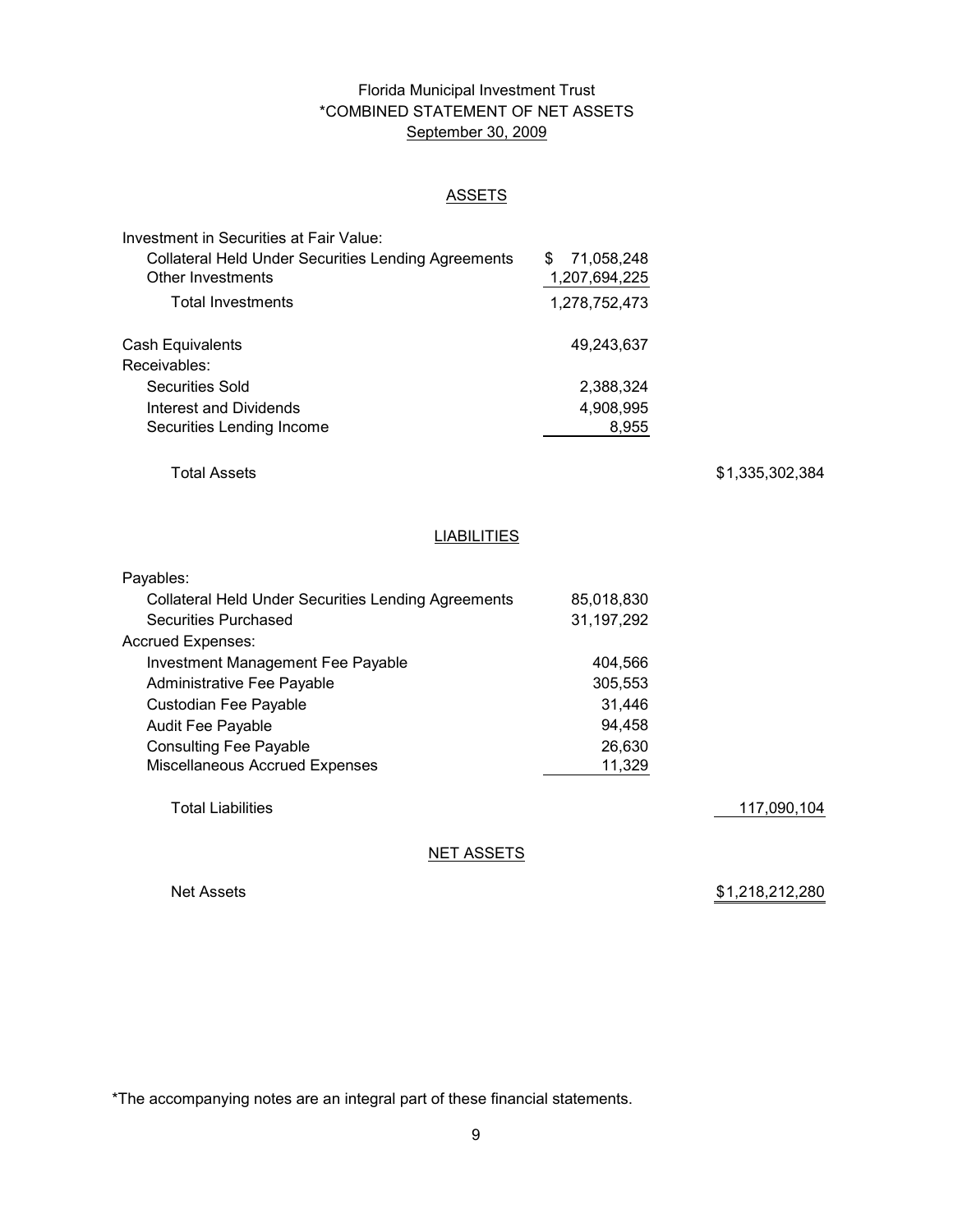# Florida Municipal Investment Trust \*COMBINED STATEMENT OF CHANGES IN NET ASSETS For the Year Ended September 30, 2009

| <u>Revenues</u>                               |                  |                  |
|-----------------------------------------------|------------------|------------------|
| Interest and Dividend Income                  | \$<br>36,474,637 |                  |
| Securities Lending Income                     | 1,953,408        |                  |
| Fair Value Increases and Decreases            | 23,030,011       |                  |
| <b>Total Revenues</b>                         |                  | \$<br>61,458,056 |
| <b>Expenses</b>                               |                  |                  |
| Securities Lending Expense:                   |                  |                  |
| <b>Borrower Rebates</b>                       | 1,261,534        |                  |
| <b>Investment Management Fees</b>             | 1,578,431        |                  |
| <b>Administrative Fees</b>                    | 1,010,169        |                  |
| <b>Custodian Fees</b>                         | 117,234          |                  |
| <b>Audit Fees</b>                             | 98,711           |                  |
| <b>Consulting Fees</b>                        | 102,750          |                  |
| Rating Agency Fees                            | 35,000           |                  |
| General Insurance                             | 3,747            |                  |
| <b>Trustee Fees and Travel</b>                | 15,575           |                  |
| Production and Merchandising                  | 634              |                  |
| <b>Legal Fees</b>                             | 98               |                  |
| <b>Miscellaneous</b>                          | 90               |                  |
| <b>Total Expenses</b>                         |                  | 4,223,973        |
| Net Investment Income                         |                  | 57,234,083       |
| <b>Dividends</b>                              |                  | (765, 712)       |
| <b>Beneficial Interest Share Transactions</b> |                  |                  |
| Proceeds from Sale of Shares                  | 316,339,383      |                  |
| Cost of Shares Redeemed                       | (163, 838, 080)  |                  |
| Net Increase from Share Transactions          |                  | 152,501,303      |
| <b>Total Increase in Net Assets</b>           |                  | 208,969,674      |
| <b>Net Assets</b>                             |                  |                  |
| Beginning of Year                             |                  | 1,009,242,606    |
| End of Year                                   |                  | 1,218,212,280    |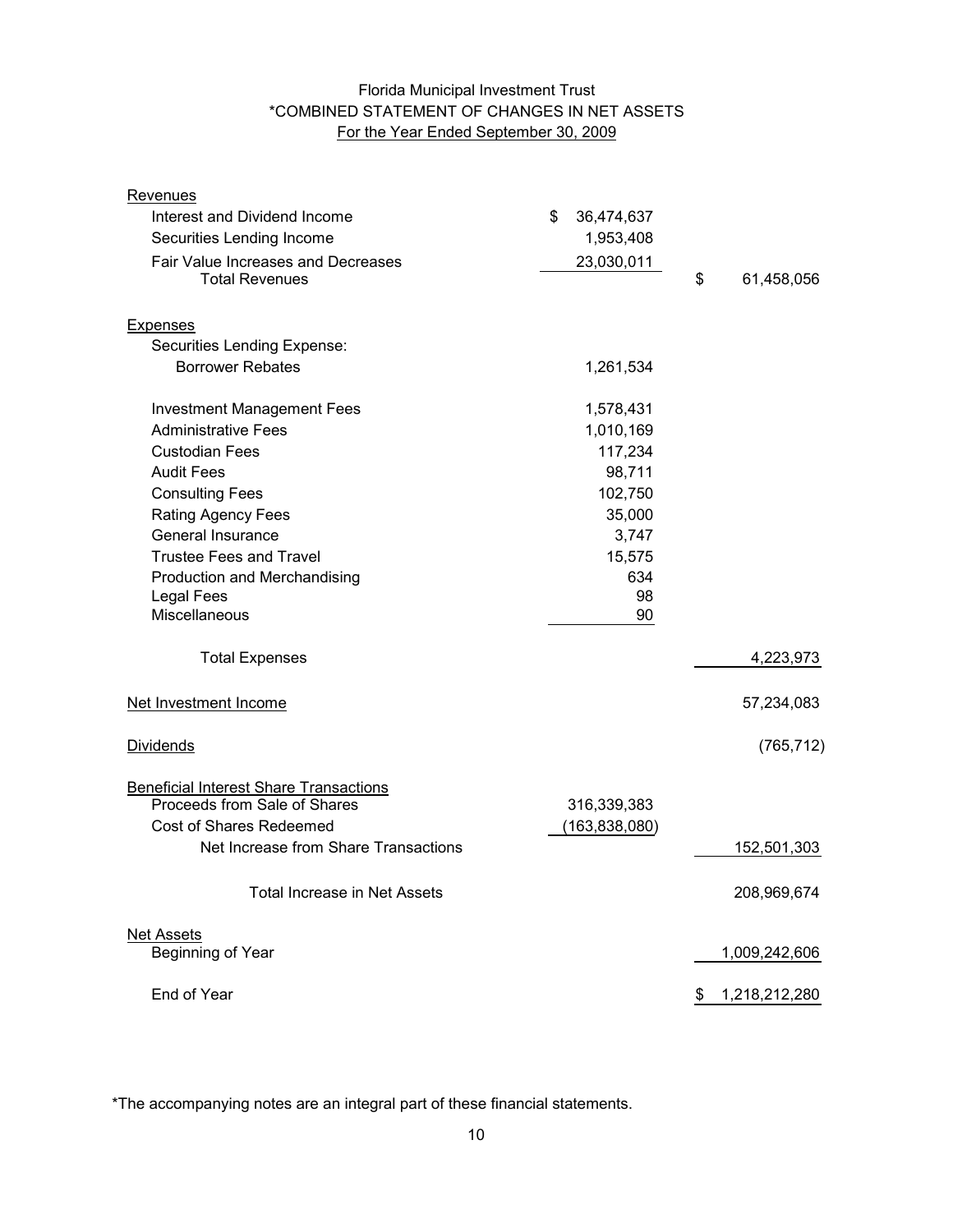# Florida Municipal Investment Trust Intermediate High Quality Bond Fund \*STATEMENT OF NET ASSETS September 30, 2009

#### ASSETS

| Investment in Securities at Fair Value:                    |                 |
|------------------------------------------------------------|-----------------|
| <b>Collateral Held Under Securities Lending Agreements</b> | \$<br>6,711,911 |
| Other Investments                                          | 271,081,409     |
| <b>Total Investments</b>                                   | 277,793,320     |
| Cash Equivalents                                           | 20,312,897      |
| Receivables:                                               |                 |
| Interest and Dividends                                     | 1,321,824       |
| Securities Lending Income                                  | 2,398           |

Total Assets

\$ 299,430,439

#### **LIABILITIES**

| Payables:                                                  |            |            |
|------------------------------------------------------------|------------|------------|
| <b>Collateral Held Under Securities Lending Agreements</b> | 10.450.678 |            |
| Securities Purchased                                       | 11,041,547 |            |
| <b>Accrued Expenses:</b>                                   |            |            |
| Investment Management Fee Payable                          | 64.722     |            |
| Administrative Fee Payable                                 | 58.249     |            |
| Custodian Fee Payable                                      | 5,303      |            |
| <b>Audit Fee Payable</b>                                   | 9,430      |            |
| <b>Consulting Fee Payable</b>                              | 2,663      |            |
| <b>Miscellaneous Accrued Expenses</b>                      | 2,629      |            |
|                                                            |            |            |
| <b>Total Liabilities</b>                                   |            | 21,635,221 |
|                                                            |            |            |
|                                                            |            |            |

NET ASSETS

Net Assets (Equivalent to \$19.40 per share based on 14,317,400.0408 shares outstanding)

\$ 277,795,218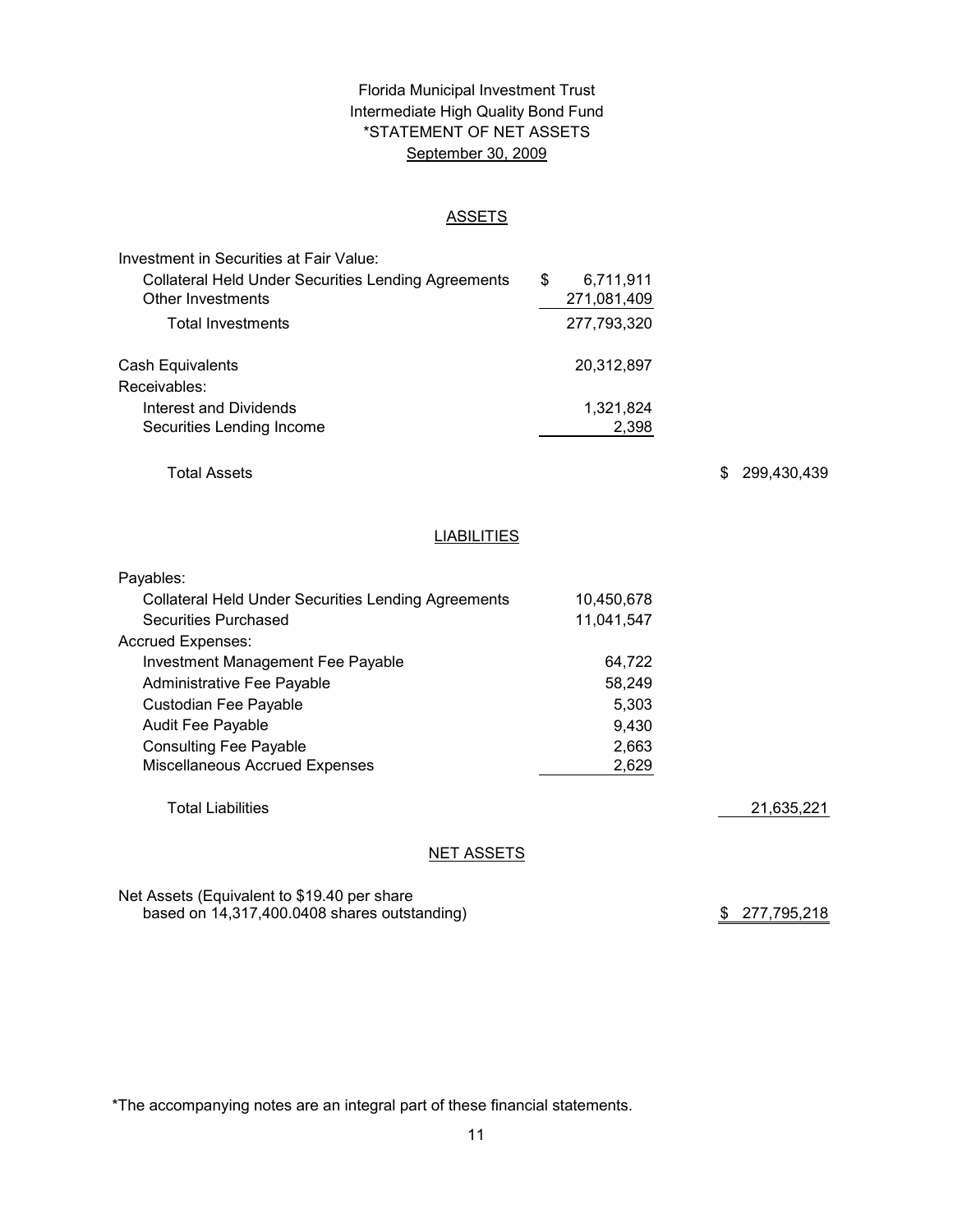# Intermediate High Quality Bond Fund For the Year Ended September 30, 2009 Florida Municipal Investment Trust \*STATEMENT OF CHANGES IN NET ASSETS

| Revenues                                      |                  |                  |
|-----------------------------------------------|------------------|------------------|
| Interest and Dividend Income                  | \$<br>10,421,613 |                  |
| Securities Lending Income                     | 497,095          |                  |
| Fair Value Increases and Decreases            | 10,275,695       |                  |
| <b>Total Revenues</b>                         |                  | \$<br>21,194,403 |
| <b>Expenses</b>                               |                  |                  |
| Securities Lending Expense:                   |                  |                  |
| <b>Borrower Rebates</b>                       | 342,766          |                  |
| <b>Investment Management Fees</b>             | 243,277          |                  |
| <b>Administrative Fees</b>                    | 218,949          |                  |
| <b>Custodian Fees</b>                         | 17,593           |                  |
| <b>Audit Fees</b>                             | 10,424           |                  |
| <b>Consulting Fees</b>                        | 10,275           |                  |
| Rating Agency Fees                            | 9,000            |                  |
| <b>General Insurance</b>                      | 132              |                  |
| <b>Trustee Fees and Travel</b>                | 1,493            |                  |
| <b>Legal Fees</b>                             | 14               |                  |
| Miscellaneous                                 | 10               |                  |
| <b>Total Expenses</b>                         |                  | 853,933          |
| Net Investment Income                         |                  | 20,340,470       |
| <b>Beneficial Interest Share Transactions</b> |                  |                  |
| Proceeds from Sale of Shares                  | 40,000,000       |                  |
| Cost of Shares Redeemed                       | (4,462,610)      |                  |
| Net Increase from Share Transactions          |                  | 35,537,390       |
| Total Increase in Net Assets                  |                  | 55,877,860       |
| <b>Net Assets</b>                             |                  |                  |
| Beginning of Year                             |                  | 221,917,358      |
| End of Year                                   |                  | \$ 277,795,218   |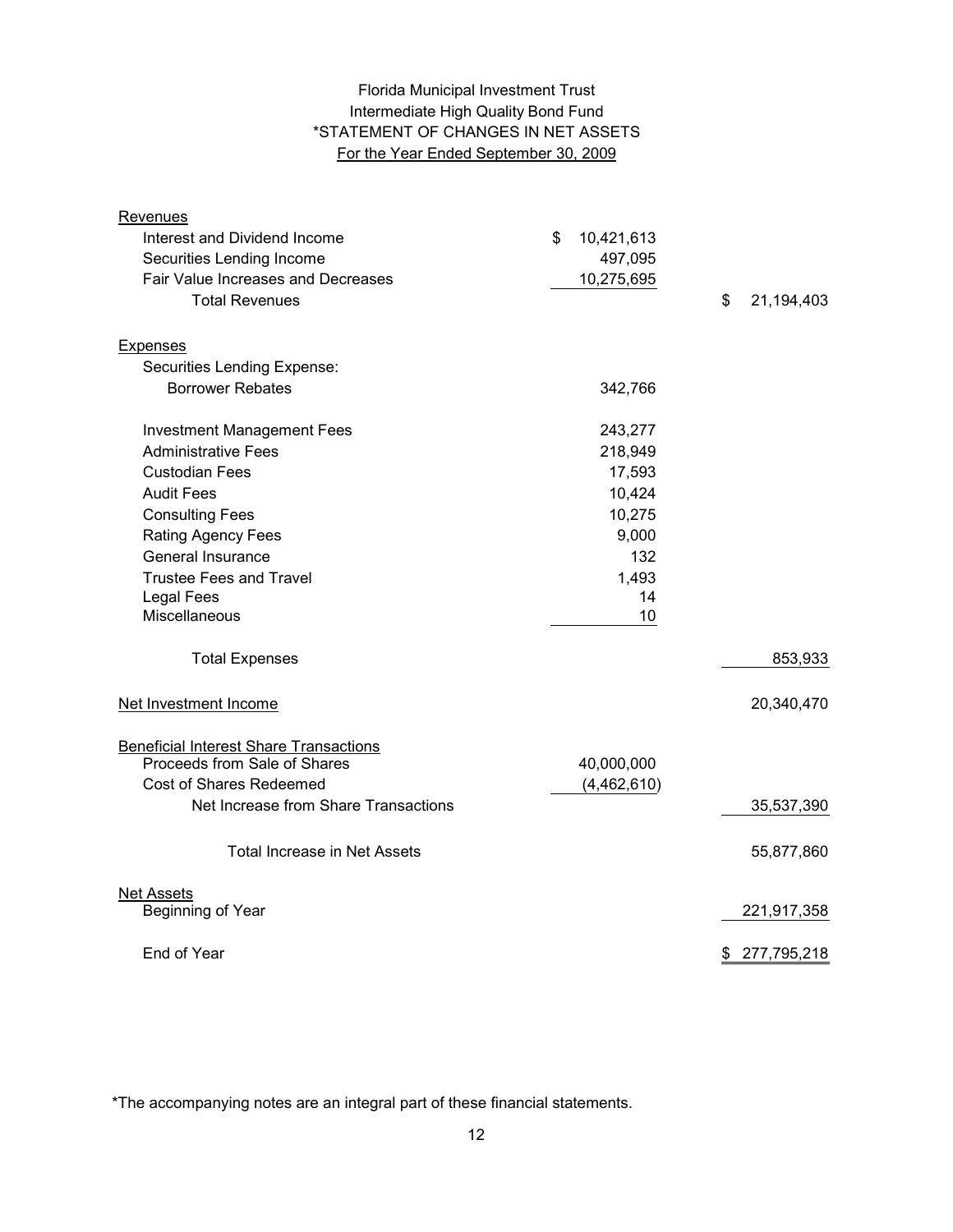# \*STATEMENT OF NET ASSETS Florida Municipal Investment Trust 1-3 Year High Quality Bond Fund September 30, 2009

#### ASSETS

| Investment in Securities at Fair Value:                    |                  |
|------------------------------------------------------------|------------------|
| <b>Collateral Held Under Securities Lending Agreements</b> | \$<br>31,979,372 |
| Other Investments                                          | 401,204,813      |
| <b>Total Investments</b>                                   | 433, 184, 185    |
| Cash Equivalents                                           | 3,580,178        |
| Receivables:                                               |                  |
| Securities Sold                                            | 2,043,936        |
| Interest and Dividends                                     | 1,572,232        |
| Securities Lending Income                                  | 4.486            |

Total Assets

\$ 440,385,017

# **LIABILITIES**

| Payables:                                           |            |            |
|-----------------------------------------------------|------------|------------|
| Collateral Held Under Securities Lending Agreements | 38,972,860 |            |
| Securities Purchased                                | 2,677,269  |            |
| <b>Accrued Expenses:</b>                            |            |            |
| Investment Management Fee Payable                   | 90,382     |            |
| Administrative Fee Payable                          | 81.343     |            |
| Custodian Fee Payable                               | 6,033      |            |
| <b>Audit Fee Payable</b>                            | 9,430      |            |
| <b>Consulting Fee Payable</b>                       | 2,663      |            |
| <b>Miscellaneous Accrued Expenses</b>               | 2,458      |            |
| <b>Total Liabilities</b>                            |            | 41,842,438 |
| <b>NET ASSETS</b>                                   |            |            |

Net Assets (Equivalent to \$17.20 per share based on 23,164,552.9718 shares outstanding)

\$ 398,542,579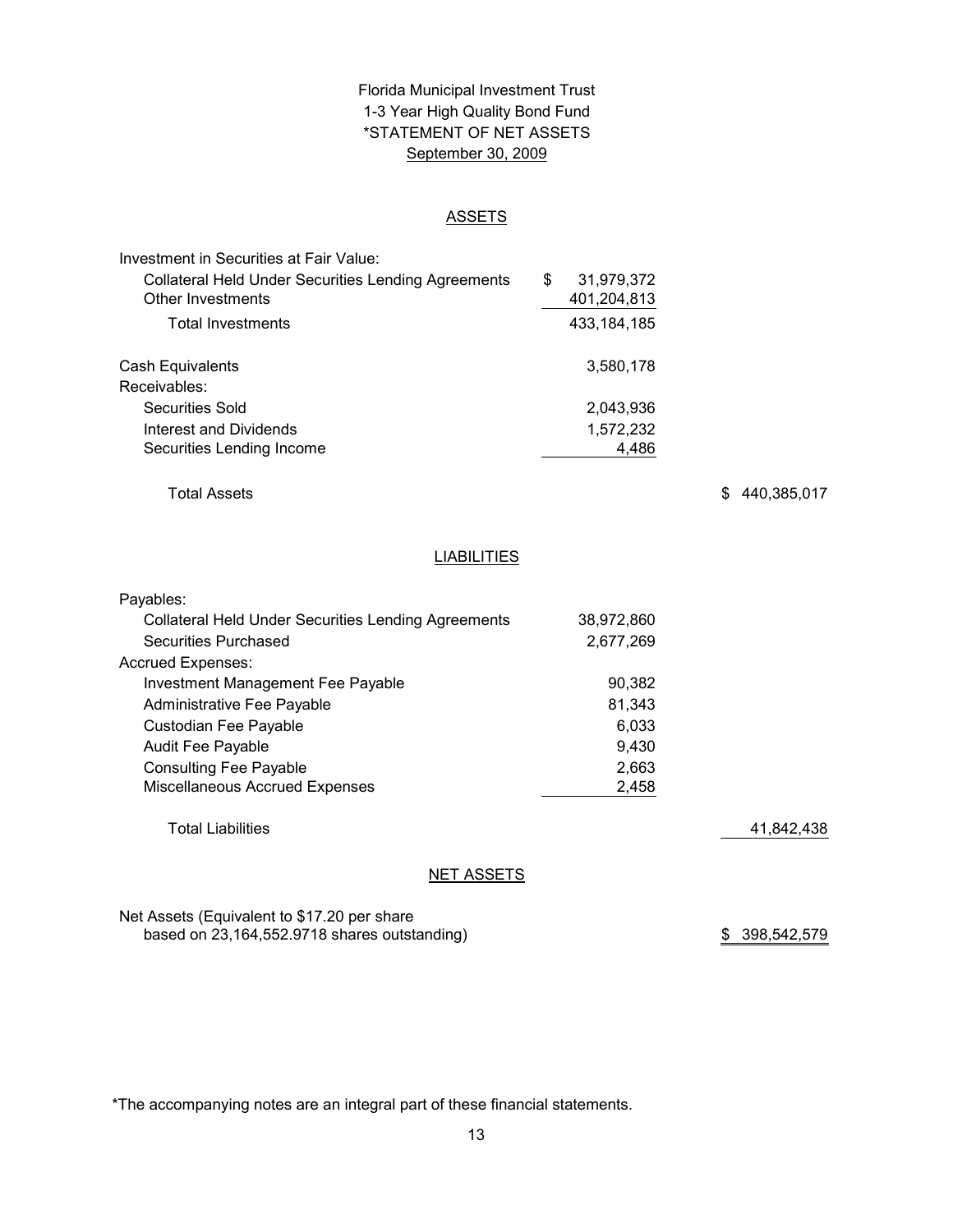# 1-3 Year High Quality Bond Fund \*STATEMENT OF CHANGES IN NET ASSETS For the Year Ended September 30, 2009 Florida Municipal Investment Trust

| Revenues                                      |                  |                  |
|-----------------------------------------------|------------------|------------------|
| Interest and Dividend Income                  | \$<br>12,938,861 |                  |
| Securities Lending Income                     | 1,027,588        |                  |
| <b>Fair Value Increases and Decreases</b>     | 7,883,776        |                  |
| <b>Total Revenues</b>                         |                  | \$<br>21,850,225 |
| <b>Expenses</b>                               |                  |                  |
| Securities Lending Expense:                   |                  |                  |
| <b>Borrower Rebates</b>                       | 657,025          |                  |
|                                               |                  |                  |
| <b>Investment Management Fees</b>             | 346,114          |                  |
| <b>Administrative Fees</b>                    | 311,502          |                  |
| <b>Custodian Fees</b>                         | 24,113           |                  |
| <b>Audit Fees</b>                             | 10,655           |                  |
| <b>Consulting Fees</b>                        | 10,275           |                  |
| <b>Rating Agency Fees</b>                     | 9,000            |                  |
| <b>Trustee Fees and Travel</b>                | 1,589            |                  |
| Miscellaneous                                 | 10               |                  |
| <b>Total Expenses</b>                         |                  | 1,370,283        |
| Net Investment Income                         |                  | 20,479,942       |
| <b>Beneficial Interest Share Transactions</b> |                  |                  |
| Proceeds from Sale of Shares                  | 96,597,120       |                  |
| <b>Cost of Shares Redeemed</b>                | (69, 742, 370)   |                  |
| Net Increase from Share Transactions          |                  | 26,854,750       |
| <b>Total Increase in Net Assets</b>           |                  | 47,334,692       |
|                                               |                  |                  |
| <b>Net Assets</b><br>Beginning of Year        |                  | 351,207,887      |
|                                               |                  |                  |
| End of Year                                   |                  | \$ 398,542,579   |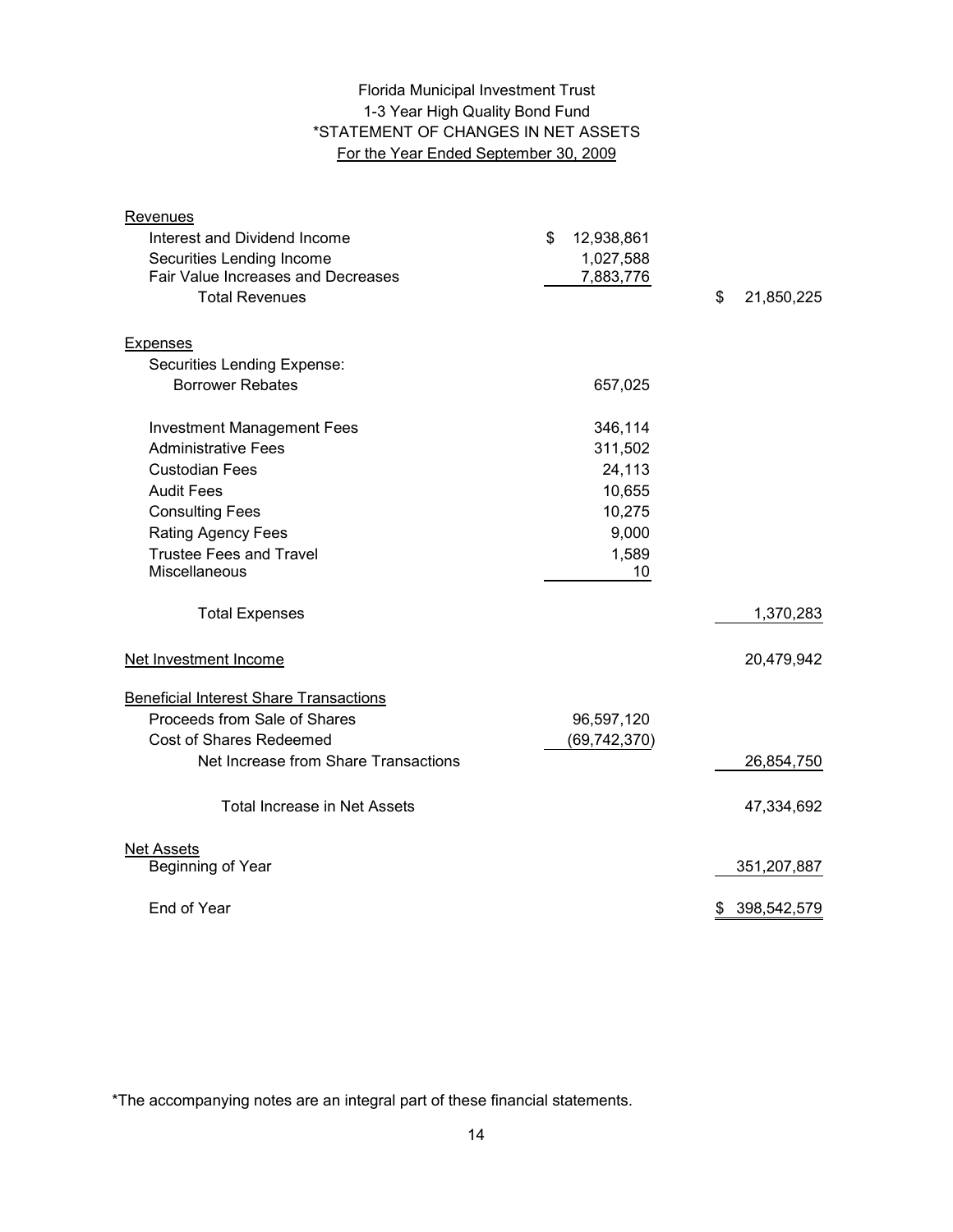# Florida Municipal Investment Trust Broad Market High Quality Bond Fund September 30, 2009 \*STATEMENT OF NET ASSETS

#### ASSETS

| Investment in Securities at Fair Value:                    |                 |
|------------------------------------------------------------|-----------------|
| <b>Collateral Held Under Securities Lending Agreements</b> | 15,460,373<br>S |
| <b>Other Investments</b>                                   | 139,501,683     |
| <b>Total Investments</b>                                   | 154,962,056     |
| Cash Equivalents                                           | 10,483,463      |
| Receivables:                                               |                 |
| Interest and Dividends                                     | 644,392         |
| Securities Lending Income                                  | 1.524           |

Total Assets

\$ 166,091,435

#### **LIABILITIES**

| Payables:                                                  |            |            |
|------------------------------------------------------------|------------|------------|
| <b>Collateral Held Under Securities Lending Agreements</b> | 17,836,130 |            |
| Securities Purchased                                       | 5,808,814  |            |
| <b>Accrued Expenses:</b>                                   |            |            |
| Investment Management Fee Payable                          | 51,950     |            |
| Administrative Fee Payable                                 | 45.023     |            |
| Custodian Fee Payable                                      | 3,029      |            |
| <b>Audit Fee Payable</b>                                   | 9.430      |            |
| <b>Consulting Fee Payable</b>                              | 2,663      |            |
| Miscellaneous Accrued Expenses                             | 848        |            |
|                                                            |            |            |
| <b>Total Liabilities</b>                                   |            | 23,757,887 |
|                                                            |            |            |

#### NET ASSETS

Net Assets (Equivalent to \$18.72 per share based on 7,604,219.2272 shares outstanding)

\$ 142,333,548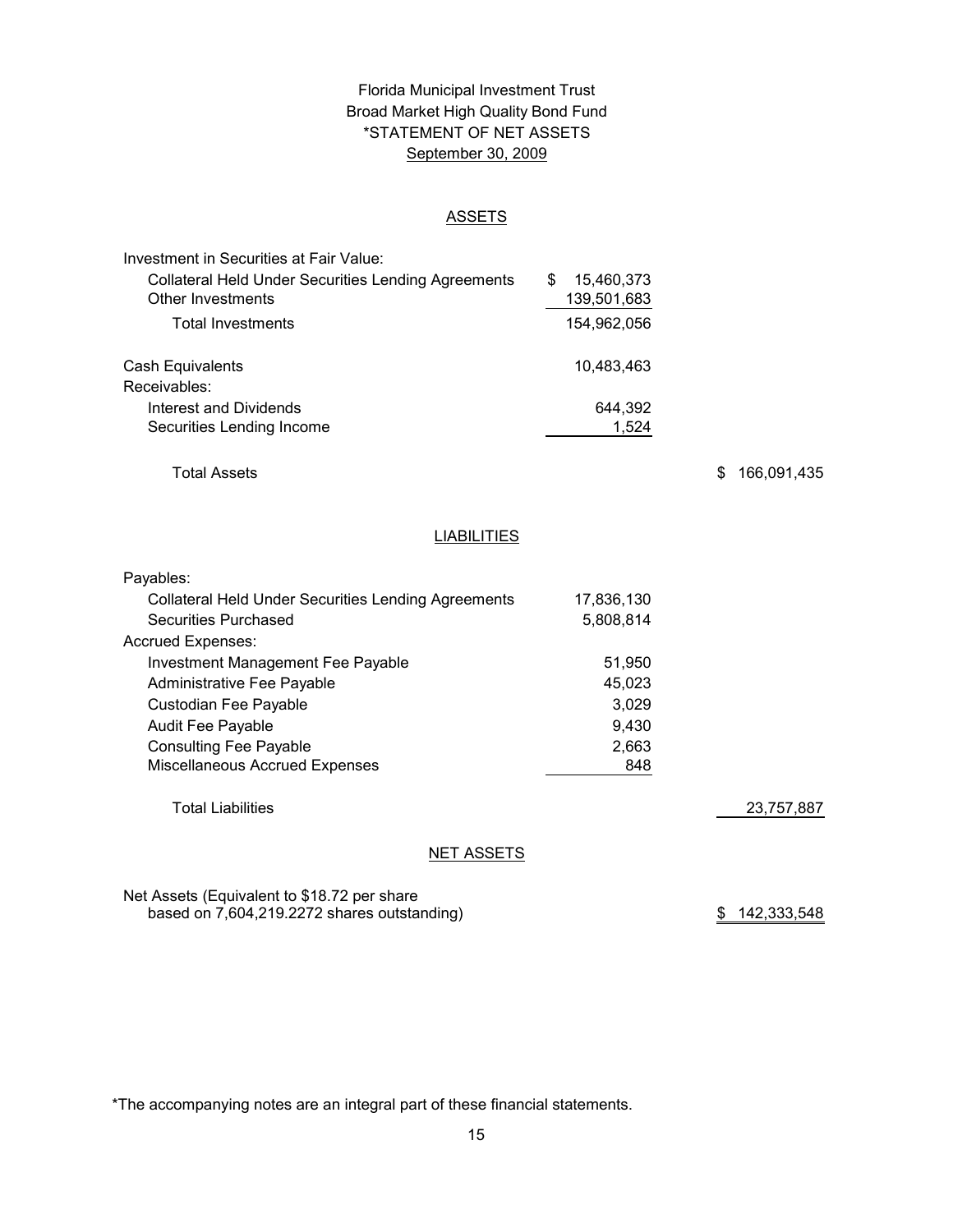# Florida Municipal Investment Trust Broad Market High Quality Bond Fund \*STATEMENT OF CHANGES IN NET ASSETS For the Year Ended September 30, 2009

| <b>Revenues</b>                               |                 |                   |
|-----------------------------------------------|-----------------|-------------------|
| Interest and Dividend Income                  | \$<br>5,485,502 |                   |
| Securities Lending Income                     | 355,754         |                   |
| Fair Value Increases and Decreases            | 5,839,400       |                   |
| <b>Total Revenues</b>                         |                 | \$<br>11,680,656  |
| <b>Expenses</b>                               |                 |                   |
| Securities Lending Expense:                   |                 |                   |
| <b>Borrower Rebates</b>                       | 228,332         |                   |
| <b>Investment Management Fees</b>             | 200,629         |                   |
| <b>Administrative Fees</b>                    | 173,879         |                   |
| <b>Custodian Fees</b>                         | 11,663          |                   |
| <b>Audit Fees</b>                             | 10,031          |                   |
| <b>Consulting Fees</b>                        | 10,275          |                   |
| Rating Agency Fees                            | 9,000           |                   |
| <b>Trustee Fees and Travel</b>                | 1,589           |                   |
| <b>Legal Fees</b>                             | 14              |                   |
| Miscellaneous                                 | 10              |                   |
| <b>Total Expenses</b>                         |                 | 645,422           |
| Net Investment Income                         |                 | 11,035,234        |
| <b>Beneficial Interest Share Transactions</b> |                 |                   |
| Proceeds from Sale of Shares                  | 11,965,390      |                   |
| Cost of Shares Redeemed                       | (8,454,994)     |                   |
| Net Increase from Share Transactions          |                 | 3,510,396         |
| <b>Total Increase in Net Assets</b>           |                 | 14,545,630        |
| <b>Net Assets</b>                             |                 |                   |
| Beginning of Year                             |                 | 127,787,918       |
| End of Year                                   |                 | \$<br>142,333,548 |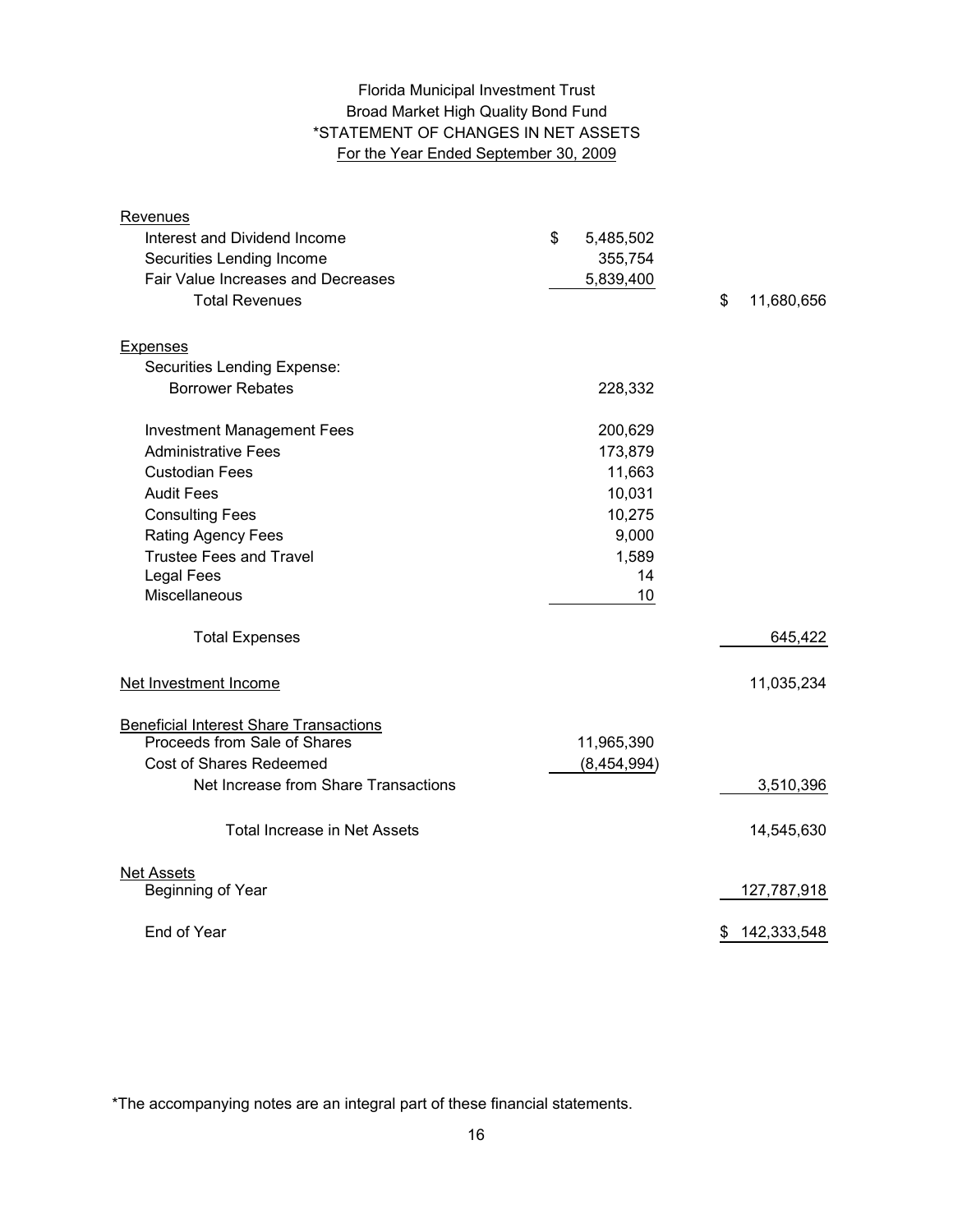# \*STATEMENT OF NET ASSETS Florida Municipal Investment Trust High Quality Growth Portfolio September 30, 2009

#### ASSETS

| Investment in Securities at Fair Value:                    |   |              |
|------------------------------------------------------------|---|--------------|
| <b>Collateral Held Under Securities Lending Agreements</b> | S | 4,134,302    |
| Other Investments                                          |   | 23, 197, 502 |
| Total Investments                                          |   | 27,331,804   |
| Cash Equivalents                                           |   | 500,228      |
| Receivables:                                               |   |              |
| Securities Sold                                            |   | 35,538       |
| Interest and Dividends                                     |   | 21,302       |
| Securities Lending Income                                  |   | 73           |

Total Assets

\$ 27,888,945

# **LIABILITIES**

| Payables:                                                  |           |           |
|------------------------------------------------------------|-----------|-----------|
| <b>Collateral Held Under Securities Lending Agreements</b> | 4,247,998 |           |
| <b>Accrued Expenses:</b>                                   |           |           |
| Investment Management Fee Payable                          | 22,175    |           |
| Administrative Fee Payable                                 | 6.406     |           |
| Custodian Fee Payable                                      | 2,502     |           |
| <b>Audit Fee Payable</b>                                   | 9.588     |           |
| <b>Consulting Fee Payable</b>                              | 2,663     |           |
| Miscellaneous Accrued Expenses                             | 794       |           |
| <b>Total Liabilities</b>                                   |           | 4,292,126 |
| <b>NET ASSETS</b>                                          |           |           |

Net Assets (Equivalent to \$13.17 per share based on 1,791,483.7353 shares outstanding)

\$ 23,596,819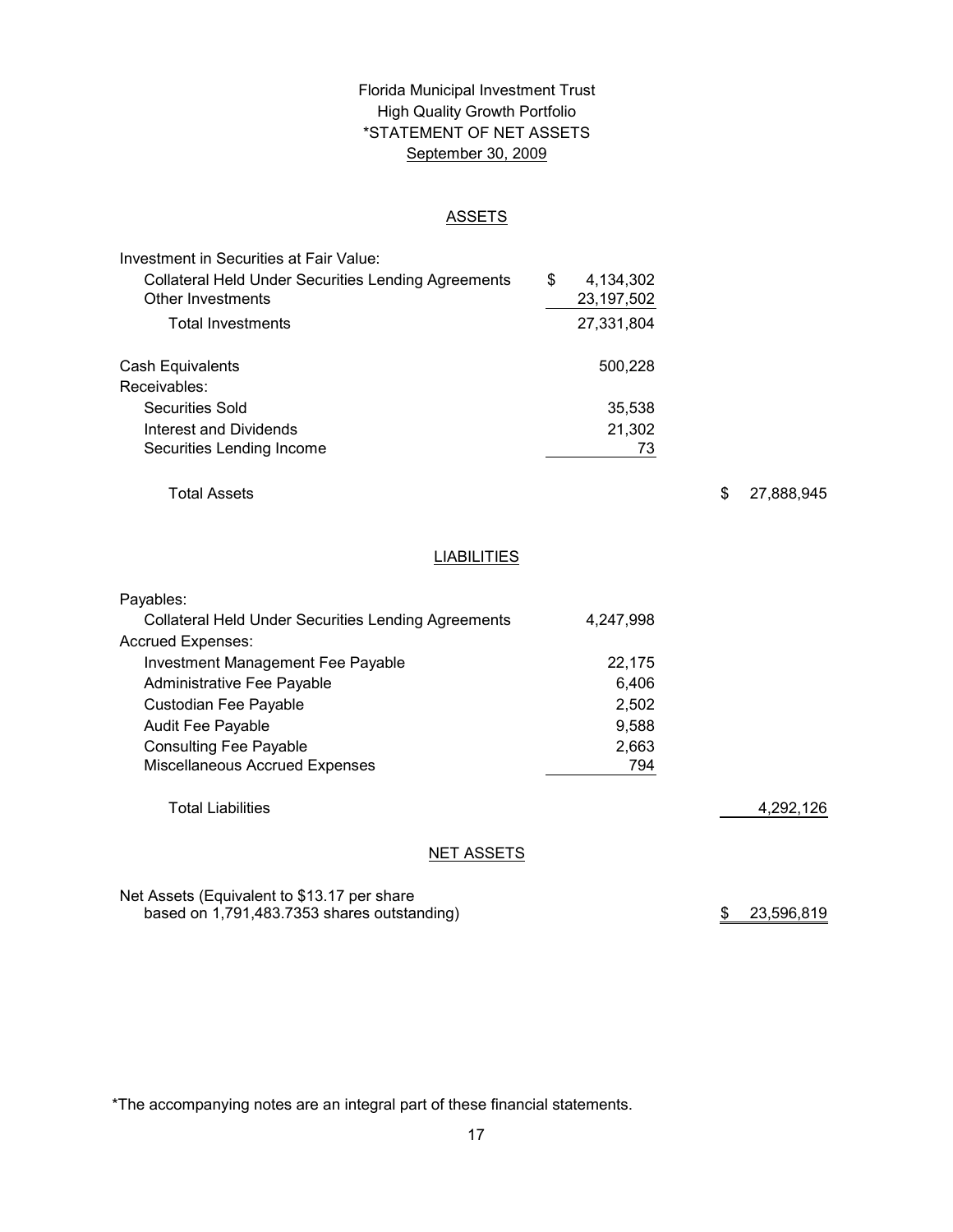# High Quality Growth Portfolio \*STATEMENT OF CHANGES IN NET ASSETS For the Year Ended September 30, 2009 Florida Municipal Investment Trust

| <b>Revenues</b>                               |               |                  |
|-----------------------------------------------|---------------|------------------|
| Interest and Dividend Income                  | \$<br>339,781 |                  |
| Securities Lending Income                     | 12,874        |                  |
| Fair Value Increases and Decreases            | (535, 933)    |                  |
| <b>Total Revenues</b>                         |               | \$<br>(183, 278) |
|                                               |               |                  |
| Expenses                                      |               |                  |
| Securities Lending Expense:                   |               |                  |
| <b>Borrower Rebates</b>                       | 7,349         |                  |
| <b>Investment Management Fees</b>             | 78,057        |                  |
| <b>Administrative Fees</b>                    | 22,550        |                  |
| <b>Custodian Fees</b>                         | 8,830         |                  |
| <b>Audit Fees</b>                             | 9,430         |                  |
| <b>Consulting Fees</b>                        | 10,275        |                  |
| General Insurance                             | 621           |                  |
| <b>Trustee Fees and Travel</b>                | 1,493         |                  |
| <b>Total Expenses</b>                         |               | 138,605          |
| Net Investment Loss                           |               | (321, 883)       |
| <b>Beneficial Interest Share Transactions</b> |               |                  |
| Proceeds from Sale of Shares                  | 5,035,090     |                  |
| <b>Cost of Shares Redeemed</b>                | (1,846,643)   |                  |
| Net Increase from Share Transactions          |               | 3,188,447        |
|                                               |               |                  |
| <b>Total Increase in Net Assets</b>           |               | 2,866,564        |
| <b>Net Assets</b>                             |               |                  |
| Beginning of Year                             |               | 20,730,255       |
|                                               |               |                  |
| End of Year                                   |               | \$<br>23,596,819 |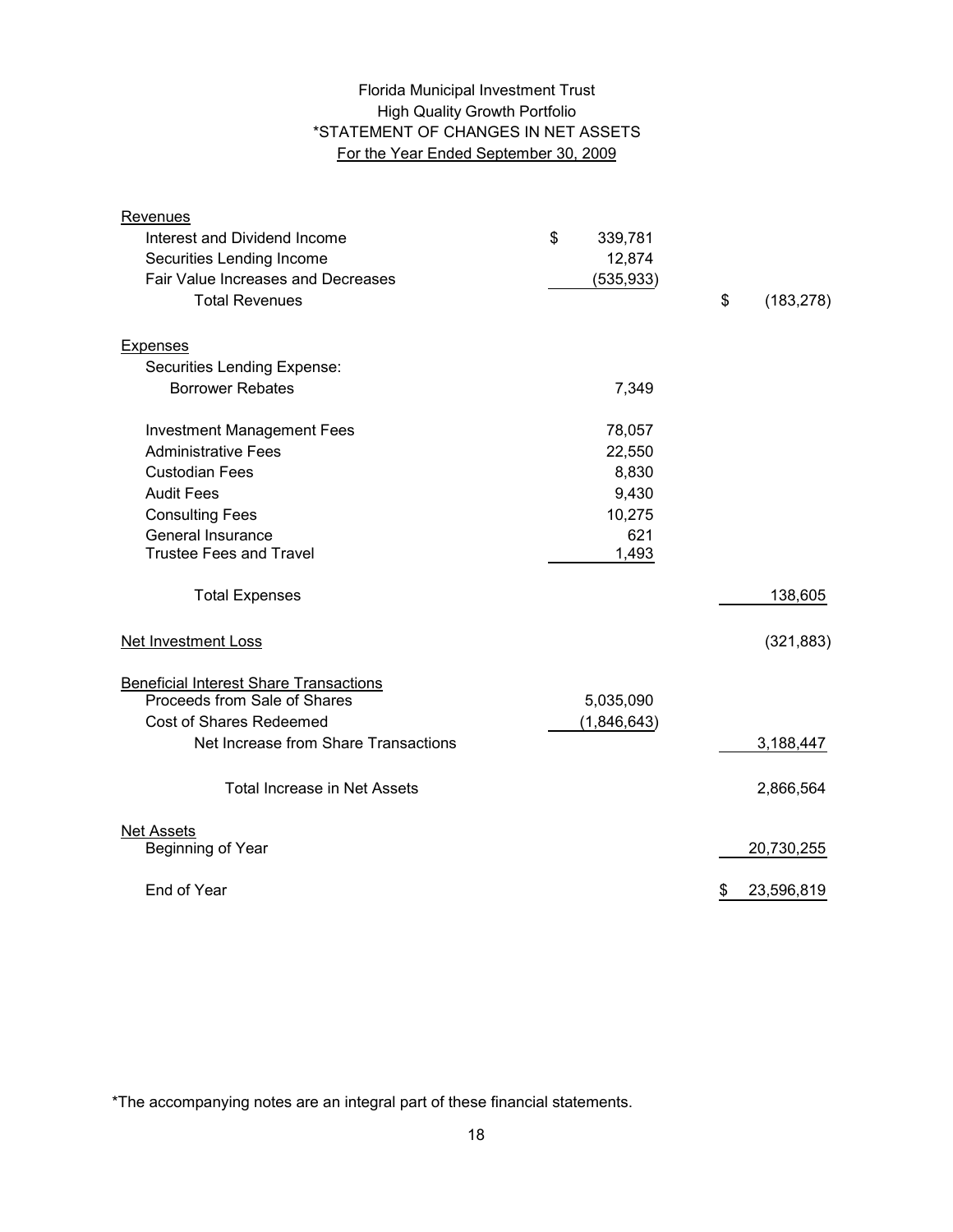# \*STATEMENT OF NET ASSETS Florida Municipal Investment Trust Diversified Small Cap Equity Portfolio September 30, 2009

#### ASSETS

| Investment in Securities at Fair Value:                    |                 |
|------------------------------------------------------------|-----------------|
| <b>Collateral Held Under Securities Lending Agreements</b> | \$<br>7,406,337 |
| Other Investments                                          | 39,800,483      |
| <b>Total Investments</b>                                   | 47,206,820      |
| Cash Equivalents                                           | 1,180,675       |
| Receivables:                                               |                 |
| Securities Sold                                            | 2.912           |
| Interest and Dividends                                     | 21,479          |
| Securities Lending Income                                  | 343             |

Total Assets

\$ 48,412,229

# LIABILITIES

| Payables:                                                  |           |           |
|------------------------------------------------------------|-----------|-----------|
| <b>Collateral Held Under Securities Lending Agreements</b> | 7,941,069 |           |
| <b>Accrued Expenses:</b>                                   |           |           |
| Investment Management Fee Payable                          | 40.768    |           |
| Administrative Fee Payable                                 | 11.777    |           |
| Custodian Fee Payable                                      | 2,405     |           |
| <b>Audit Fee Payable</b>                                   | 9,430     |           |
| <b>Consulting Fee Payable</b>                              | 2,663     |           |
| <b>Miscellaneous Accrued Expenses</b>                      | 807       |           |
|                                                            |           |           |
| <b>Total Liabilities</b>                                   |           | 8,008,919 |
|                                                            |           |           |
|                                                            |           |           |

# NET ASSETS

Net Assets (Equivalent to \$22.93 per share based on 1,762,055.4852 shares outstanding)  $$40,403,310$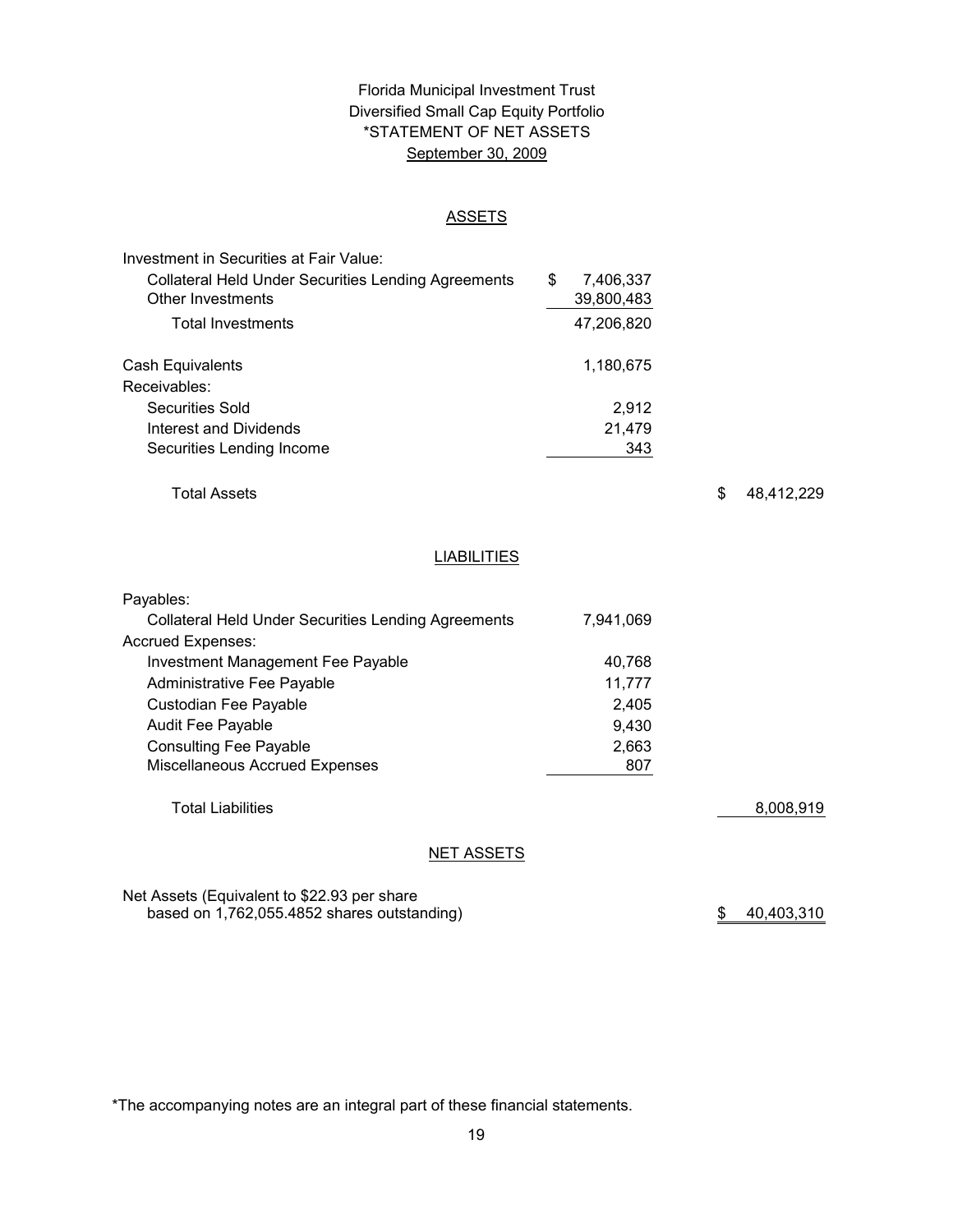# Florida Municipal Investment Trust Diversified Small Cap Equity Portfolio \*STATEMENT OF CHANGES IN NET ASSETS For the Year Ended September 30, 2009

| <b>Revenues</b>                                             |               |                  |
|-------------------------------------------------------------|---------------|------------------|
| Interest and Dividend Income                                | \$<br>398,334 |                  |
| Securities Lending Income                                   | 37,121        |                  |
| Fair Value Increases and Decreases<br><b>Total Revenues</b> | 543,507       | \$<br>978,962    |
| <b>Expenses</b>                                             |               |                  |
| Securities Lending Expense:                                 |               |                  |
| <b>Borrower Rebates</b>                                     | 9,868         |                  |
| <b>Investment Management Fees</b>                           | 145,568       |                  |
| <b>Administrative Fees</b>                                  | 42,053        |                  |
| <b>Custodian Fees</b>                                       | 11,569        |                  |
| <b>Audit Fees</b>                                           | 9,592         |                  |
| <b>Consulting Fees</b>                                      | 10,275        |                  |
| General Insurance                                           | 431           |                  |
| <b>Trustee Fees and Travel</b>                              | 1,586         |                  |
| Legal Fees                                                  | 14            |                  |
| Miscellaneous                                               | 10            |                  |
| <b>Total Expenses</b>                                       |               | 230,966          |
| Net Investment Income                                       |               | 747,996          |
| <b>Beneficial Interest Share Transactions</b>               |               |                  |
| Proceeds from Sale of Shares                                | 4,141,148     |                  |
| <b>Cost of Shares Redeemed</b>                              | (2,725,889)   |                  |
| Net Increase from Share Transactions                        |               | 1,415,259        |
| <b>Total Increase in Net Assets</b>                         |               | 2,163,255        |
| <b>Net Assets</b>                                           |               |                  |
| Beginning of Year                                           |               | 38,240,055       |
| End of Year                                                 |               | \$<br>40,403,310 |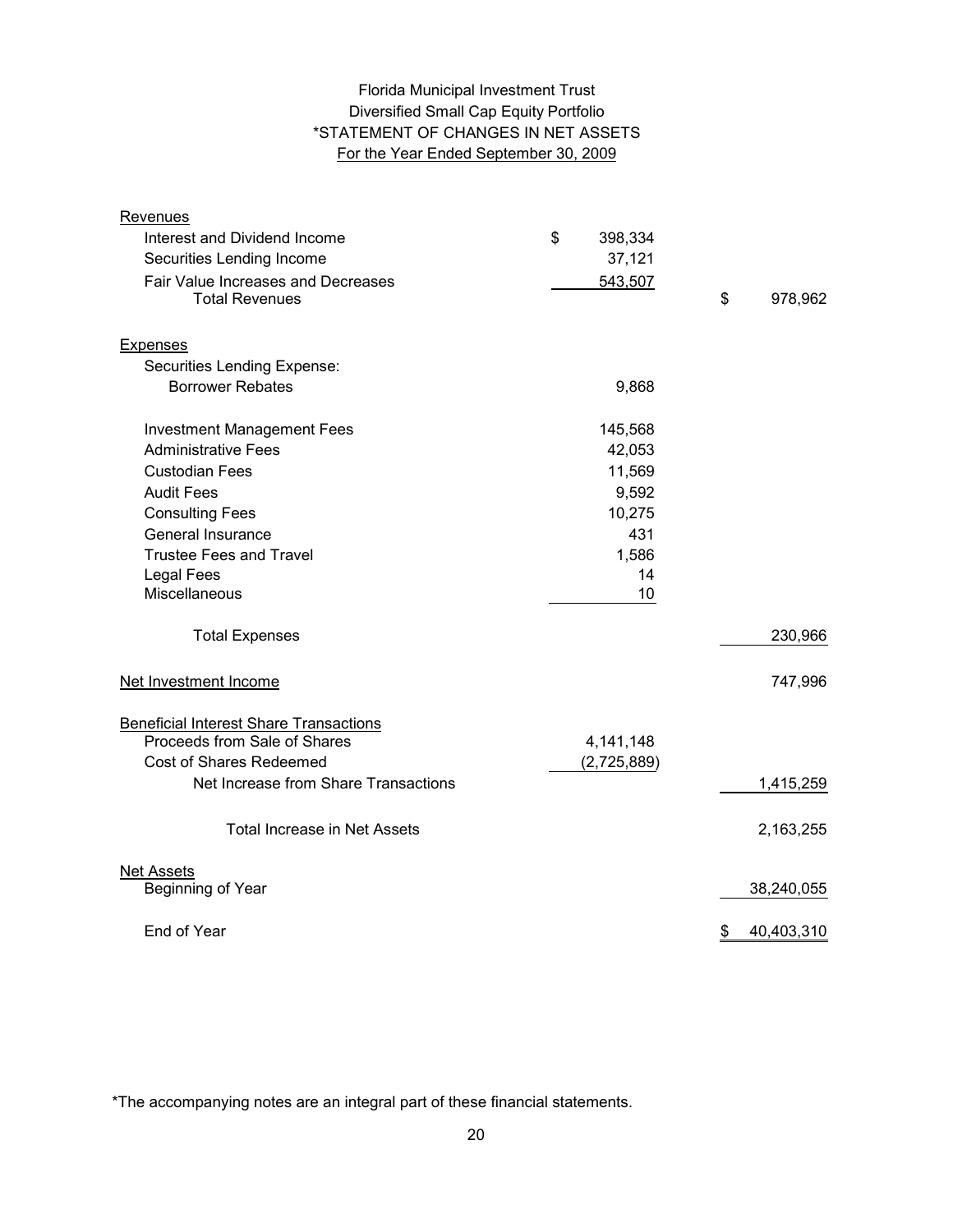# Florida Municipal Investment Trust Russell 1000 Enhanced Index Portfolio September 30, 2009 \*STATEMENT OF NET ASSETS

#### ASSETS

| Investment in Securities at Fair Value<br>Cash Equivalents                                |                    | \$<br>69,733,288<br>28,894 |                  |
|-------------------------------------------------------------------------------------------|--------------------|----------------------------|------------------|
| <b>Total Assets</b>                                                                       |                    |                            | \$<br>69,762,182 |
|                                                                                           | <b>LIABILITIES</b> |                            |                  |
| Payables:                                                                                 |                    |                            |                  |
| <b>Securities Purchased</b>                                                               |                    | 7,204,953                  |                  |
| <b>Accrued Expenses:</b>                                                                  |                    |                            |                  |
| <b>Investment Management Fee Payable</b>                                                  |                    | 2,572                      |                  |
| Administrative Fee Payable                                                                |                    | 12,454                     |                  |
| Custodian Fee Payable                                                                     |                    | 1,406                      |                  |
| <b>Audit Fee Payable</b>                                                                  |                    | 9,430                      |                  |
| <b>Consulting Fee Payable</b>                                                             |                    | 2,663                      |                  |
| Miscellaneous Accrued Expenses                                                            |                    | 928                        |                  |
| <b>Total Liabilities</b>                                                                  |                    |                            | 7,234,406        |
|                                                                                           | <b>NET ASSETS</b>  |                            |                  |
| Net Assets (Equivalent to \$8.82 per share<br>based on 7,091,134.9132 shares outstanding) |                    |                            | \$<br>62,527,776 |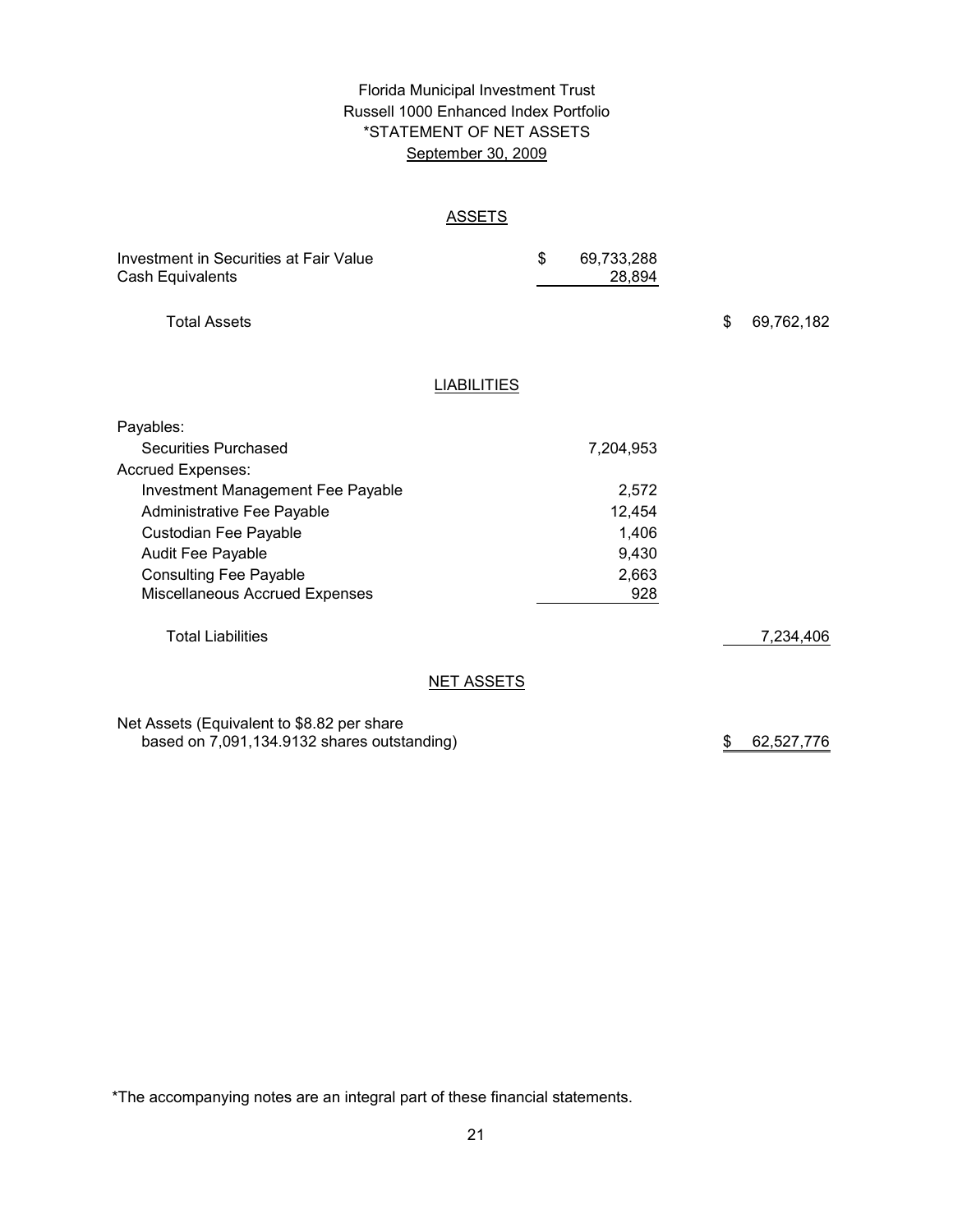# Florida Municipal Investment Trust Russell 1000 Enhanced Index Portfolio \*STATEMENT OF CHANGES IN NET ASSETS For the Year Ended September 30, 2009

| Revenues                                      |               |                   |
|-----------------------------------------------|---------------|-------------------|
| Interest and Dividend Income                  | \$<br>2,950   |                   |
| Fair Value Increases and Decreases            | (2,985,387)   |                   |
| <b>Total Revenues</b>                         |               | \$<br>(2,982,437) |
|                                               |               |                   |
| <b>Expenses</b>                               |               |                   |
| <b>Investment Management Fees</b>             | 81,510        |                   |
| <b>Administrative Fees</b>                    | 43,509        |                   |
| <b>Custodian Fees</b>                         | 5,750         |                   |
| <b>Audit Fees</b>                             | 9,689         |                   |
| <b>Consulting Fees</b>                        | 10,275        |                   |
| <b>General Insurance</b>                      | 437           |                   |
| <b>Trustee Fees and Travel</b>                | 1,589         |                   |
| Legal Fees                                    | 14            |                   |
| Miscellaneous                                 | 10            |                   |
| <b>Total Expenses</b>                         |               | 152,783           |
| Net Investment Loss                           |               | (3, 135, 220)     |
| <b>Beneficial Interest Share Transactions</b> |               |                   |
| Proceeds from Sale of Shares                  | 15,307,583    |                   |
| <b>Cost of Shares Redeemed</b>                | (5, 244, 808) |                   |
| Net Increase from Share Transactions          |               | 10,062,775        |
| Total Increase in Net Assets                  |               | 6,927,555         |
| <b>Net Assets</b>                             |               |                   |
| Beginning of Year                             |               | 55,600,221        |
| End of Year                                   |               | 62,527,776<br>\$  |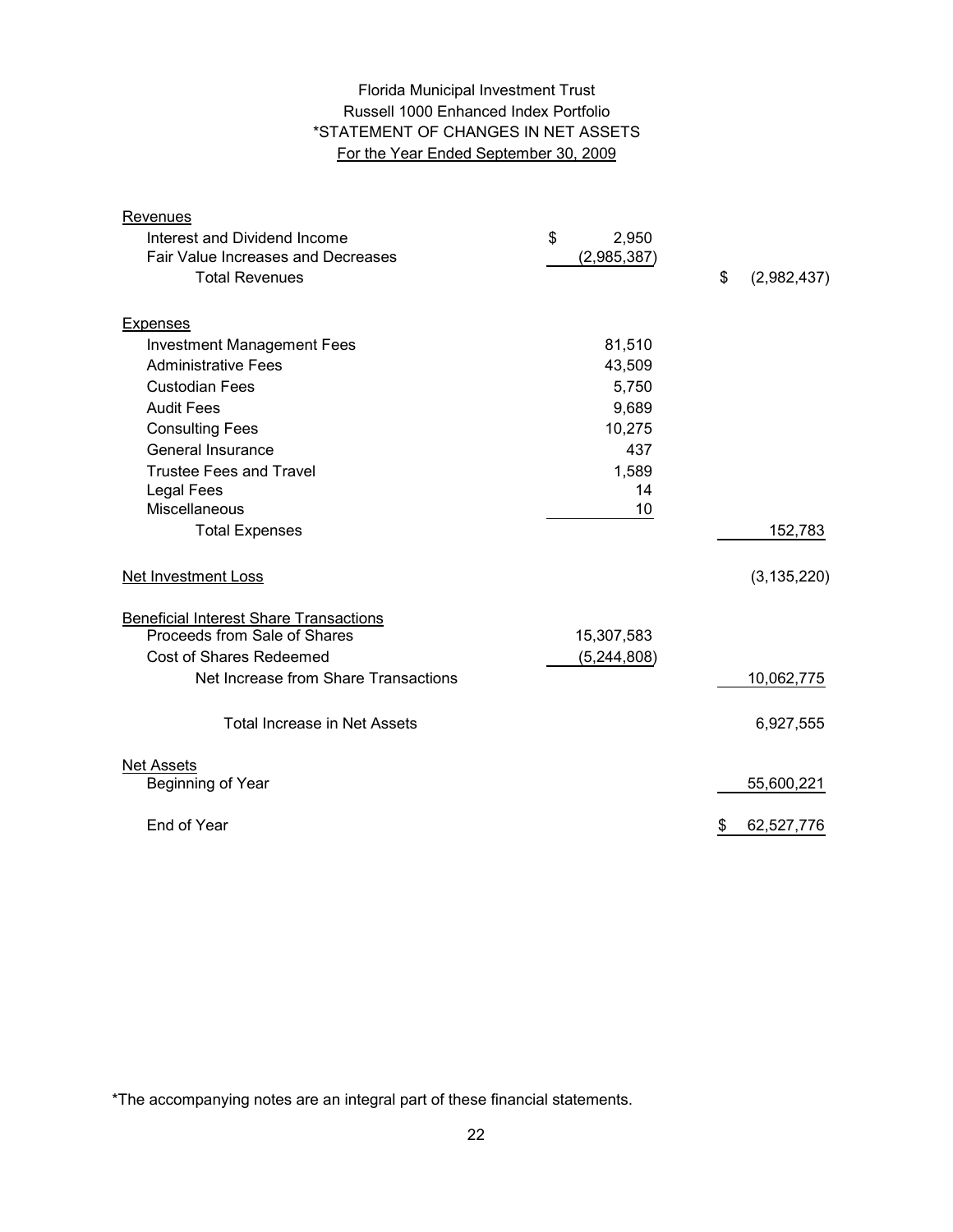# Florida Municipal Investment Trust September 30, 2009 0-2 Year High Quality Bond Fund \*STATEMENT OF NET ASSETS

# **ASSETS**

| Investment in Securities at Fair Value       | 170,195,221<br>\$  |                   |  |
|----------------------------------------------|--------------------|-------------------|--|
| Cash Equivalents                             | 13,036,396         |                   |  |
| Receivables:                                 |                    |                   |  |
| <b>Interest and Dividends</b>                | 487,362            |                   |  |
| <b>Total Assets</b>                          |                    | 183,718,979<br>\$ |  |
|                                              | <b>LIABILITIES</b> |                   |  |
| Payables:                                    |                    |                   |  |
| <b>Securities Purchased</b>                  | 4,241,253          |                   |  |
| <b>Accrued Expenses:</b>                     |                    |                   |  |
| Investment Management Fee Payable            | 36,457             |                   |  |
| Administrative Fee Payable                   | 32,812             |                   |  |
| Custodian Fee Payable                        | 4,763              |                   |  |
| Audit Fee Payable                            | 9,430              |                   |  |
| <b>Consulting Fee Payable</b>                | 2,663              |                   |  |
| Miscellaneous Accrued Expenses               | 770                |                   |  |
| <b>Total Liabilities</b>                     |                    | 4,328,148         |  |
|                                              | <b>NET ASSETS</b>  |                   |  |
| Net Assets (Equivalent to \$10.12 per share  |                    |                   |  |
| based on 17,724,837.2581 shares outstanding) |                    | 179,390,831<br>\$ |  |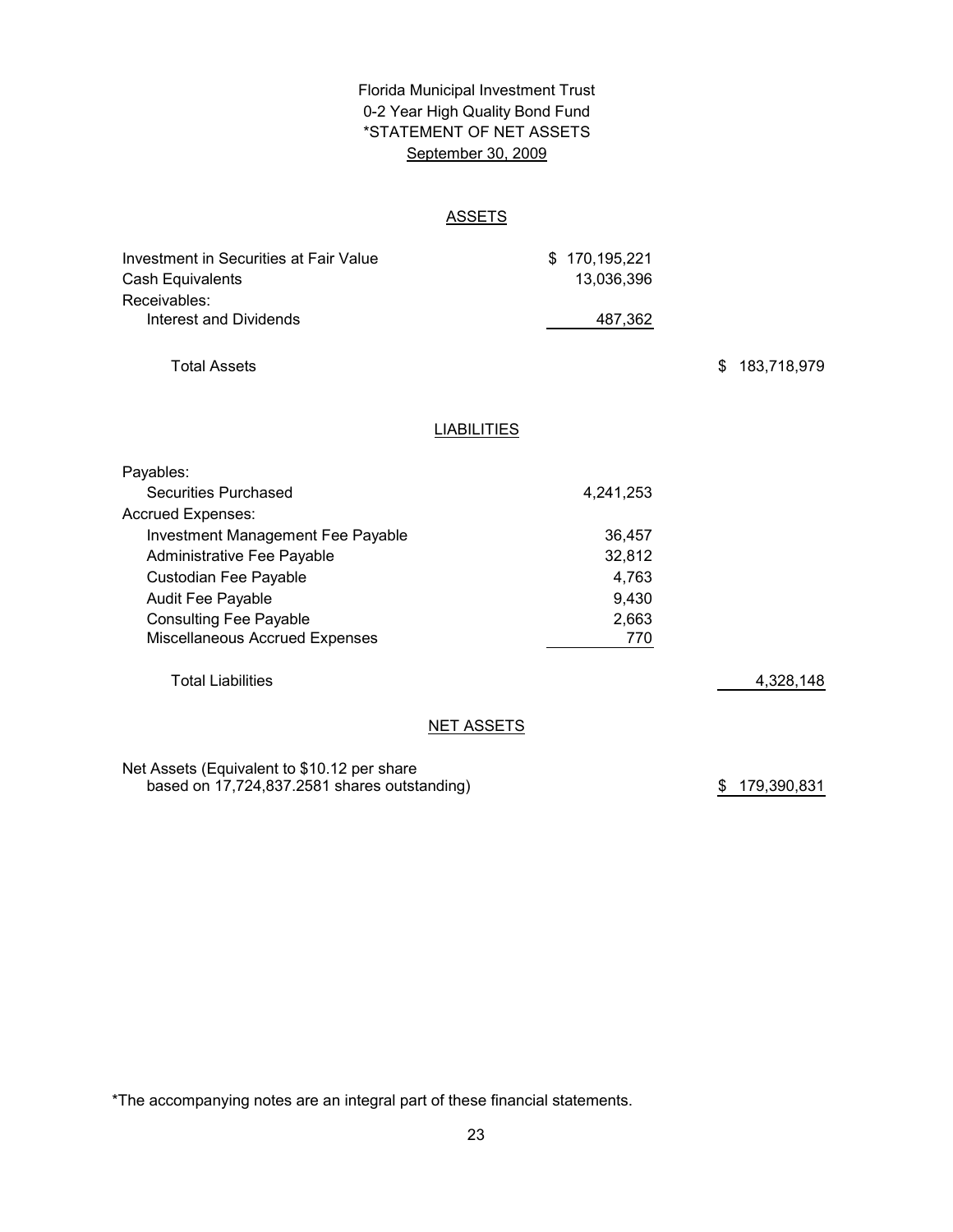# 0-2 Year High Quality Bond Fund \*STATEMENT OF CHANGES IN NET ASSETS For the Year Ended September 30, 2009 Florida Municipal Investment Trust

| Revenues                                      |                 |                   |
|-----------------------------------------------|-----------------|-------------------|
| Interest and Dividend Income                  | \$<br>2,778,196 |                   |
| Fair Value Increases and Decreases            | (178, 905)      |                   |
| <b>Total Revenues</b>                         |                 | \$<br>2,599,291   |
| <b>Expenses</b>                               |                 |                   |
| <b>Investment Management Fees</b>             | 157,459         |                   |
| <b>Administrative Fees</b>                    | 106,060         |                   |
| <b>Custodian Fees</b>                         | 13,248          |                   |
| <b>Audit Fees</b>                             | 10,216          |                   |
| <b>Consulting Fees</b>                        | 10,275          |                   |
| <b>Rating Agency Fees</b>                     | 8,000           |                   |
| General Insurance                             | 224             |                   |
| <b>Trustee Fees and Travel</b>                | 1,469           |                   |
| Production and Merchandising                  | 317             |                   |
| <b>Legal Fees</b>                             | 14              |                   |
| Miscellaneous                                 | 10              |                   |
| <b>Total Expenses</b>                         |                 | 307,292           |
| Net Investment Income                         |                 | 2,291,999         |
| <b>Dividends</b>                              |                 | (765, 712)        |
| <b>Beneficial Interest Share Transactions</b> |                 |                   |
| Proceeds from Sale of Shares                  | 129,414,923     |                   |
| Cost of Shares Redeemed                       | (67, 702, 371)  |                   |
| Net Increase from Share Transactions          |                 | 61,712,552        |
| <b>Total Increase in Net Assets</b>           |                 | 63,238,839        |
| <b>Net Assets</b>                             |                 |                   |
| Beginning of Year                             |                 | 116, 151, 992     |
| End of Year                                   |                 | 179,390,831<br>\$ |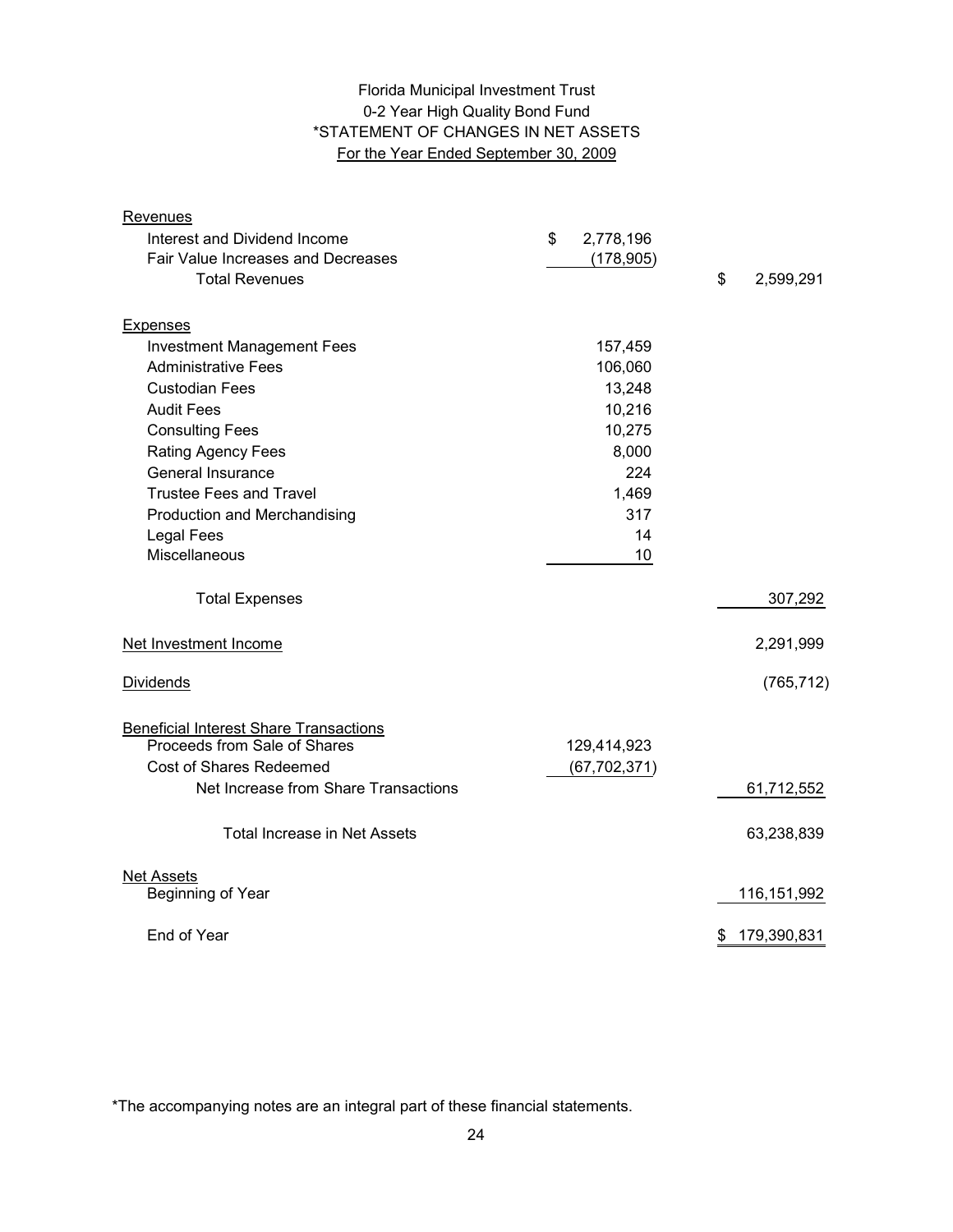# \*STATEMENT OF NET ASSETS Florida Municipal Investment Trust International Blend Portfolio September 30, 2009

#### ASSETS

| Investment in Securities at Fair Value<br>Cash Equivalents                                                                                                                                                   |                    | \$<br>30,358,912<br>2,524                         |                  |
|--------------------------------------------------------------------------------------------------------------------------------------------------------------------------------------------------------------|--------------------|---------------------------------------------------|------------------|
| <b>Total Assets</b>                                                                                                                                                                                          |                    |                                                   | \$<br>30,361,436 |
|                                                                                                                                                                                                              | <b>LIABILITIES</b> |                                                   |                  |
| <b>Accrued Expenses:</b><br>Investment Management Fee Payable<br>Administrative Fee Payable<br>Custodian Fee Payable<br>Audit Fee Payable<br><b>Consulting Fee Payable</b><br>Miscellaneous Accrued Expenses |                    | 55,216<br>8,445<br>1,419<br>9,430<br>2,663<br>552 |                  |
| <b>Total Liabilities</b>                                                                                                                                                                                     |                    |                                                   | 77,725           |
|                                                                                                                                                                                                              | <b>NET ASSETS</b>  |                                                   |                  |
| Net Assets (Fouvalent to \$10.45 per share                                                                                                                                                                   |                    |                                                   |                  |

Net Assets (Equivalent to \$10.45 per share based on 2,899,045.6875 shares outstanding)

\$ 30,283,711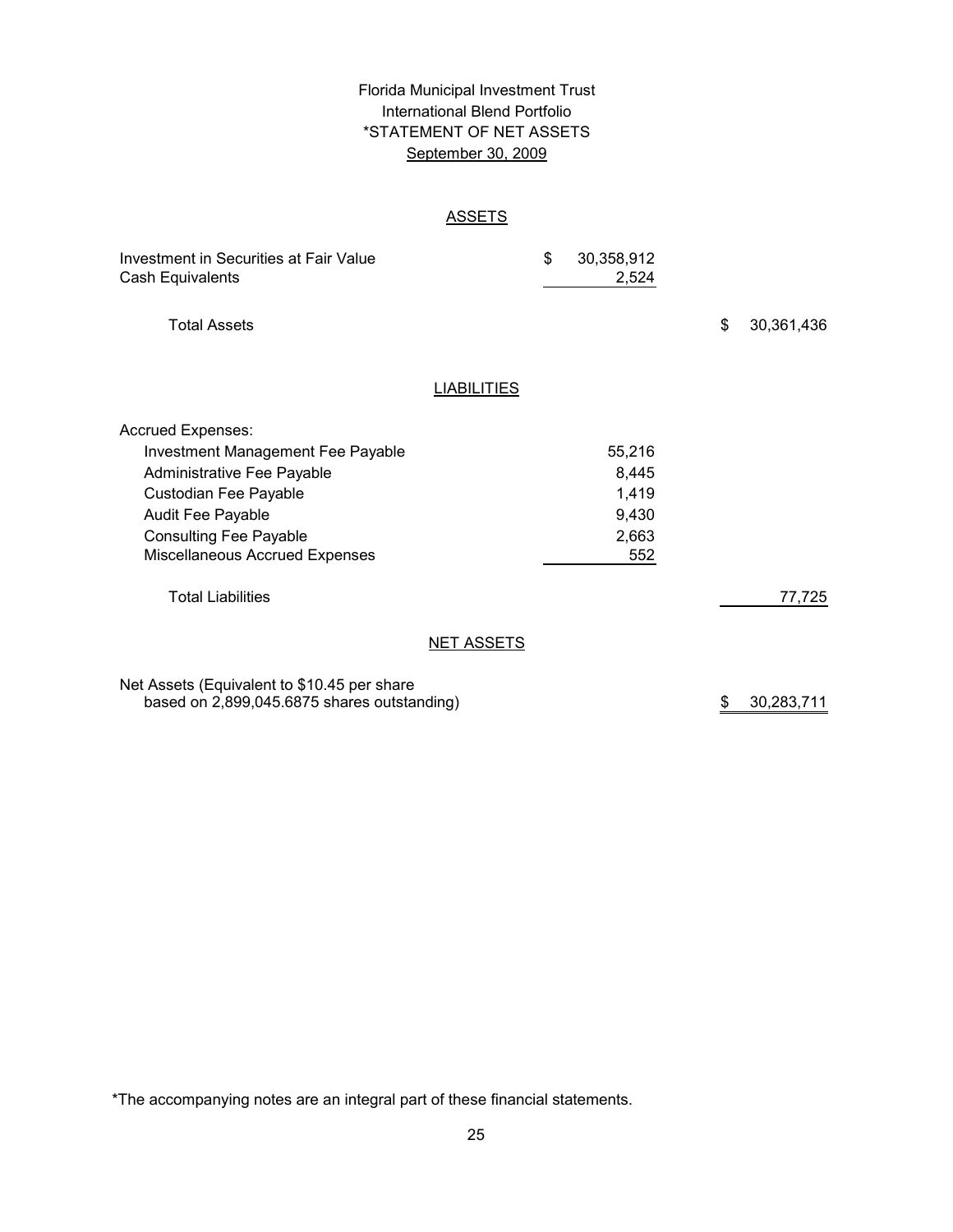# Florida Municipal Investment Trust International Blend Portfolio \*STATEMENT OF CHANGES IN NET ASSETS For the Year Ended September 30, 2009

| Revenues                                      |             |                  |
|-----------------------------------------------|-------------|------------------|
| Interest and Dividend Income                  | \$<br>1,458 |                  |
| Fair Value Increases and Decreases            | (155, 272)  |                  |
| <b>Total Revenues</b>                         |             | \$<br>(153, 814) |
| <b>Expenses</b>                               |             |                  |
| <b>Investment Management Fees</b>             | 189,090     |                  |
| <b>Administrative Fees</b>                    | 28,920      |                  |
| <b>Custodian Fees</b>                         | 4,967       |                  |
| <b>Audit Fees</b>                             | 9,573       |                  |
| <b>Consulting Fees</b>                        | 10,275      |                  |
| General Insurance                             | 633         |                  |
| <b>Trustee Fees and Travel</b>                | 1,589       |                  |
| <b>Legal Fees</b>                             | 14          |                  |
| Miscellaneous                                 | 10          |                  |
| <b>Total Expenses</b>                         |             | 245,071          |
| Net Investment Loss                           |             | (398, 885)       |
| <b>Beneficial Interest Share Transactions</b> |             |                  |
| Proceeds from Sale of Shares                  | 7,626,199   |                  |
| Cost of Shares Redeemed                       | (1,859,517) |                  |
| Net Increase from Share Transactions          |             | 5,766,682        |
| <b>Total Increase in Net Assets</b>           |             | 5,367,797        |
| <b>Net Assets</b>                             |             |                  |
| Beginning of Year                             |             | 24,915,914       |
| End of Year                                   |             | \$<br>30,283,711 |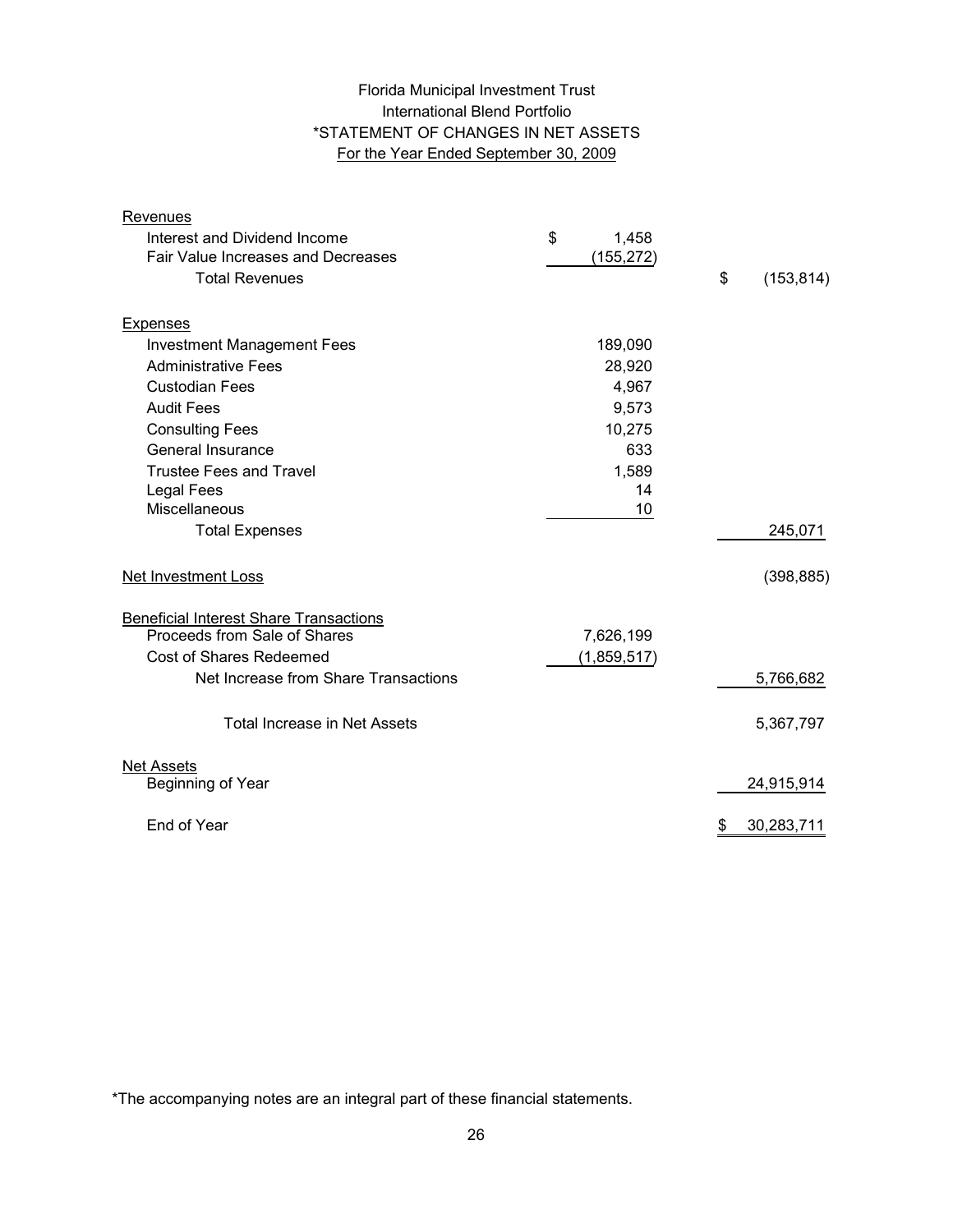# \*STATEMENT OF NET ASSETS Florida Municipal Investment Trust Large Cap Diversified Value Portfolio September 30, 2009

#### ASSETS

| Investment in Securities at Fair Value:                    |                 |
|------------------------------------------------------------|-----------------|
| <b>Collateral Held Under Securities Lending Agreements</b> | \$<br>5,365,953 |
| Other Investments                                          | 22,342,667      |
| Total Investments                                          | 27,708,620      |
| Cash and Cash Equivalents                                  | 113,266         |
| Receivables:                                               |                 |
| <b>Securities Sold</b>                                     | 305,938         |
| Interest and Dividends                                     | 25,539          |
| Securities Lending Income                                  | 131             |

Total Assets

\$ 28,153,494

# **LIABILITIES**

| Payables:                                                  |           |           |
|------------------------------------------------------------|-----------|-----------|
| <b>Collateral Held Under Securities Lending Agreements</b> | 5,570,095 |           |
| Securities Purchased                                       | 223.456   |           |
| <b>Accrued Expenses:</b>                                   |           |           |
| Investment Management Fee Payable                          | 35,533    |           |
| Administrative Fee Payable                                 | 5,774     |           |
| Custodian Fee Payable                                      | 3.316     |           |
| <b>Audit Fee Payable</b>                                   | 9,430     |           |
| <b>Consulting Fee Payable</b>                              | 2,663     |           |
| Miscellaneous Accrued Expenses                             | 764       |           |
|                                                            |           |           |
| <b>Total Liabilities</b>                                   |           | 5,851,031 |
|                                                            |           |           |
| NET ASSETS                                                 |           |           |
|                                                            |           |           |

Net Assets (Equivalent to \$6.46 per share based on 3,453,089.2665 shares outstanding)

\$ 22,302,463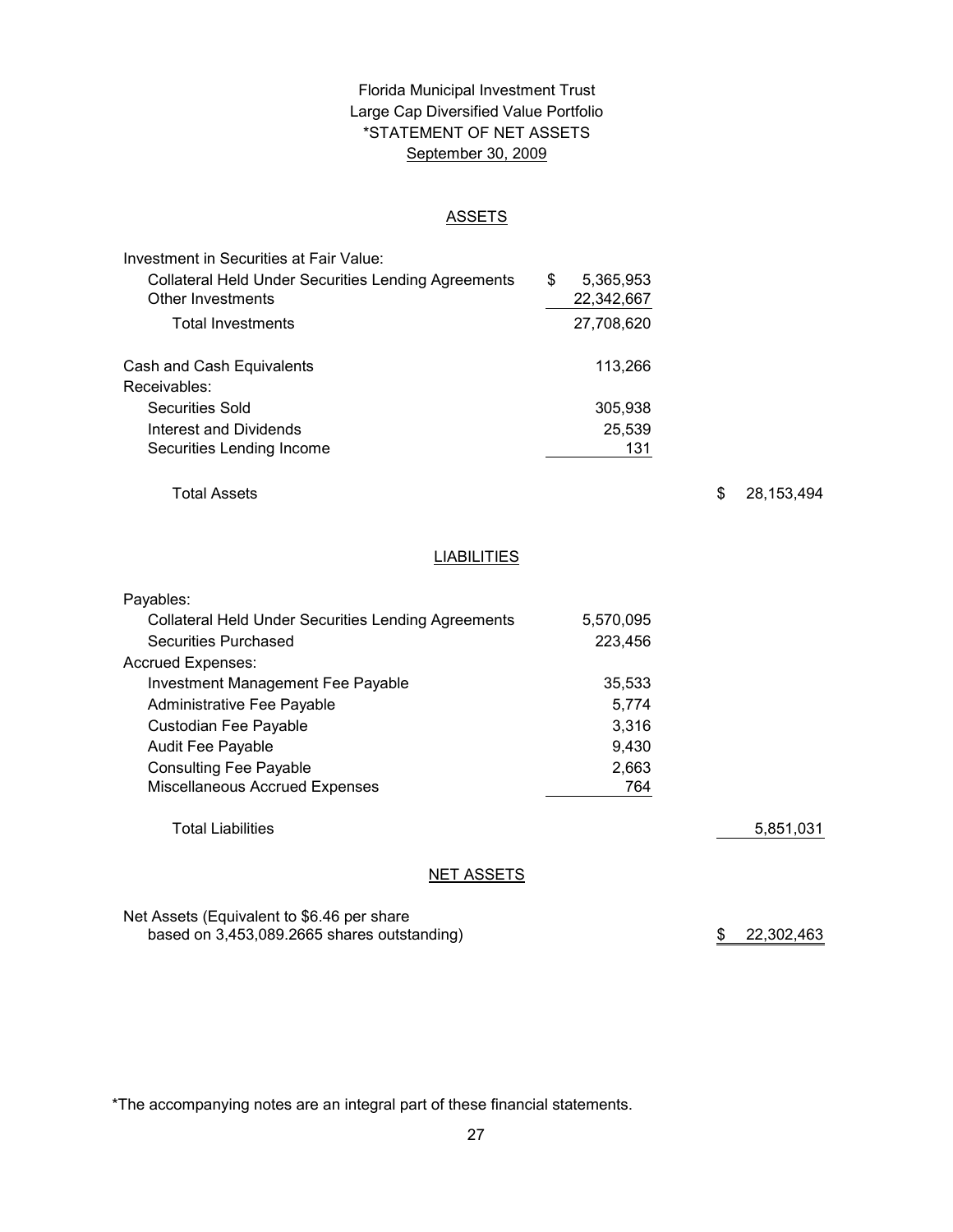# Large Cap Diversified Value Portfolio \*STATEMENT OF CHANGES IN NET ASSETS For the Year Ended September 30, 2009 Florida Municipal Investment Trust

| Revenues                                      |               |                  |
|-----------------------------------------------|---------------|------------------|
| Interest and Dividend Income                  | \$<br>468,368 |                  |
| Securities Lending Income                     | 22,976        |                  |
| Fair Value Increases and Decreases            | 604,472       |                  |
| <b>Total Revenues</b>                         |               | \$<br>1,095,816  |
| <b>Expenses</b>                               |               |                  |
| Securities Lending Expense:                   |               |                  |
| <b>Borrower Rebates</b>                       | 16,194        |                  |
| <b>Investment Management Fees</b>             | 119,860       |                  |
| <b>Administrative Fees</b>                    | 19,477        |                  |
| <b>Custodian Fees</b>                         | 14,149        |                  |
| <b>Audit Fees</b>                             | 9,518         |                  |
| <b>Consulting Fees</b>                        | 10,275        |                  |
| General Insurance                             | 640           |                  |
| <b>Trustee Fees and Travel</b>                | 1,589         |                  |
| Miscellaneous                                 | 10            |                  |
| <b>Total Expenses</b>                         |               | 191,712          |
| Net Investment Income                         |               | 904,104          |
| <b>Beneficial Interest Share Transactions</b> |               |                  |
| Proceeds from Sale of Shares                  | 6,251,930     |                  |
| Cost of Shares Redeemed                       | (1,798,878)   |                  |
| Net Increase from Share Transactions          |               | 4,453,052        |
| <b>Total Increase in Net Assets</b>           |               | 5,357,156        |
| <b>Net Assets</b>                             |               |                  |
| Beginning of Year                             |               | 16,945,307       |
| End of Year                                   |               | \$<br>22,302,463 |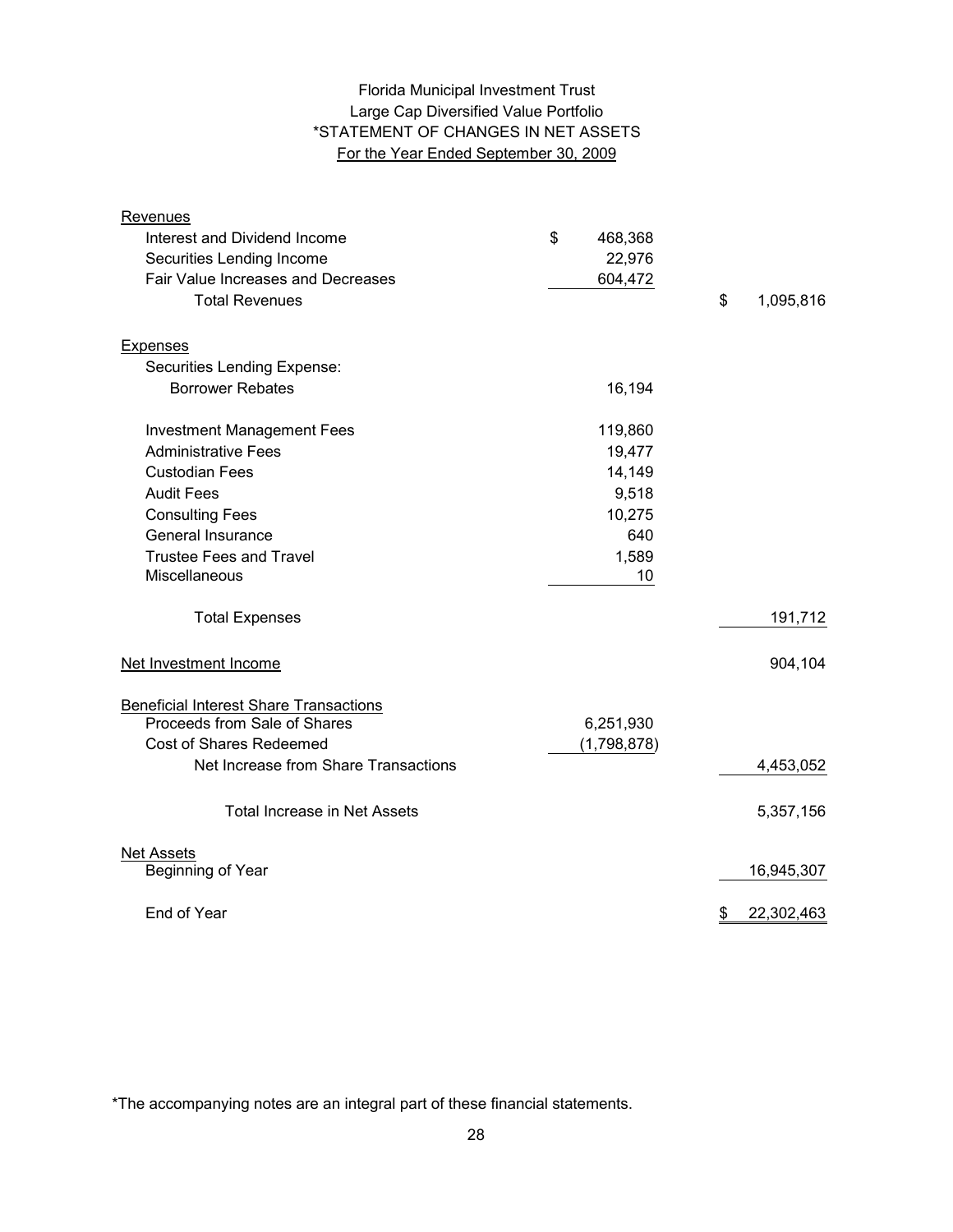# \*STATEMENT OF NET ASSETS Florida Municipal Investment Trust Expanded High Yield Bond Fund September 30, 2009

#### ASSETS

| Investment in Securities at Fair Value<br>Cash Equivalents |                    | \$<br>40,278,247<br>5,116 |                  |
|------------------------------------------------------------|--------------------|---------------------------|------------------|
| Receivables:                                               |                    |                           |                  |
| Interest and Dividends                                     |                    | 814,865                   |                  |
| <b>Total Assets</b>                                        |                    |                           | \$<br>41,098,228 |
|                                                            |                    |                           |                  |
|                                                            | <b>LIABILITIES</b> |                           |                  |
| <b>Accrued Expenses:</b>                                   |                    |                           |                  |
| <b>Investment Management Fee Payable</b>                   |                    | 4,791                     |                  |
| Administrative Fee Payable                                 |                    | 43,270                    |                  |
| Custodian Fee Payable                                      |                    | 1,270                     |                  |
| Audit Fee Payable                                          |                    | 9,430                     |                  |
| <b>Consulting Fee Payable</b>                              |                    | 2,663                     |                  |
| Miscellaneous Accrued Expenses                             |                    | 779                       |                  |
| <b>Total Liabilities</b>                                   |                    |                           | 62,203           |
|                                                            | <b>NET ASSETS</b>  |                           |                  |
| Net Assets (Equivalent to \$10.53 per share                |                    |                           |                  |
| based on 3,897,359.6698 shares outstanding)                |                    |                           | \$<br>41,036,025 |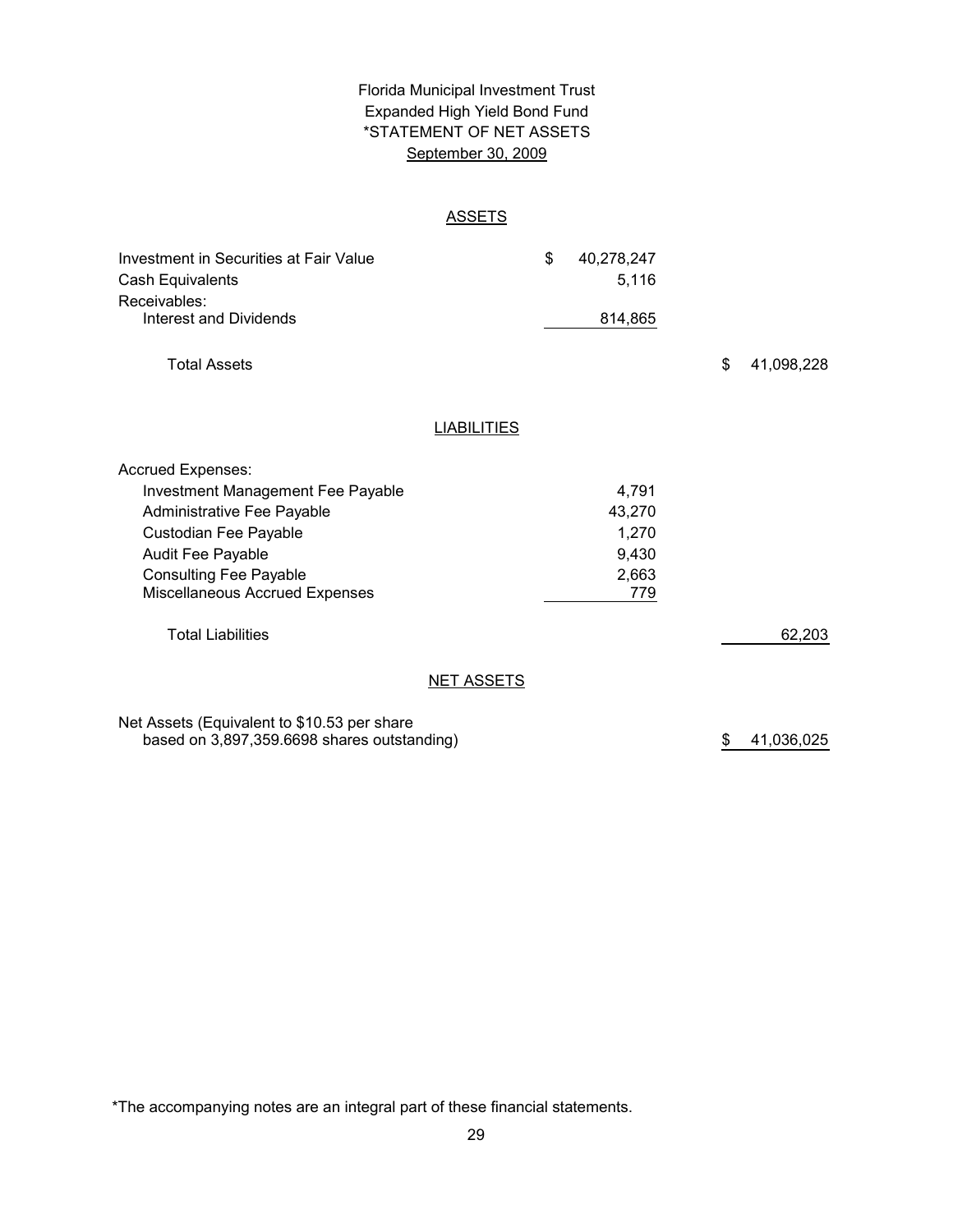# Expanded High Yield Bond Fund \*STATEMENT OF CHANGES IN NET ASSETS For the Year Ended September 30, 2009 Florida Municipal Investment Trust

| Revenues                                                                      |                 |                 |
|-------------------------------------------------------------------------------|-----------------|-----------------|
| Interest and Dividend Income                                                  | \$<br>3,639,574 |                 |
| <b>Fair Value Increases and Decreases</b>                                     | 1,738,658       |                 |
| <b>Total Revenues</b>                                                         |                 | \$<br>5,378,232 |
| <b>Expenses</b>                                                               |                 |                 |
| <b>Investment Management Fees</b>                                             | 16,867          |                 |
| <b>Administrative Fees</b>                                                    | 43,270          |                 |
| <b>Custodian Fees</b>                                                         | 5,352           |                 |
| <b>Audit Fees</b>                                                             | 9,583           |                 |
| <b>Consulting Fees</b>                                                        | 10,275          |                 |
| General Insurance                                                             | 629             |                 |
| Trustee Fees and Travel                                                       | 1,589           |                 |
| Production and Merchandising                                                  | 317             |                 |
| <b>Legal Fees</b>                                                             | 14              |                 |
| Miscellaneous                                                                 | 10              |                 |
| <b>Total Expenses</b>                                                         |                 | 87,906          |
| Net Investment Income                                                         |                 | 5,290,326       |
| <b>Beneficial Interest Share Transactions</b><br>Proceeds from Sale of Shares |                 |                 |
| <b>Cost of Shares Redeemed</b>                                                |                 |                 |
| Net Increase from Share Transactions                                          |                 |                 |
| Total Increase in Net Assets                                                  |                 | 5,290,326       |
| <b>Net Assets</b><br>Beginning of Year                                        |                 | 35,745,699      |
|                                                                               |                 |                 |
| End of Year                                                                   |                 | \$41,036,025    |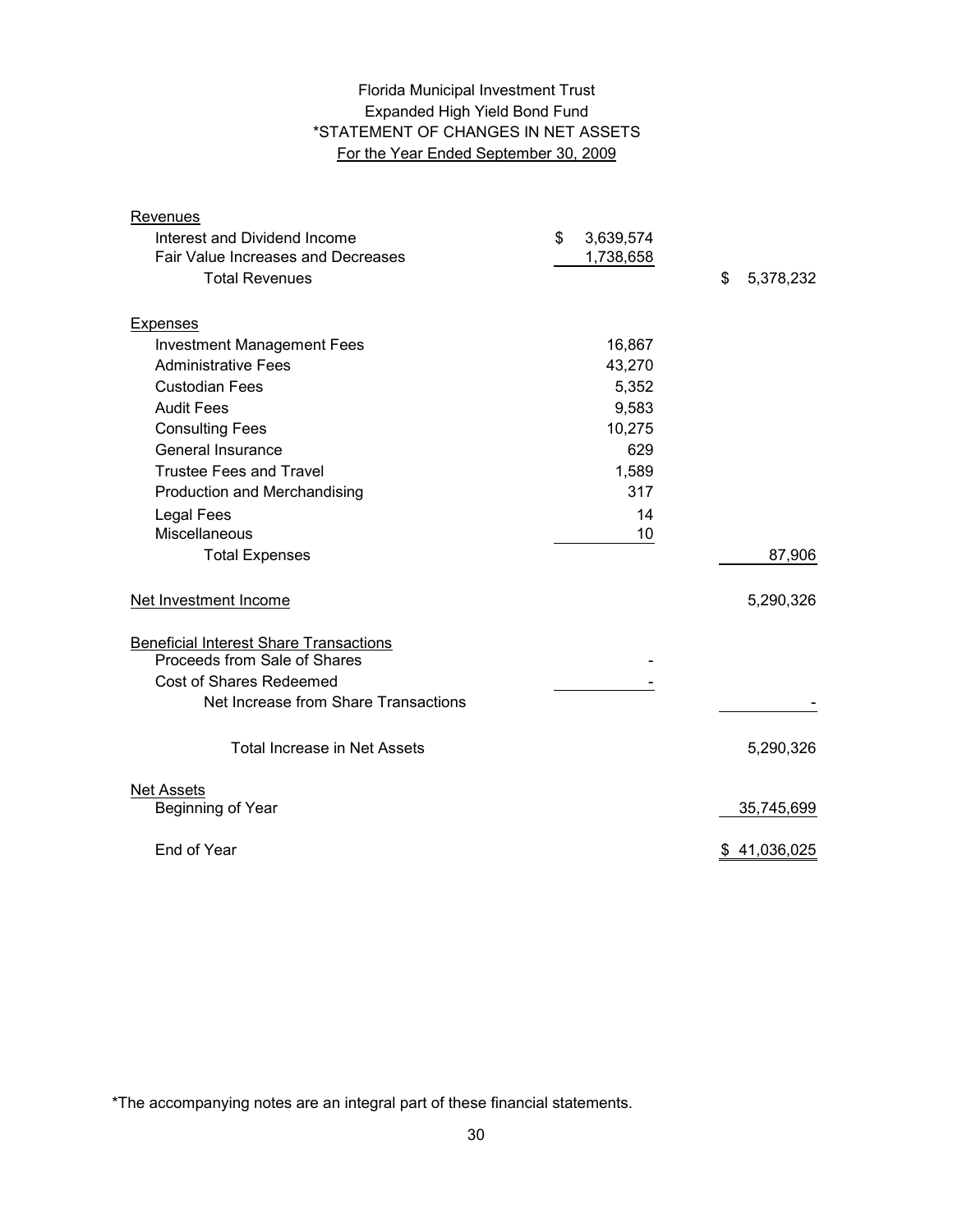Large Cap Diversified Value Portfolio Expanded High Yield Bond Fund Russell 1000 Enhanced Index Portfolio 0-2 Year High Quality Bond Fund International Blend Portfolio Florida Municipal Investment Trust Intermediate High Quality Bond Fund 1-3 Year High Quality Bond Fund Broad Market High Quality Bond Fund High Quality Growth Portfolio Diversified Small Cap Equity Portfolio

#### NOTES TO FINANCIAL STATEMENTS September 30, 2009

#### Note 1 - Organization and Significant Accounting Policies

A. Organization and Purpose - The Florida Municipal Investment Trust (Trust) was created on April 28, 1993, under the laws of the State of Florida, to provide eligible units of local governments with an investment vehicle to pool their surplus funds and to reinvest such funds in one or more investment portfolios under the direction and daily supervision of an investment advisor. The Trust began operations on October 1, 1993.

The Trust's attorneys have advised that the Trust is exempt from registration under the Securities Act of 1933, the Investment Company Act of 1940, and the Florida Securities and Investor Protection Act.

The Trust is governed by a Board of Trustees consisting of the President (or his appointee) and Second Vice President of the Florida League of Cities, Inc. (League), two representatives of the Florida Municipal Insurance Trust, and up to three additional appointed members who are elected officials of the governmental entities who actively participate in the Trust.

B. Reporting Entity and Basis of Accounting - The Trust is an independent reporting entity accounted for as a fiduciary trust fund in accordance with generally accepted accounting principles for governments as established by the Governmental Accounting Standards Board (GASB). The Trust uses the flow of economic resources measurement focus and accrual basis of accounting. Under this method, revenues are recorded when earned and expenses are recorded at the time the liabilities are incurred. These financial statements have been prepared utilizing accounting principles for governmental external investment pools.

The preparation of financial statements in conformity with generally accepted accounting principles requires management to make estimates and assumptions that affect the reported amounts of assets and liabilities and disclosure of contingent assets and liabilities at the date of the financial statements and the reported amounts of revenues and expenses during the reporting period. Actual results could differ from those estimates.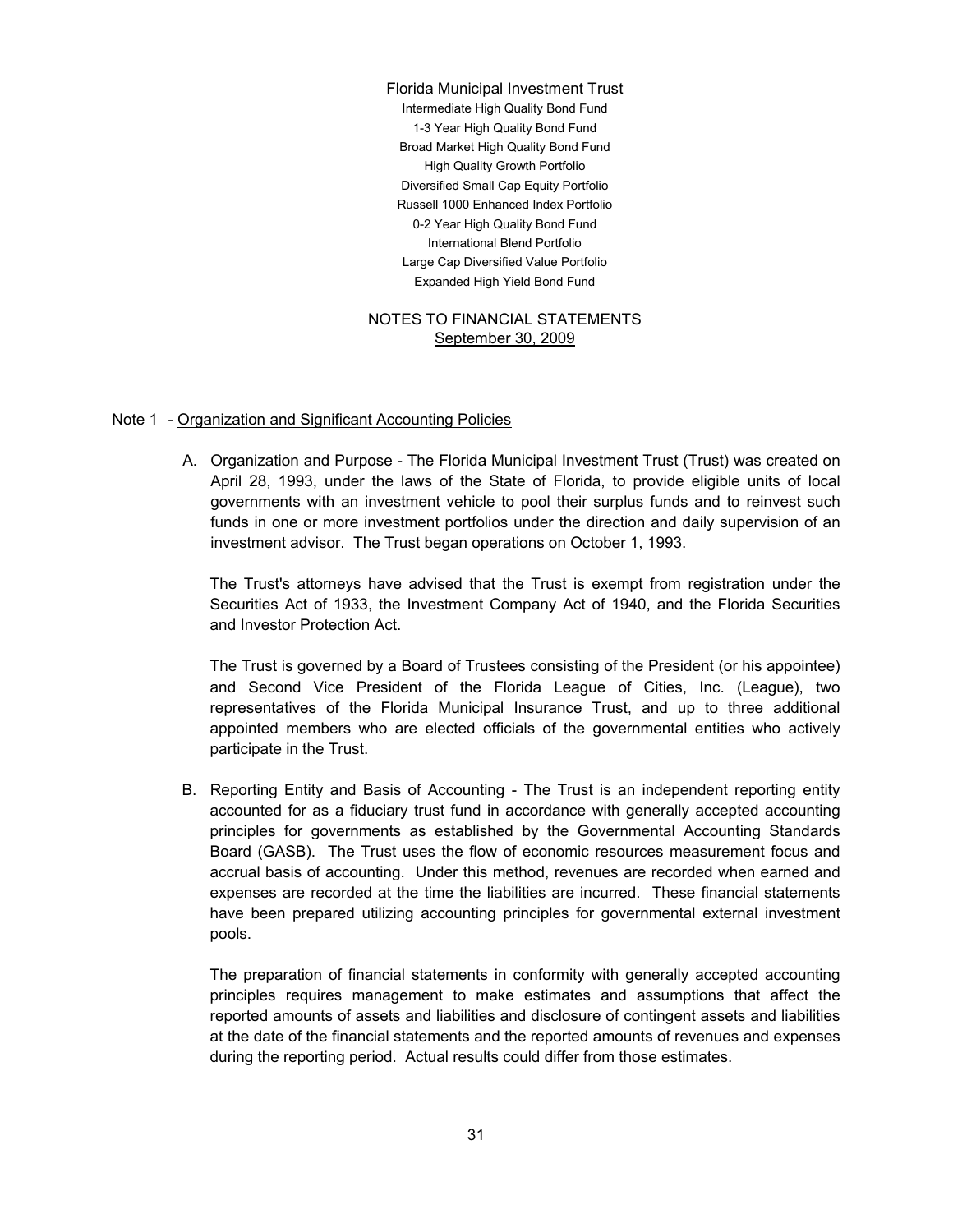#### Note 1 - Organization and Significant Accounting Policies (Continued)

- C. Security Valuation Securities are reported at fair value, the amount at which an investment could be exchanged in a current transaction between willing parties, other than in a forced or liquidation sale. Securities' market values were provided by the Custodian of each portfolio, utilizing an independent pricing service. Pricing services typically consider such factors as security prices, yields, maturities, call features, prepayment rates, ratings and other information as it relates in determining a specific security's market price.
- D. Cash equivalents include short-term investments with original maturities of three months or less, other than short-term investments purchased with cash collateral and held by the securities lending agent.
- E. Federal Income Taxes The Trust is exempt from federal income taxes.
- F. Other The Trust follows industry practice and records security transactions on a trade date basis. Dividend and interest income is recognized on the accrual basis. Fair value increases and decreases include both realized gains and losses and the change in unrealized gains and losses during the period. Securities lending income is comprised of interest and dividends earned on collateral investments, but excludes realized and unrealized gains and losses on cash collateral investments.

## Note 2 - Securities Lending and Collateral Held Under Securities Lending Agreements

## A. Securities Lending

As authorized under its investment policy, the Trust participates in a securities lending program managed by the Trust's custodian, Wells Fargo Bank, N.A. (Custodian). Securities owned by the Trust are loaned to participating brokers-dealers who must provide cash collateral. Under the terms of the agreement, collateral is initially pledged at 102% of the fair market value of the loaned securities. Additional collateral must be provided by the next business day if the value of the collateral falls to 100% of the fair market value of the loaned securities. The Trust cannot pledge or sell securities received as collateral unless the borrower defaults. The amount of loans that could be made was limited by the Trust and was reduced throughout the year from \$400 million to \$100 million at September 30, 2009.

At September 30, 2009, the Trust had no credit risk exposure because the amounts the Trust owed to the borrowers exceeded the amounts the borrowers owed the Trust. The contract with the Custodian requires it to indemnify the Trust if the borrowers fail to return the securities or if the cash collateral received is insufficient to replace the securities.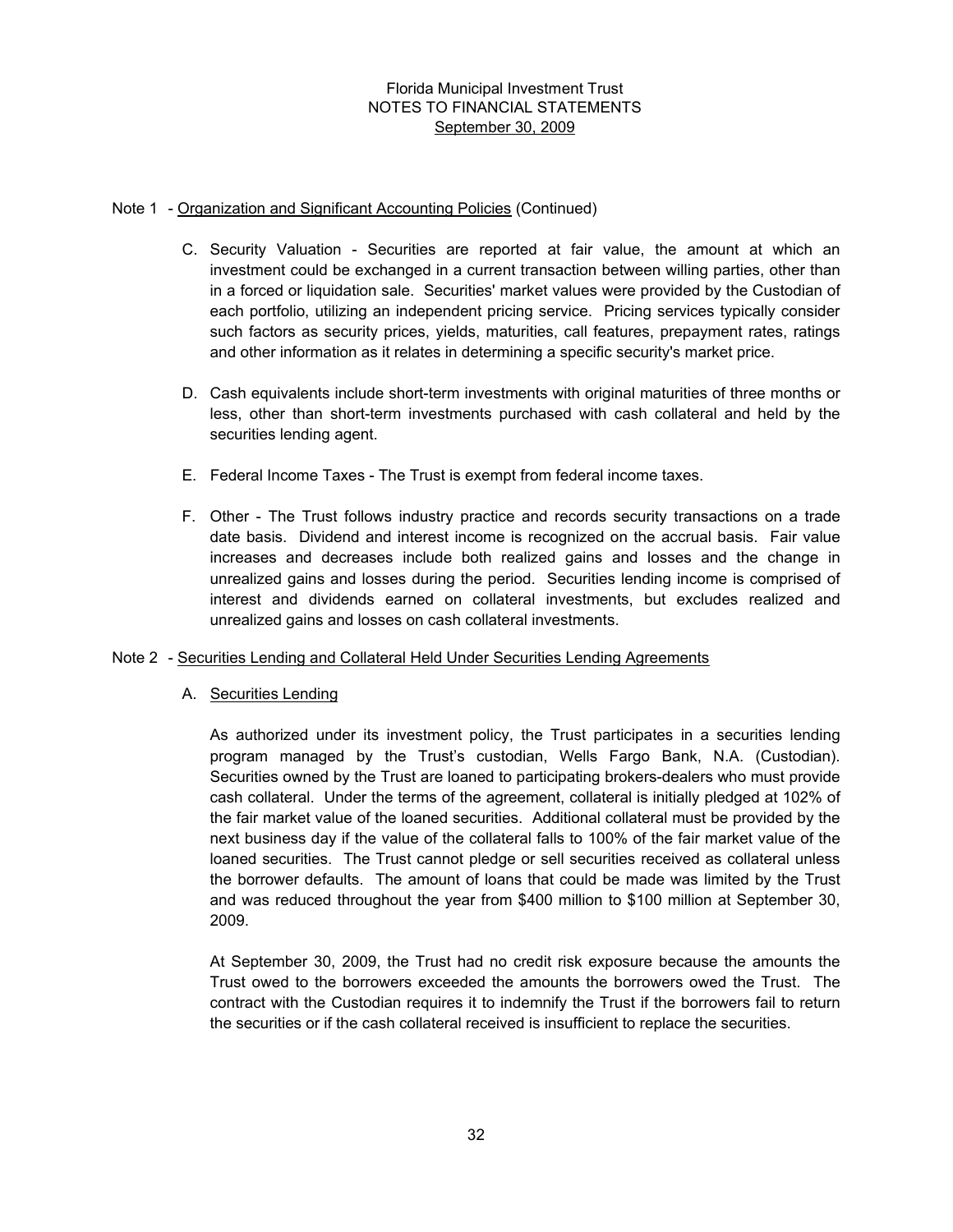#### Note 2 - Securities Lending and Collateral Held Under Securities Lending Agreements (Continued)

## A. Securities Lending (Continued)

There were no losses on security lending transactions during the year ended September 30, 2009 resulting from the default of a borrower.

Securities loans are either open-ended with no fixed expiration date, or for a certain term. However, all securities loans can be terminated on demand by either the Trust or the borrower. Since the loans are terminable on demand, the duration of the loans generally does not match the duration of the investments made with the cash collateral.

At September 30, 2009, securities with fair market value of \$82.9 million were on loan, for which borrowers provided cash collateral of \$85 million. The fair value of the investments made with the cash collateral was \$71 million. The changes in unrealized loss are included in the Trust's statement of changes in net assets as fair value increases and decreases. This amount has been allocated to the six funds and portfolios that participate in securities lending based upon the portfolio balances in the securities lending program as of September 30, 2008.

#### B. Collateral Held Under Securities Lending Agreements

Until September 18, 2008, securities lending cash collateral was invested in certain commingled funds operated by the Custodian, the Wells Fargo Collateral Investment for Term Loans Trust and the Wells Fargo Collateral Investment Trust Fund (commingled funds). On September 19, 2008, the Custodian closed the commingled funds. The underlying securities representing the Trust's pro rata share of the commingled funds were transferred to the Trust. The Custodian holds these securities in a separately managed account on behalf of the Trust.

The commingled funds were an allowable investment for the cash collateral. The securities transferred from the commingled funds complied with the investment guidelines of the commingled funds. However, several of the transferred securities do not comply with the investment guidelines of the Trust, due, in part, to various security ratings downgrades. These investments include securities with a par value of \$18.4 million and fair market value at year-end of \$4 million that are in default. It is not known at this time what the recovery rate will be on these securities. The separately managed account also includes several corporate notes which are private placement securities. These are prohibited investments under the informational statements of three portfolios that participate in securities lending. The Trust subsequently amended its investment policy to specifically allow all securities transferred directly to the Trust from the previously owned commingled funds.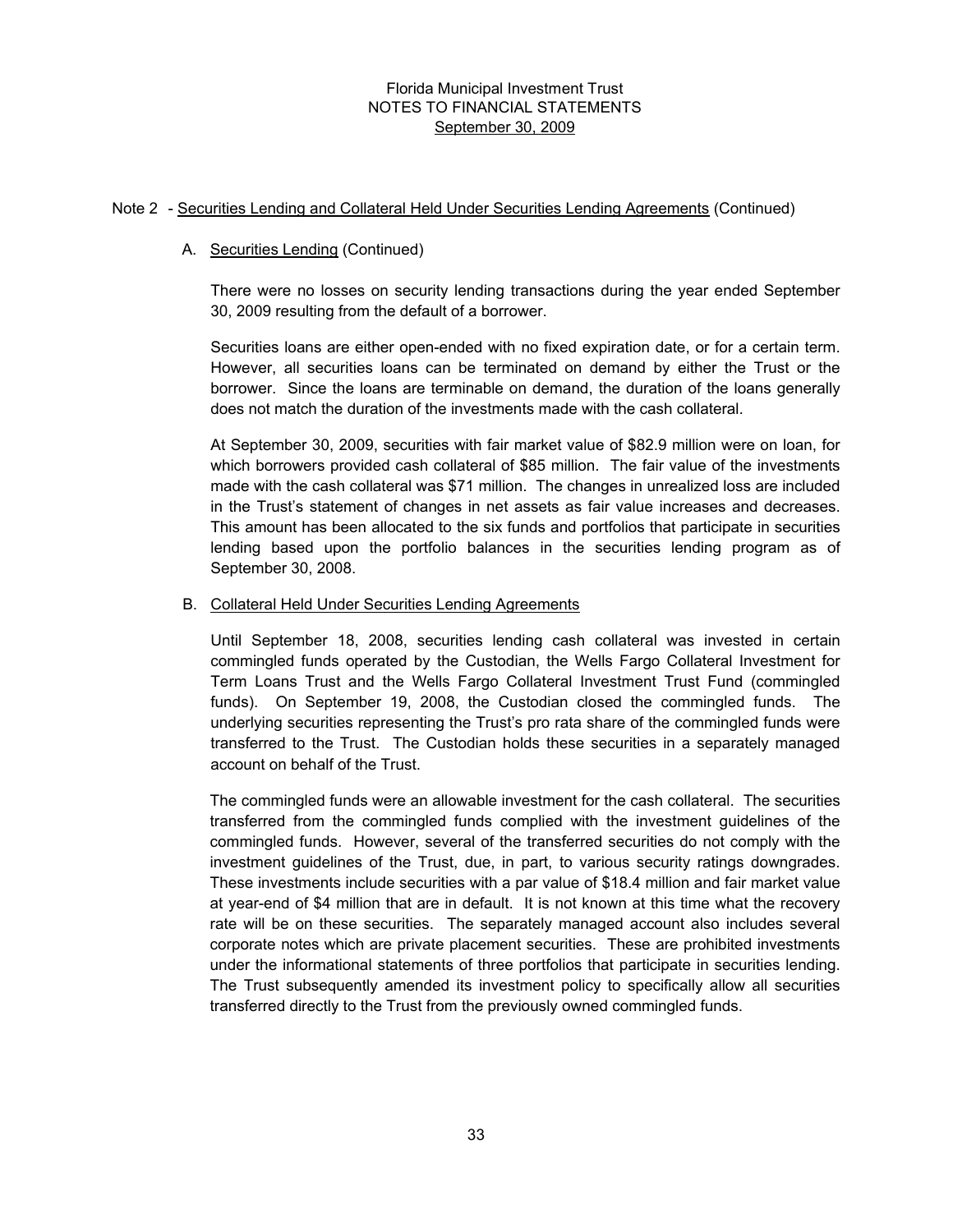## Note 2 - Securities Lending and Collateral Held Under Securities Lending Agreements (Continued)

#### B. Collateral Held Under Securities Lending Agreements (Continued)

The following rating information is based on the lowest credit rating provided by Standard & Poor's, Moody's or Fitch. The certificate of deposit is rated AA. The mortgage-backed security is rated CCC. The money market mutual funds are rated AAA. The repurchase agreements are rated AAA or A-1, and the commercial paper is rated A-1. The medium term notes are rated as follows: 16.07% are rated AAA, 12.05% are rated AA, 22.03% are rated A, 6.44% are rated BBB, 12.46% are rated D, and 30.95% are not rated. The corporate pass through note is not rated. The following table reports securities and repurchase agreements which comprise more than five percent of the market value of the separately managed account as of September 30, 2009.

| Description                          | Amount          | Percent |
|--------------------------------------|-----------------|---------|
| Bank of America Repurchase Agreement | \$<br>4,000,000 | 5.6%    |
| Morgan Stanley Repurchase Agreement  | \$<br>5,000,000 | $7.0\%$ |
| JP Morgan Repurchase Agreement       | \$<br>4,000,000 | 5.6%    |
| Danske Bank Medium Term Note         | \$<br>5,149,461 | $7.3\%$ |
| Credit Suisse USA Medium Term Note   | \$<br>3,862,197 | $5.4\%$ |
| Liberty Lighthouse Medium Term Note  | \$<br>5,063,433 | 7.1%    |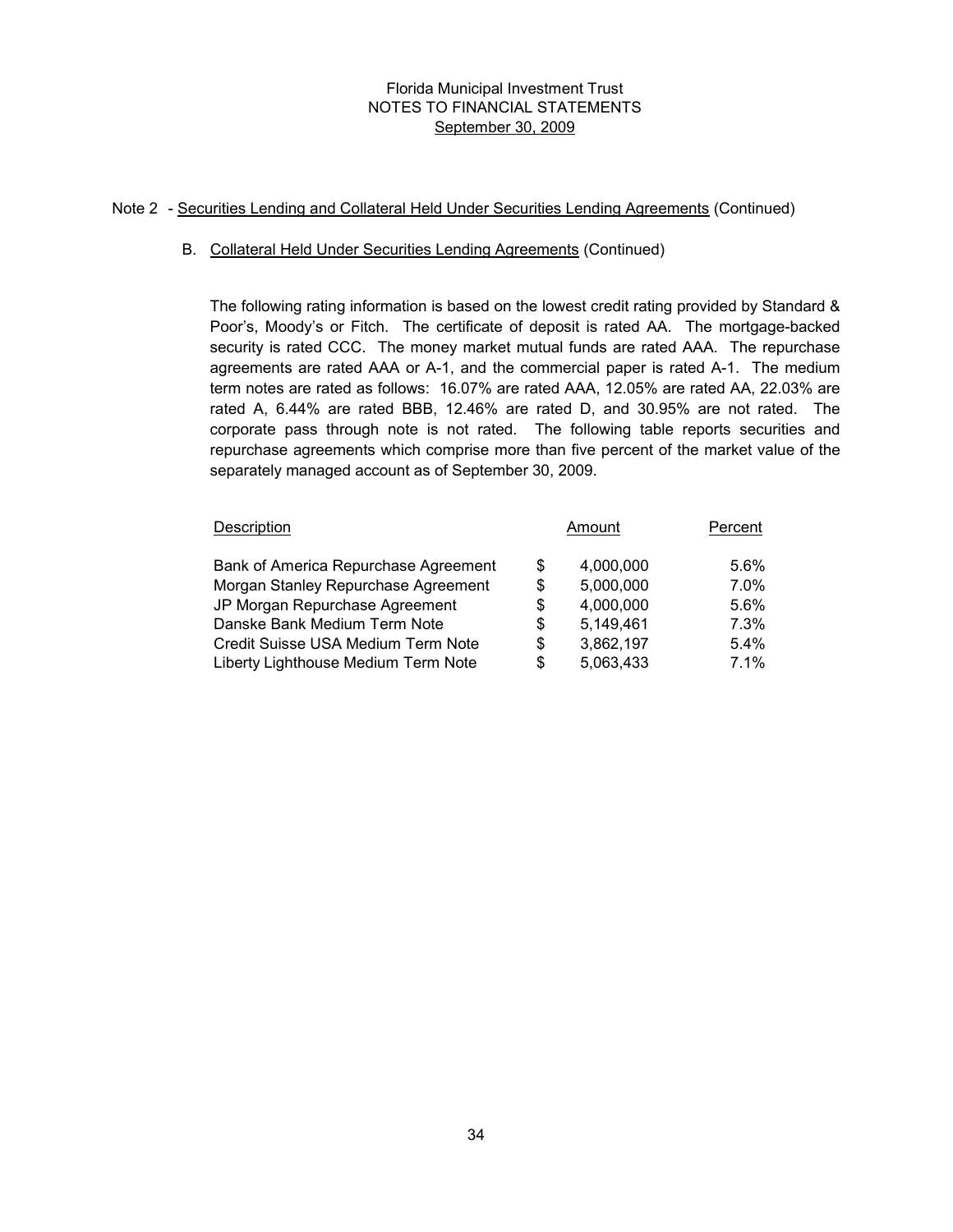## Note 2 - Securities Lending and Collateral Held Under Securities Lending Agreements (Continued)

#### B. Collateral Held Under Securities Lending Agreements (Continued)

Information about the amounts and types of investments held in the separately managed account at year-end is included below.

| Shares or<br>Par Value | Description                                                                    | Fair Value       | Weighted<br>Average<br>Maturity<br>(Days) |
|------------------------|--------------------------------------------------------------------------------|------------------|-------------------------------------------|
| 414,809.00             | Variable Rate Non Agency Mortgage<br>Backed Security, 0.38%; due 2037          | \$<br>335,334    | 391                                       |
| 3,327,819.00           | Corporate Pass Through Note, due<br>2010                                       | 1,128,131        | 309                                       |
| 46,288,799.00          | Variable Rate Corporate Medium<br>Term Notes, 0% to 0.60%; due 2008<br>to 2010 | 30,922,325       | 76                                        |
| 2,156,208.00           | Certificate of Deposit, .25%; due<br>2010                                      | 2,144,864        | 177                                       |
| 8,380,000.00           | Commercial Paper, 0.30% to 0.50%;<br>due 2009                                  | 8,379,939        | 2                                         |
| 14,600,000.00          | <b>Money Market Funds</b>                                                      | 14,600,000       | 1                                         |
| 13,547,223.00          | Repurchase Agreements, due<br>10/1/2009                                        | 13,547,223       | 1                                         |
|                        | Cash                                                                           | 432              |                                           |
| 88,714,858.00          | <b>Totals</b>                                                                  | \$<br>71,058,248 | 41                                        |

The securities of the separately managed account were allocated to the six funds and portfolios of the Trust that participate in securities lending.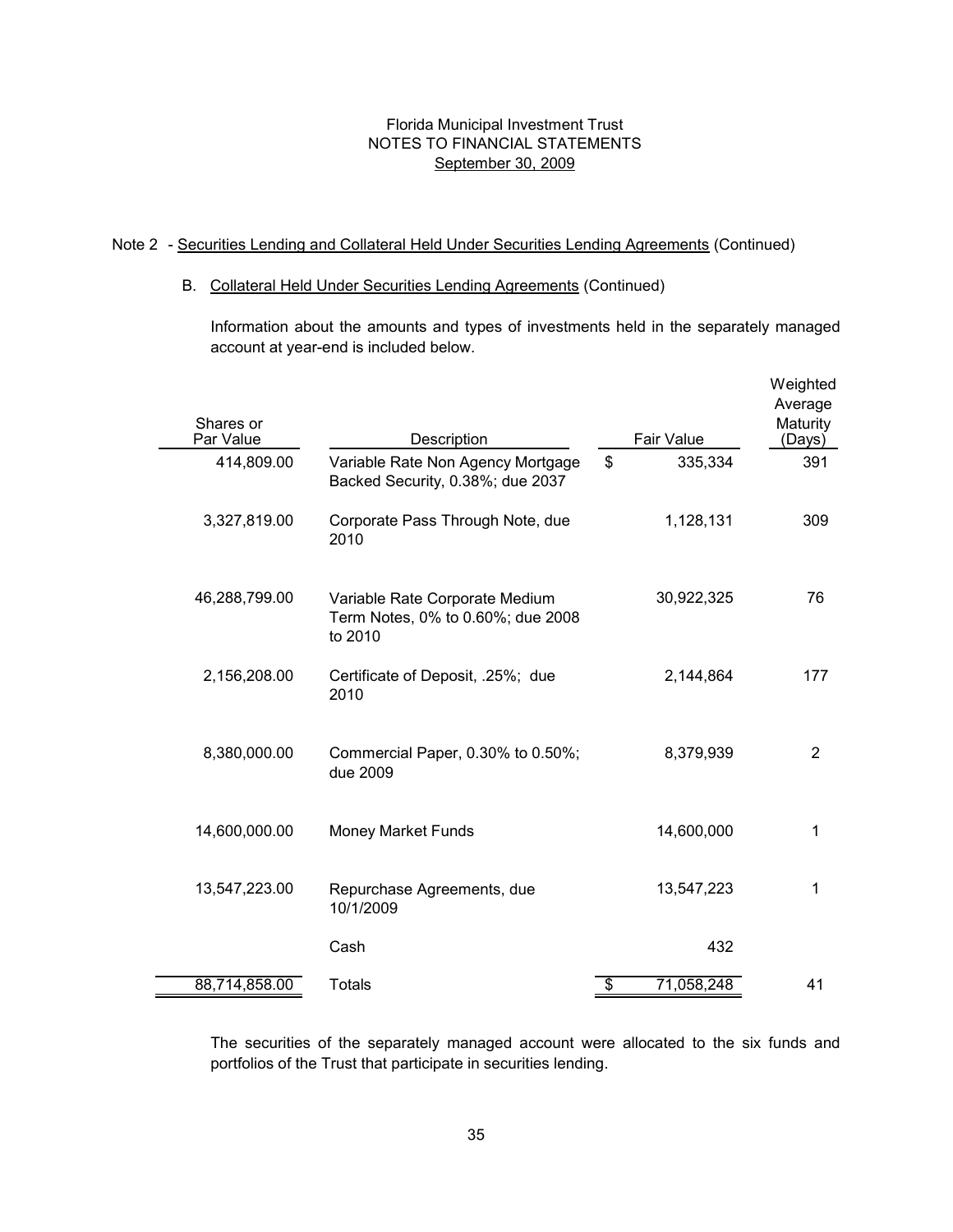#### Note 2 - Securities Lending and Collateral Held Under Securities Lending Agreements (Continued)

#### B. Collateral Held Under Securities Lending Agreements (Continued)

Subsequent to the transfer described above, the Trust provided the Custodian with new investment guidelines covering the investment and reinvestment of cash collateral within the separately managed account. These guidelines restrict the investment of cash collateral to repurchase agreements, money market funds, direct obligations of the United States or obligations that are guaranteed or insured by the United States or its agencies, time deposits issued by domestic banks and commercial paper. These guidelines specify minimum credit ratings, maturity constraints, issuer diversification and liquidity parameters. Furthermore, the Trust instructed the Custodian to maintain at least thirty percent liquidity in the separately managed account to avoid a forced sale of a security at a loss. Investment maturity of newly purchased securities cannot exceed seven days. Cash in excess of the thirty percent limit is being used to recall loans and unwind the securities lending program as rapidly as market conditions allow.

#### Note 3 - Investments and Cash and Cash Equivalents

The Board of Trustees adopted an investment policy which identifies various authorized investment instruments, issuer diversification, maturity constraints, investment ratings and liquidity parameters. Authorized investments include obligations of the United States of America and its agencies, corporate debt obligations, asset-backed securities, money market instruments or funds, common stocks, convertible preferred stocks or bonds, repurchase agreements, commercial paper, banker's acceptances, municipal obligations, commingled investment funds, guaranteed investment contracts, certain nonnegotiable certificates of deposit, mortgage obligations and real property located within the State of Florida. Each portfolio's informational statement includes investment guidelines which describe the investments authorized within the portfolio.

The former High Quality Government Fund was restructured and renamed the 0-2 Year High Quality Bond Fund on April 1, 2009 and assumed a floating net asset value on this date.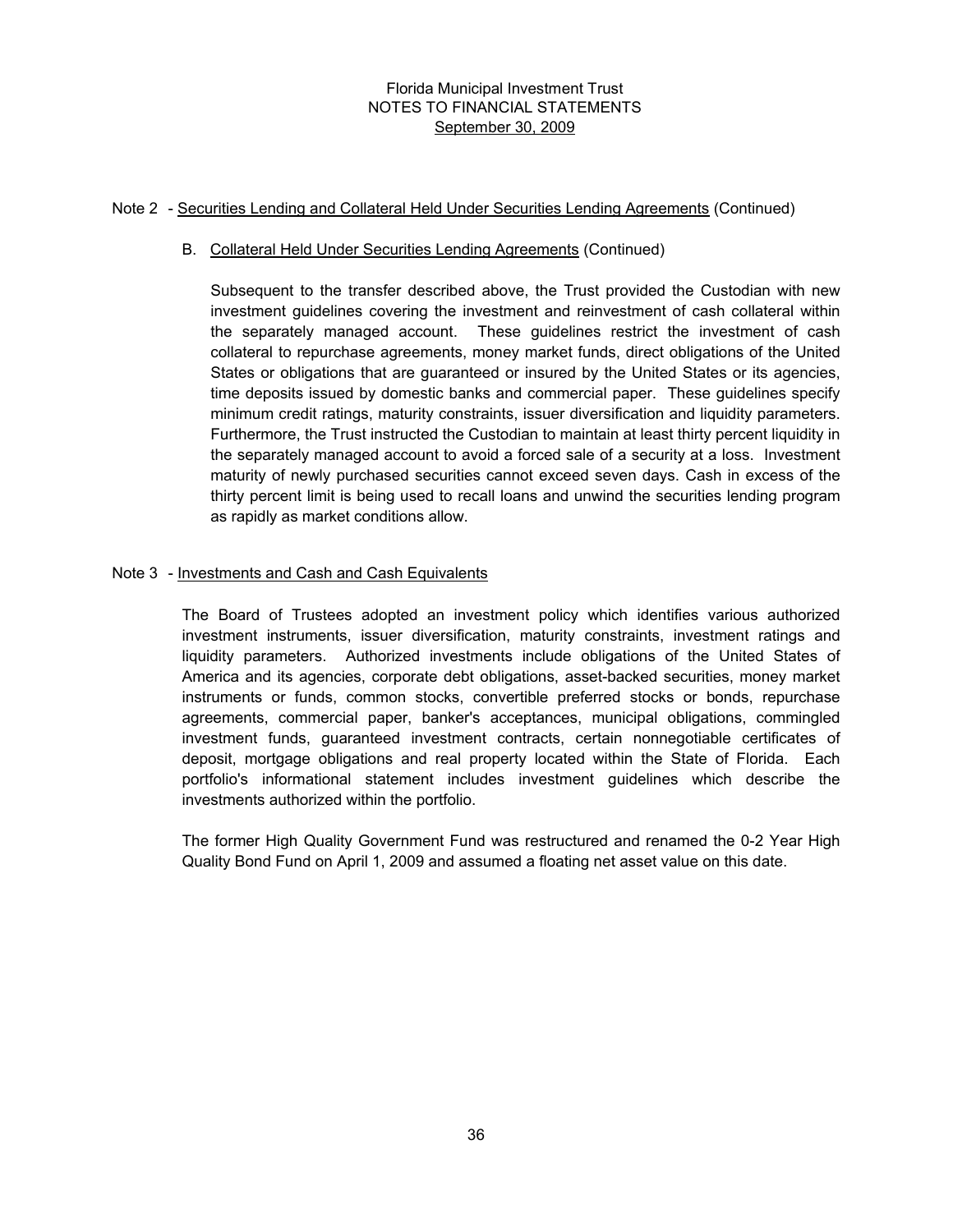#### Note 3 - Investments and Cash and Cash Equivalents (Continued)

*Interest Rate Risk*. Through its investment policy and guidelines, the Trust manages its exposure to fair value losses arising from increasing interest rates by limiting the modified duration of certain bond funds, as follows:

| Fund                                                                   | <b>Expected Target Duration</b>     |
|------------------------------------------------------------------------|-------------------------------------|
| Intermediate High Quality Bond Fund<br>1-3 Year High Quality Bond Fund | 3 to 4.5 years<br>1 to $2.25$ years |
| Broad Market High Quality Bond Fund                                    | 4 to 5.5 years                      |
| 0-2 Year High Quality Bond Fund                                        | 0.5 to 1.25 years                   |

The Expanded High Yield Bond Fund should provide broad exposure to the domestic and European high yield markets through investment in fixed income securities. There is currently no set target duration for this fund.

*Credit Risk*. Except for the Expanded High Yield Bond Fund which is not rated, the investment guidelines of the remaining bond funds state that each fund will seek to maintain a bond fund credit rating from a nationally recognized statistical rating organization (NRSRO), as follows:

| Fund                                | <b>Target Rating</b> |
|-------------------------------------|----------------------|
| Intermediate High Quality Bond Fund | AAA                  |
| 1-3 Year High Quality Bond Fund     | AAA                  |
| Broad Market High Quality Bond Fund | AA                   |
| 0-2 Year High Quality Bond Fund     | AAA                  |

Funds having an AAA bond fund credit rating are composed of a preponderance of assets that carry the highest credit ratings from an NRSRO. Funds having an AA bond fund credit rating are composed of a large percentage of assets that carry the highest credit rating from an NRSRO. The 0-2 Year High Quality Bond Fund and the 1-3 Year High Quality Bond Fund may invest in direct obligations issued or guaranteed by the U.S. Government or any of its agencies, money market obligations, asset-backed securities, mortgage securities, including CMO's, and commingled investment funds. The other funds may also invest in corporate bonds issued by any corporation in the United States with at least an A rating. The Expanded High Yield Bond Fund may invest in commingled funds that provide exposure to the high yield fixed-income markets in the United States, Canada and Europe.

The following rating information is based on the lowest credit rating provided by Standard & Poor's, Moody's or Fitch. The money market mutual fund included in each fund or portfolio is rated AAA.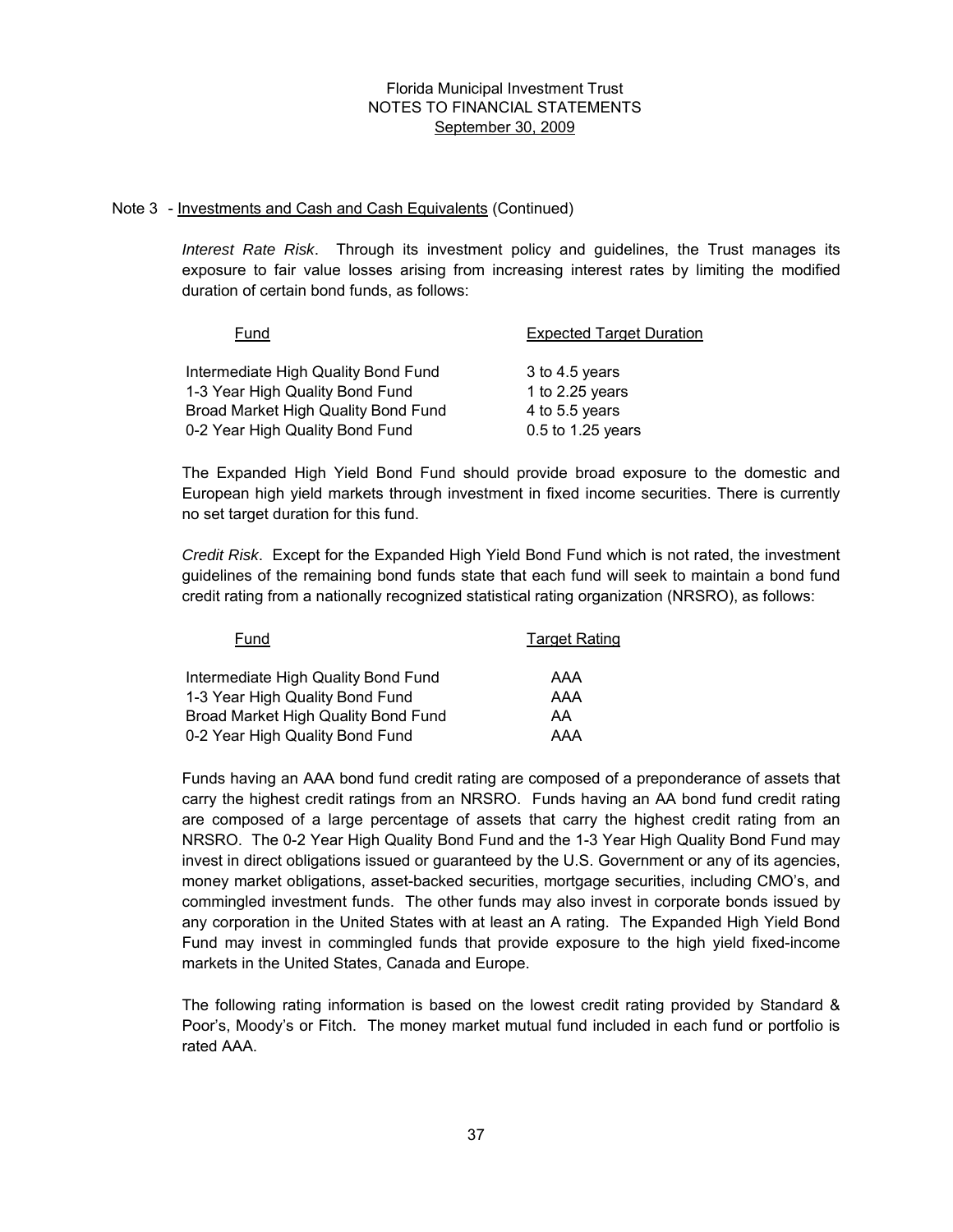#### Note 3 - Investments and Cash and Cash Equivalents (Continued)

Intermediate High Quality Bond Fund - At September 30, 2009, the fund's investments in assetbacked securities, United States agency obligations, collateralized mortgage obligations and non-agency mortgage backed securities were rated AAA. Of the fund's investments in corporate bonds and notes, \$7,863,205 were rated AA and \$5,216,190 were rated A.

1-3 Year High Quality Bond Fund - At September 30, 2009, the fund's investments in assetbacked securities, United States agency obligations and non-agency mortgage backed securities were rated AAA.

Broad Market High Quality Bond Fund - At September 30, 2009, the fund's investments in asset-backed securities and United States agency obligations were rated AAA. Of the fund's investment in corporate bonds and notes, \$4,584,395 were rated AA and \$2,761,427 were rated A.

0-2 Year High Quality Bond Fund - At September 30, 2009, the portfolio's investments in assetbacked securities, United States Agency Obligations, and collateralized mortgage obligations were rated AAA.

Expanded High Yield Bond Fund - At September 30, 2009, the fund's only investment, the OCM Expanded High Yield Fund, was not rated.

*Concentration of Credit Risk*. The investment guidelines of each bond fund limit the amount that may be invested in corporate securities of an individual issuer to three percent at the time of purchase and five percent based on market value. The guidelines also limit the amount that may be invested in an individual trust of asset-backed securities or non-agency collateralized mortgage obligations to five percent of each portfolio. The Trust places no limit on the amount that may be invested in an individual issue of the United States Treasury or of any United States agency. At September 30, 2009, no individual issue accounted for five percent or more of a portfolio.

Intermediate High Quality Bond Fund - More than five percent of the fund's investments were in securities issued by the Federal Home Loan Mortgage Corporation and the Federal National Mortgage Association at September 30, 2009. These investments represent 14.80% and 53.30% respectively, of the fund's total investments.

1-3 Year High Quality Bond Fund - More than five percent of the fund's investments were in securities issued by the Federal Home Loan Mortgage Corporation, the Federal Home Loan Bank and the Federal National Mortgage Association at September 30, 2009. These investments represent 29.34%, 19.59% and 13.61% respectively, of the fund's total investments.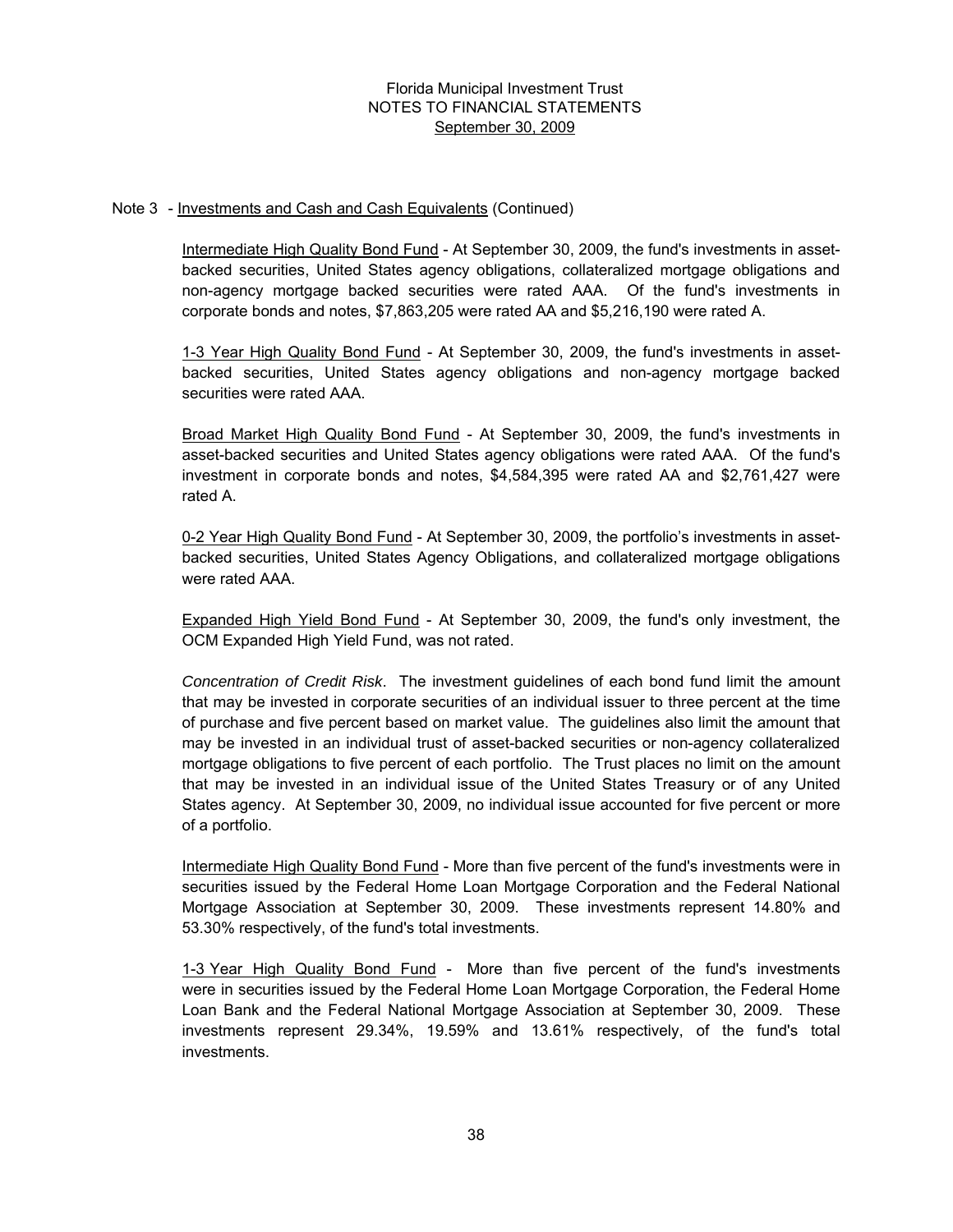#### Note 3 - Investments and Cash and Cash Equivalents (Continued)

Broad Market High Quality Bond Fund - More than five percent of the fund's investments were in securities issued by the Federal Home Loan Bank and the Federal National Mortgage Association at September 30, 2009. These investments represent 9.58% and 45.78% respectively, of the fund's total investments.

0-2 Year High Quality Bond Fund – More than five percent of the fund's investments were in securities issued by the Federal Home Loan Mortgage Corporation, the Federal Home Loan Bank and the Federal National Mortgage Association at September 30, 2009. These investments represent 28.30%, 11.45% and 5.89% respectively, of the fund's total investments.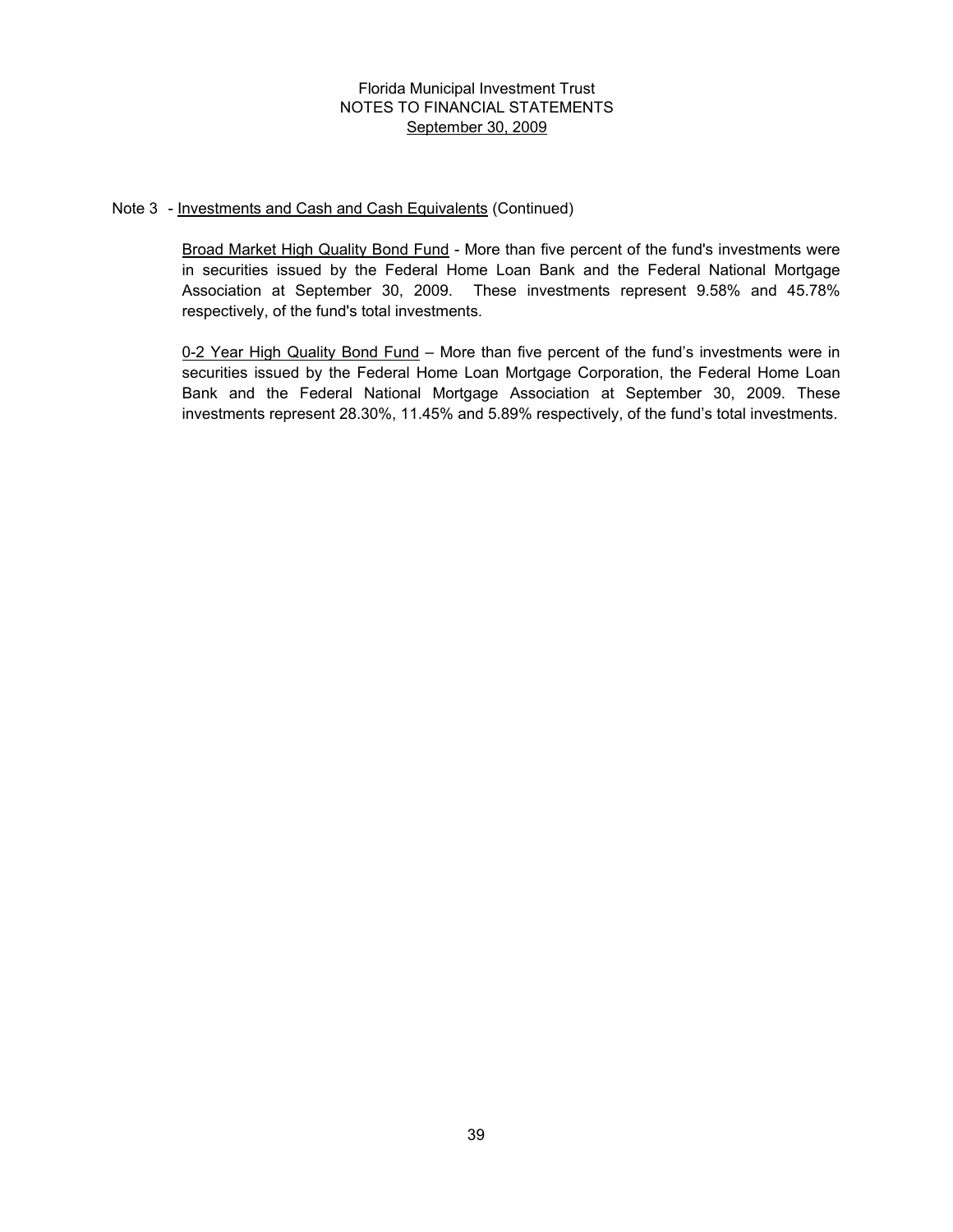#### Note 3 - Investments and Cash and Cash Equivalents (Continued)

# INTERMEDIATE HIGH QUALITY BOND FUND **Investments**

| . <b>. . .</b><br>Shares or |                                                                                       |              |             | Modified<br>Duration |
|-----------------------------|---------------------------------------------------------------------------------------|--------------|-------------|----------------------|
| Par Value                   | Description                                                                           |              | Fair Value  | (Years)              |
| 20,332,000                  | United States Treasury Notes,<br>1.375% to 4.5%; due 2011 to 2016                     | $\mathbb{S}$ | 20,870,872  | 3.12                 |
| 68,675,000                  | United States Agencies, 1.625% to<br>5.625%; due 2010 to 2017                         |              | 72,946,280  | 3.07                 |
| 137,031,720                 | United States Agencies - CMO's and<br>Pass-throughs, 3.5% to 10%; due<br>2013 to 2039 |              | 141,530,066 | 3.32                 |
| 1,990,387                   | Non-Agencies Mortgage Backed<br>Securities, 3.75% to 5.5%; due 2017<br>to 2018        |              | 1,953,429   | 1.09                 |
| 20,425,363                  | Fixed Rate Asset-Backed Securities,<br>2.04% to 5.23%; due 2011 to 2032               |              | 20,701,367  | 1.04                 |
| 12,255,000                  | Corporate Bonds and Notes, 4.65% to<br>7.375%; due 2012 to 2019                       |              | 13,079,395  | 6.19                 |
| 260,709,470                 | <b>Total Other Investments</b>                                                        |              | 271,081,409 | 3.19                 |
| <b>Cash Equivalents</b>     |                                                                                       |              |             |                      |
| 20,312,897                  | Money Market Mutual Fund                                                              | \$           | 20,312,897  | 0.10                 |
| 20,312,897                  | <b>Total Cash Equivalents</b>                                                         | \$           | 20,312,897  |                      |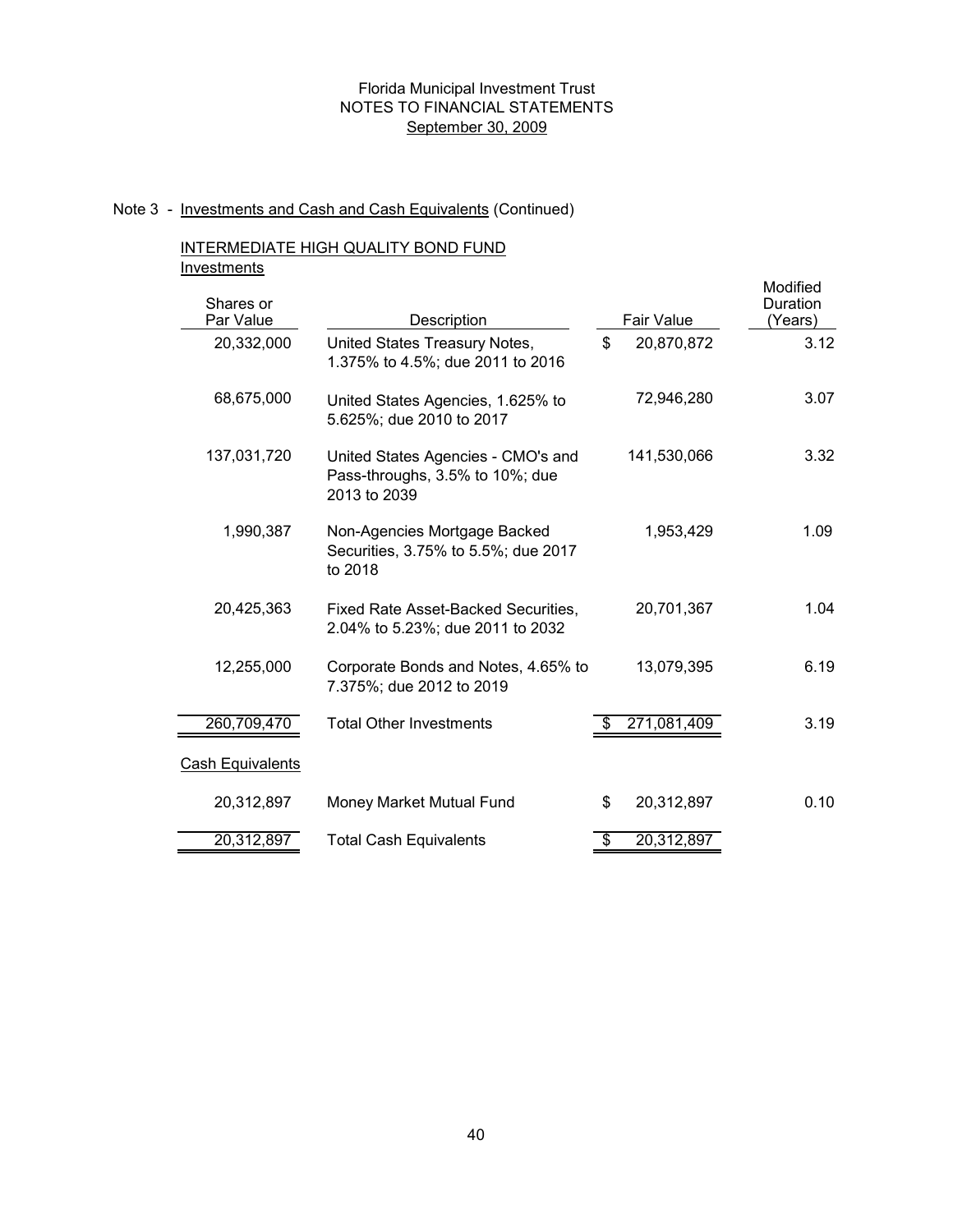# Note 3 - Investments and Cash and Cash Equivalents (Continued)

# 1-3 YEAR HIGH QUALITY BOND FUND **Investments**

| Shares or<br>Par Value  | Description                                                                        | <b>Fair Value</b> | Modified<br>Duration<br>(Years) |
|-------------------------|------------------------------------------------------------------------------------|-------------------|---------------------------------|
| 81,100,000              | United States Treasury Notes,<br>0.875% to 4.625%; due 2011 to 2012                | \$<br>81,847,642  | 1.83                            |
| 133,155,000             | United States Agencies, 1.375% to<br>5.125%; due 2010 to 2014                      | 135,488,757       | 1.77                            |
| 115,120,747             | United States Agencies - CMO's and<br>Pass-throughs, 4% to 6%; due 2010<br>to 2033 | 119,131,815       | 1.31                            |
| 1,348,168               | Non-Agency Mortgage Backed<br>Securities, 3.75% to 4.25%; due 2018<br>to 2034      | 1,318,189         | 0.54                            |
| 62,326,394              | Fixed Rate Asset-Backed Securities,<br>2.22% to 5.38%; due 2010 to 2013            | 63,418,410        | 1.09                            |
| 393,050,309             | <b>Total Other Investments</b>                                                     | 401,204,813       | 1.53                            |
| <b>Cash Equivalents</b> |                                                                                    |                   |                                 |
| 3,580,178               | Money Market Mutual Fund                                                           | \$<br>3,580,178   | 0.10                            |
| 3,580,178               | <b>Total Cash Equivalents</b>                                                      | \$<br>3,580,178   |                                 |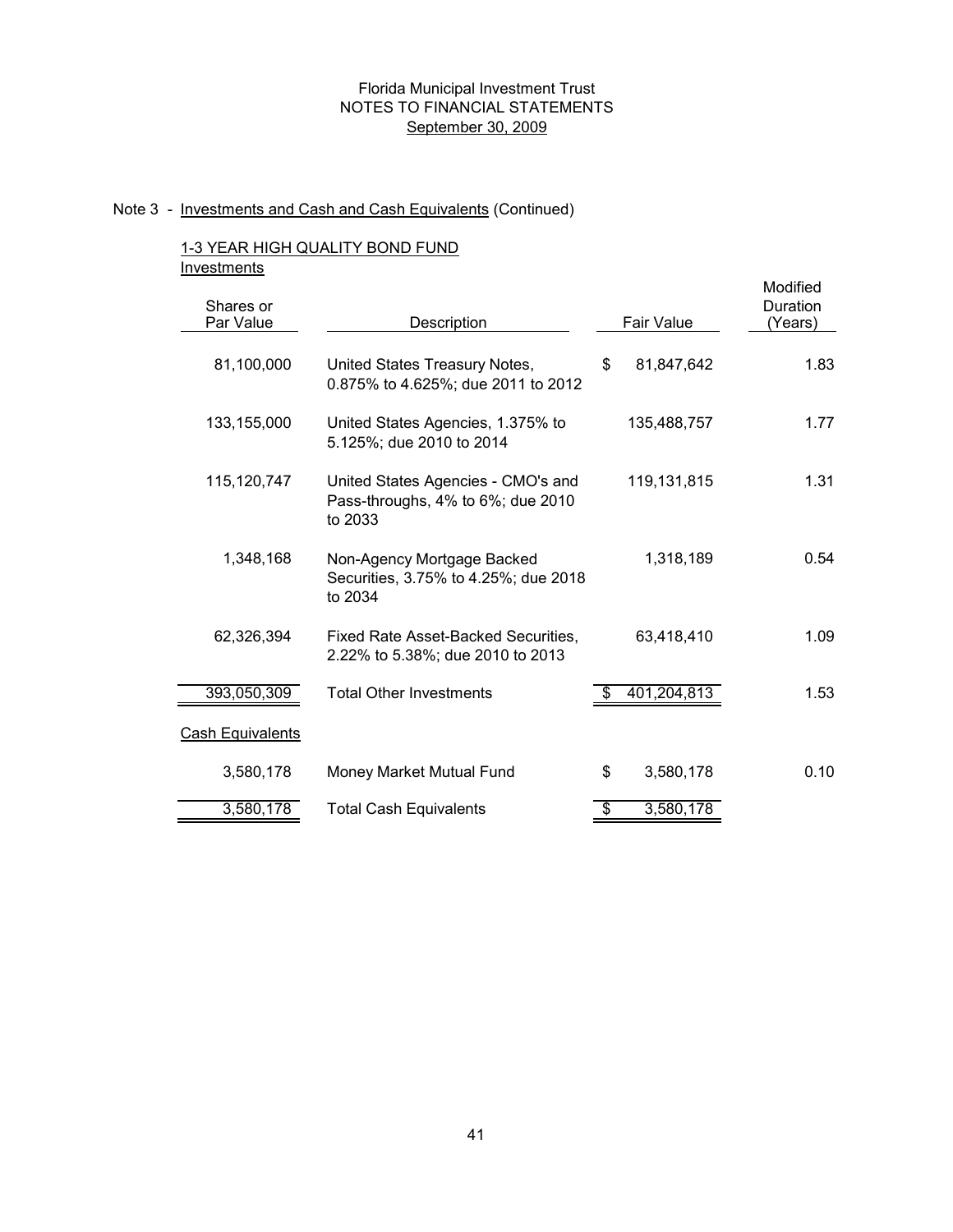# Note 3 - Investments and Cash and Cash Equivalents (Continued)

### BROAD MARKET HIGH QUALITY BOND FUND **Investments**

| Shares or<br>Par Value  | Description                                                                        |            | Fair Value  | Modified<br>Duration<br>(Years) |
|-------------------------|------------------------------------------------------------------------------------|------------|-------------|---------------------------------|
| 25,295,000              | United States Treasury Notes &<br>Bonds, 1.375% to 5.25%; due 2010 to<br>2028      | \$         | 25,954,750  | 3.59                            |
| 1,880,000               | United States Treasury Strips, due 2020                                            |            | 1,252,005   | 10.42                           |
| 29,395,000              | United States Agencies, 1.625% to<br>5.625%; due 2010 to 2017                      |            | 31,317,431  | 3.63                            |
| 2,750,000               | United States Agencies Zero Coupon,<br>due 2017                                    |            | 2,011,378   | 7.51                            |
| 60,928,379              | United States Agency - CMO's and<br>Pass-throughs, 3.5% to 6%; due 2013<br>to 2039 |            | 62,767,027  | 3.75                            |
| 542,403                 | Non-Agency Mortgage Backed<br>Securities, 3.75%; due 2018                          | 530,172    |             | 0.55                            |
| 8,122,622               | Fixed Rate Asset-Backed Securities,<br>3.3% to 5.23%; due 2011 to 2032             |            | 8,323,098   | 1.10                            |
| 6,940,000               | Corporate Bonds and Notes, 4.875%<br>to 7.125%; due 2010 to 2032                   | 7,345,822  |             | 6.74                            |
| 135,853,404             | <b>Total Other Investments</b>                                                     | \$         | 139,501,683 | 3.79                            |
| <b>Cash Equivalents</b> |                                                                                    |            |             |                                 |
| 10,483,463              | Money Market Mutual Fund                                                           | 10,483,463 |             | 0.10                            |
| 10,483,463              | <b>Total Cash Equivalents</b>                                                      | \$         | 10,483,463  |                                 |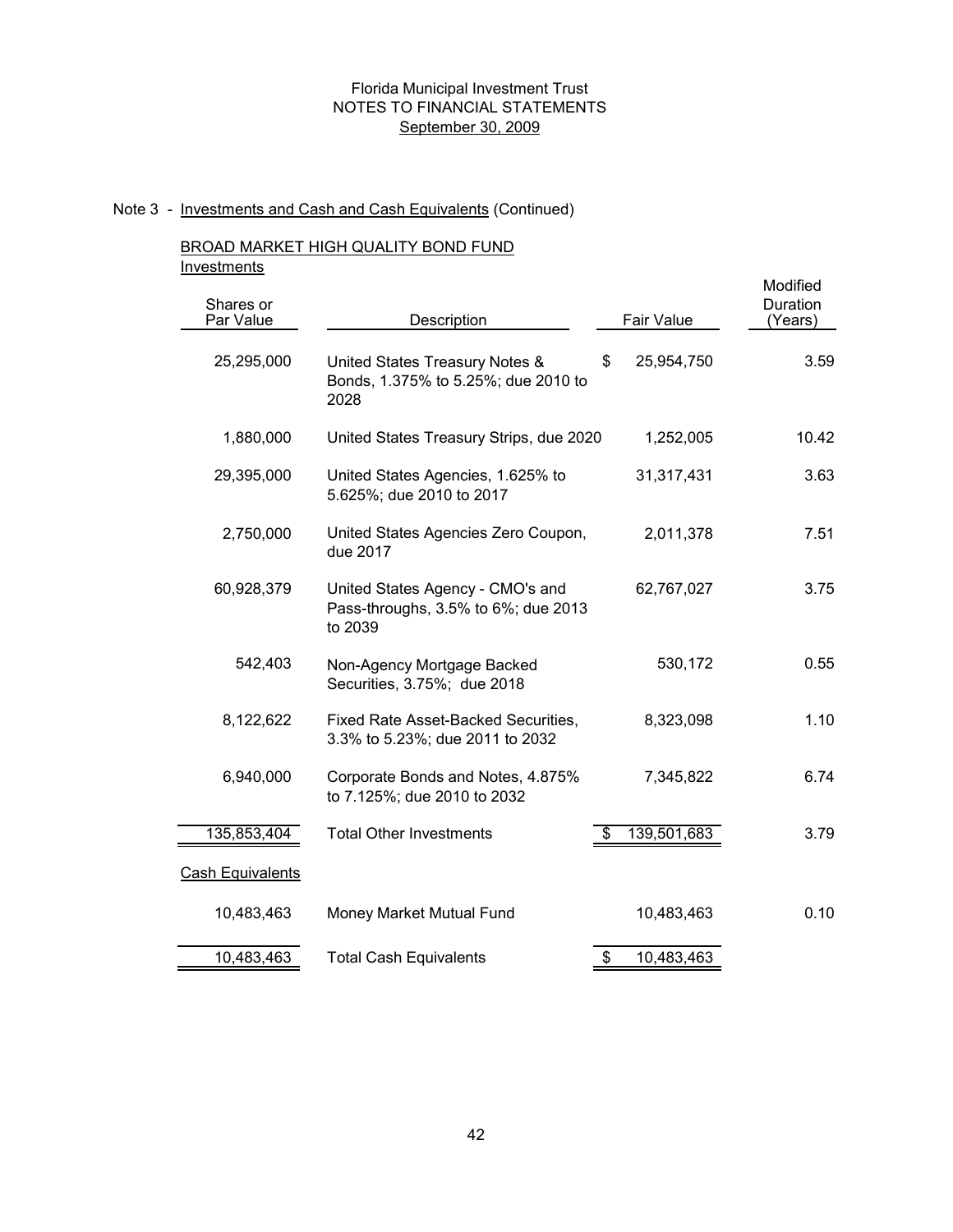# Note 3 - Investments and Cash and Cash Equivalents (Continued)

# HIGH QUALITY GROWTH PORTFOLIO **Investments**

| Shares or<br>Par Value  | Description                            |  |                          | Fair Value   | Modified<br>Duration<br>(Years) |
|-------------------------|----------------------------------------|--|--------------------------|--------------|---------------------------------|
| 593,894                 | <b>Common Stocks</b>                   |  | \$                       | 23, 197, 502 |                                 |
| 593,894                 | <b>Total Other Investments</b>         |  | \$                       | 23, 197, 502 |                                 |
| <b>Cash Equivalents</b> |                                        |  |                          |              |                                 |
| 500,228                 | Money Market Mutual Fund               |  | \$                       | 500,228      | 0.10                            |
| 500,228                 | <b>Total Cash Equivalents</b>          |  | $\overline{\mathcal{S}}$ | 500,228      |                                 |
| Investments             | DIVERSIFIED SMALL CAP EQUITY PORTFOLIO |  |                          |              |                                 |
| 1,441,791               | <b>Common Stocks</b>                   |  | \$                       | 39,800,483   |                                 |
| 1,441,791               | <b>Total Other Investments</b>         |  | \$                       | 39,800,483   |                                 |
| <b>Cash Equivalents</b> |                                        |  |                          |              |                                 |
| 1,180,675               | Money Market Mutual Fund               |  | \$                       | 1,180,675    | 0.10                            |
| 1,180,675               | <b>Total Cash Equivalents</b>          |  | \$                       | 1,180,675    |                                 |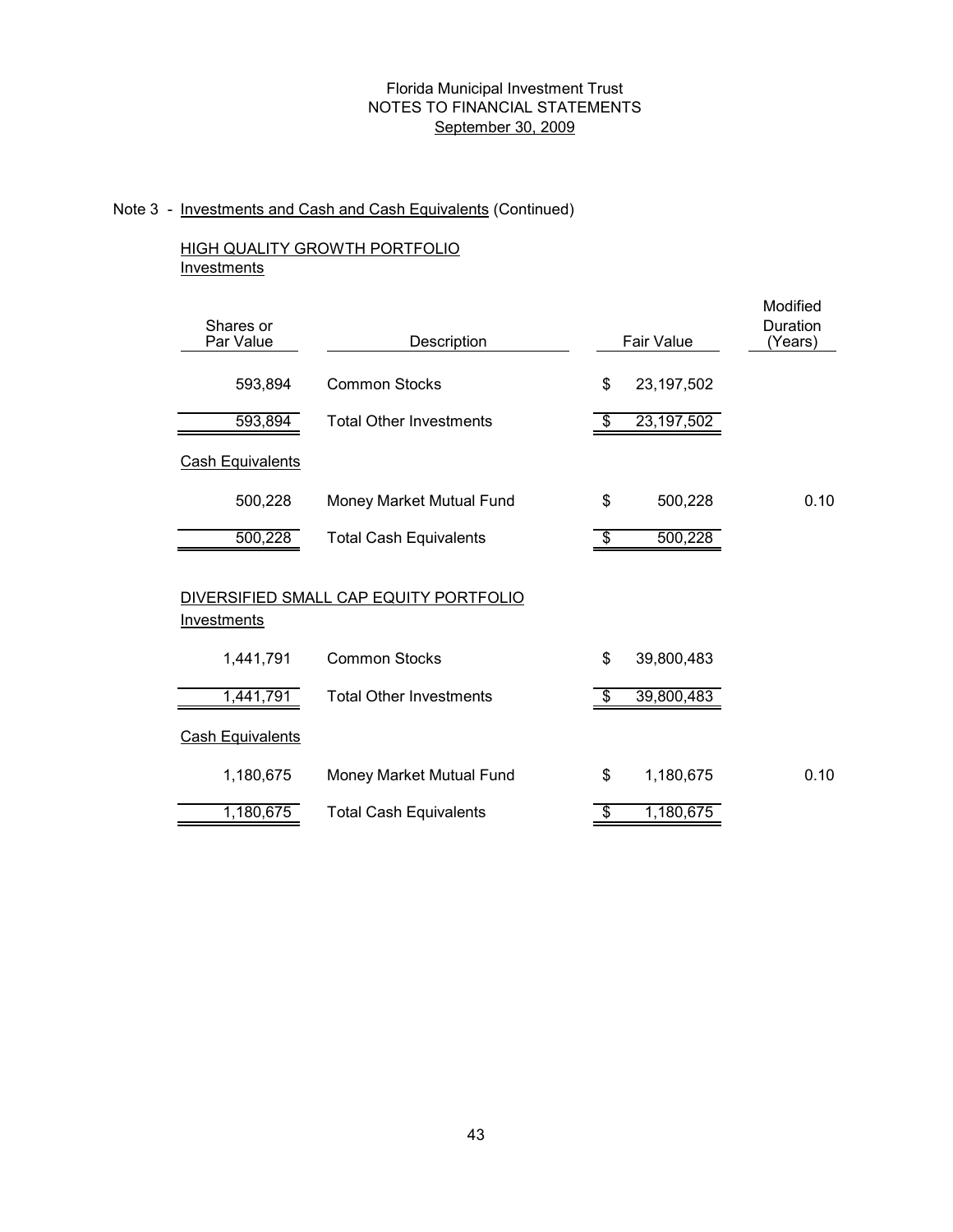# Note 3 - Investments and Cash and Cash Equivalents (Continued)

### RUSSELL 1000 ENHANCED INDEX PORTFOLIO **Investments**

| Shares or<br>Par Value  | Description                   |     | Fair Value | Modified<br>Duration<br>(Years) |
|-------------------------|-------------------------------|-----|------------|---------------------------------|
| 8,924,657               | <b>Mutual Fund</b>            | \$  | 69,733,288 |                                 |
| 8,924,657               | <b>Total Investments</b>      | -\$ | 69,733,288 |                                 |
| <b>Cash Equivalents</b> |                               |     |            |                                 |
| 28,894                  | Money Market Mutual Fund      | \$  | 28,894     | 0.10                            |
| 28,894                  | <b>Total Cash Equivalents</b> | \$. | 28,894     |                                 |

### 0-2 YEAR HIGH QUALITY BOND FUND **Investments**

| 37,000,000  | United States Treasury Bills, due<br>2010                                            | \$<br>36,891,540 | 0.56 |
|-------------|--------------------------------------------------------------------------------------|------------------|------|
| 5,100,000   | United States Treasury Notes,<br>0.875% to 2.625%; due 2010 to 2011                  | 5,151,648        | 1.08 |
| 21,500,000  | United States Agencies, 1.625% to<br>4.375%; due 2010 to 2011                        | 22,064,995       | 0.93 |
| 55,538,662  | United States Agencies - CMO's and<br>Pass-throughs, 3.5% to 6%; due 2010<br>to 2032 | 57,497,661       | 1.07 |
| 4,085,000   | United States Agencies Discount<br>Note, due 2010                                    | 4,054,848        | 0.56 |
| 43,908,532  | Fixed Rate Asset-Backed Securities,<br>1.5% to 5.41%; due 2011 to 2015               | 44,534,529       | 0.93 |
| 167,132,194 | <b>Total Investments</b>                                                             | 170,195,22       | 0.89 |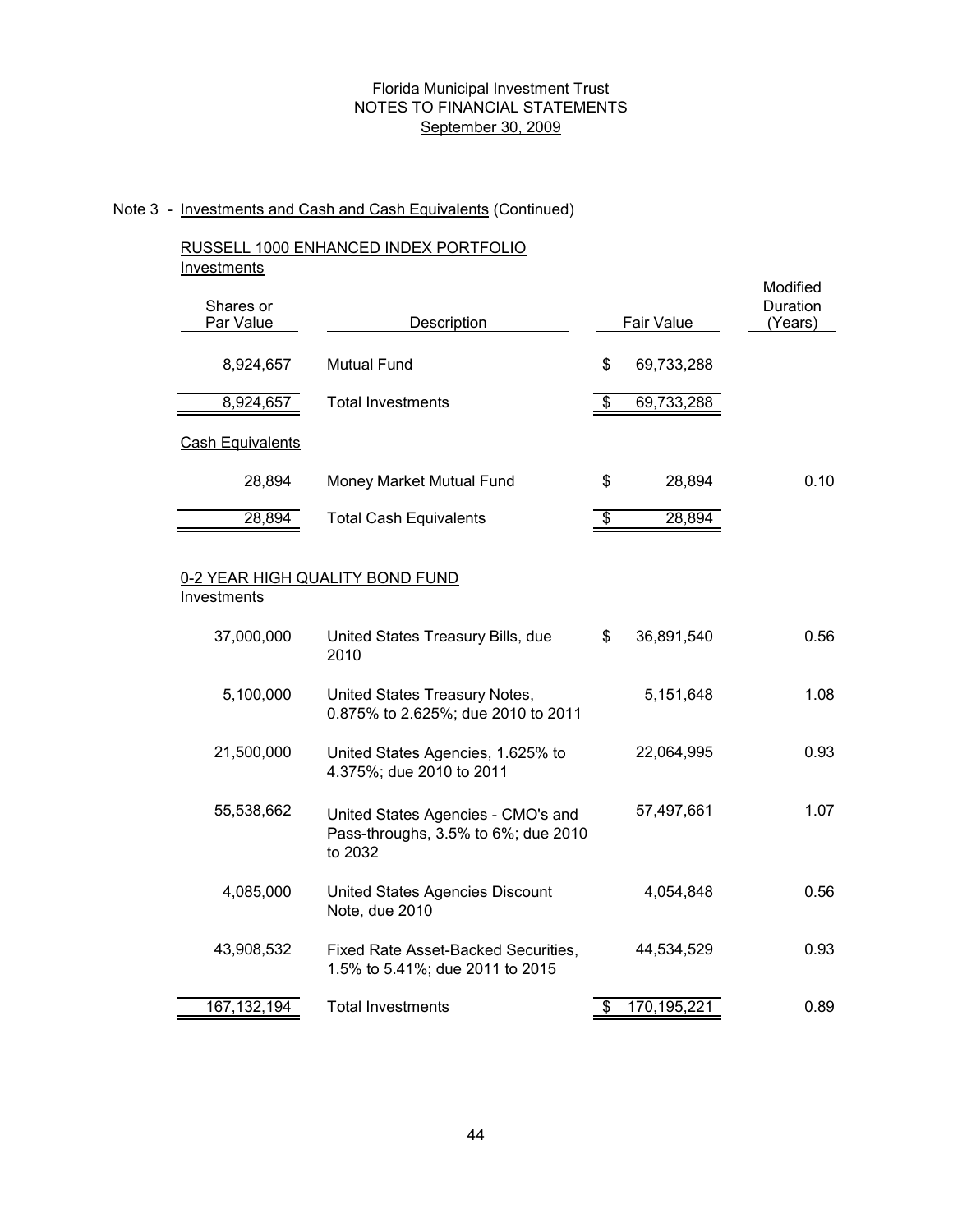# Note 3 - Investments and Cash and Cash Equivalents (Continued)

# 0-2 YEAR HIGH QUALITY BOND FUND (Continued) Cash Equivalents

| Shares or<br>Par Value           | Description                              | Fair Value |            |      |  |  |
|----------------------------------|------------------------------------------|------------|------------|------|--|--|
| 7,000,000                        | United States Treasury Bill, due<br>2009 | \$         | 6,996,990  | 0.02 |  |  |
| 6,039,406                        | Money Market Mutual Fund                 |            | 6,039,406  | 0.10 |  |  |
| 13,039,406                       | <b>Total Cash Equivalents</b>            | \$         | 13,036,396 |      |  |  |
| Investments                      | INTERNATIONAL BLEND PORTFOLIO            |            |            |      |  |  |
| 1,394,779                        | <b>Mutual Funds</b>                      | \$         | 30,358,912 |      |  |  |
| 1,394,779                        | <b>Total Investments</b>                 | \$         | 30,358,912 |      |  |  |
| <b>Cash Equivalents</b>          |                                          |            |            |      |  |  |
| 2,524                            | Money Market Mutual Fund                 | \$         | 2,524      | 0.10 |  |  |
| 2,524                            | <b>Total Cash Equivalents</b>            | \$         | 2,524      |      |  |  |
| Investments                      | LARGE CAP DIVERSIFIED VALUE PORTFOLIO    |            |            |      |  |  |
| 907,667                          | <b>Common Stocks</b>                     | \$         | 22,342,667 |      |  |  |
| 907,667                          | <b>Total Other Investments</b>           |            | 22,342,667 |      |  |  |
| <b>Cash and Cash Equivalents</b> |                                          |            |            |      |  |  |
|                                  | Cash                                     | \$         | 2,470      |      |  |  |
| 110,796                          | Money Market Mutual Fund                 |            | 110,796    | 0.10 |  |  |
| 110,796                          | <b>Total Cash and Cash Equivalents</b>   | \$         | 113,266    |      |  |  |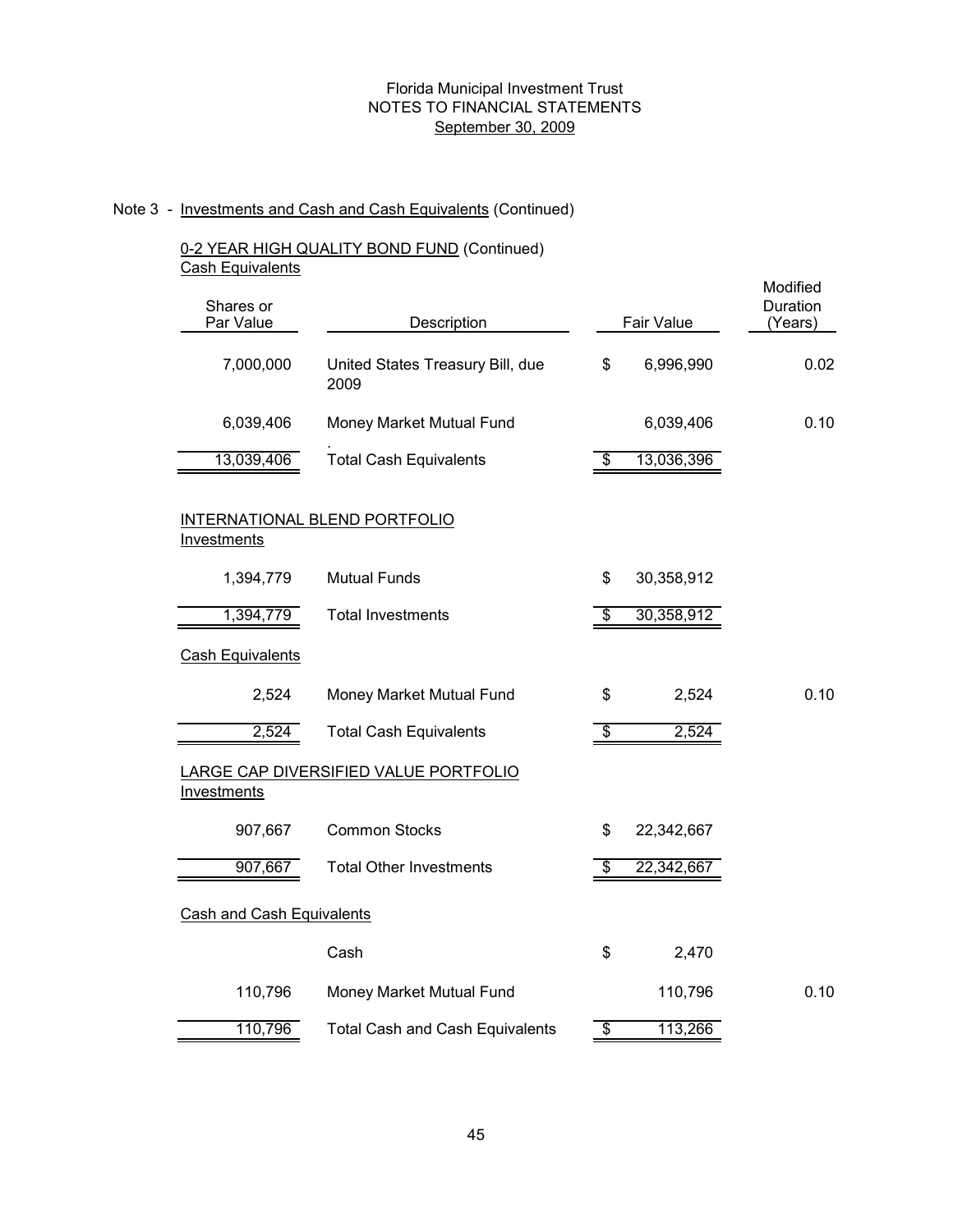## Note 3 - Investments and Cash and Cash Equivalents (Continued)

# EXPANDED HIGH YIELD BOND FUND **Investments** Mutual Funds 40,278,247 569,071 \$ Total Investments 40,278,247 569,071 \$ Cash Equivalents Money Market Mutual Fund 5,116 Total Cash Equivalents \$ 5,116 Shares or<br>Par Value Description Fair Value Modified (Years) Duration 5,116 \$ 5,116

3.77

0.10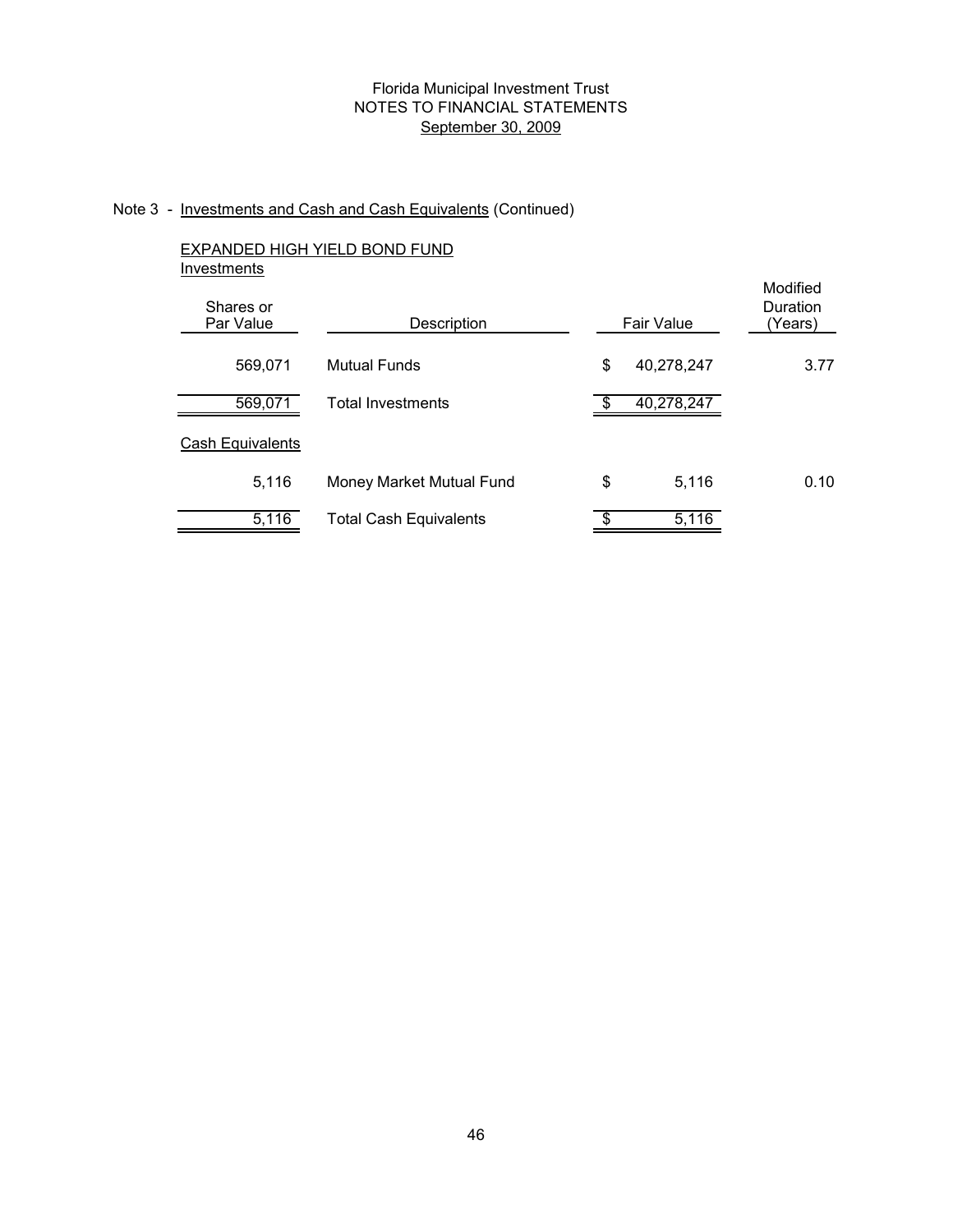#### Note 4 - Shares of Beneficial Interest

The Agreement and Declaration of Trust authorizes the Trustees to issue an unlimited number of shares of beneficial interest, no par value. Sales and redemptions of shares are made only on a valuation date at the net asset value used to report investments. No legally binding guarantees have been provided or obtained to support the value of the shares. The net asset value of the 1-3 Year High Quality Bond Fund and the 0-2 Year High Quality Bond Fund are determined on the 15th day and last business day of each month. The net asset value of the other funds and portfolios are determined on the last business day of each month.

The former High Quality Government Fund was restructured and renamed the 0-2 Year High Quality Bond Fund on April 1, 2009. Shares were converted from a stable value of \$1 per share to a floating value of \$10 per share, resulting in a reduction in the number of shares outstanding of 102,070,619.685.

Beneficial interest share transactions for the year ended September 30, 2009 were as follows:

|                                       | <b>Shares</b>                  |     | Amount                    |  |
|---------------------------------------|--------------------------------|-----|---------------------------|--|
| Intermediate High Quality Bond Fund   |                                |     |                           |  |
| Shares Sold<br><b>Shares Redeemed</b> | 2,116,045.195<br>(241,230.126) | \$  | 40,000,000<br>(4,462,610) |  |
| Net Increase                          | 1,874,815.069                  | ß.  | 35,537,390                |  |
| 1-3 Year High Quality Bond Fund       |                                |     |                           |  |
| <b>Shares Sold</b>                    | 5,698,272.870                  | \$  | 96,597,120                |  |
| <b>Shares Redeemed</b>                | (4, 192, 805.793)              |     | (69,742,370)              |  |
| Net Increase                          | 1,505,467.077                  | -\$ | 26,854,750                |  |
| Broad Market High Quality Bond Fund   |                                |     |                           |  |
| <b>Shares Sold</b>                    | 676,319.973                    | \$  | 11,965,390                |  |
| <b>Shares Redeemed</b>                | (486,270.383)                  |     | (8,454,994)               |  |
| Net Increase                          | 190,049.590                    | \$  | 3,510,396                 |  |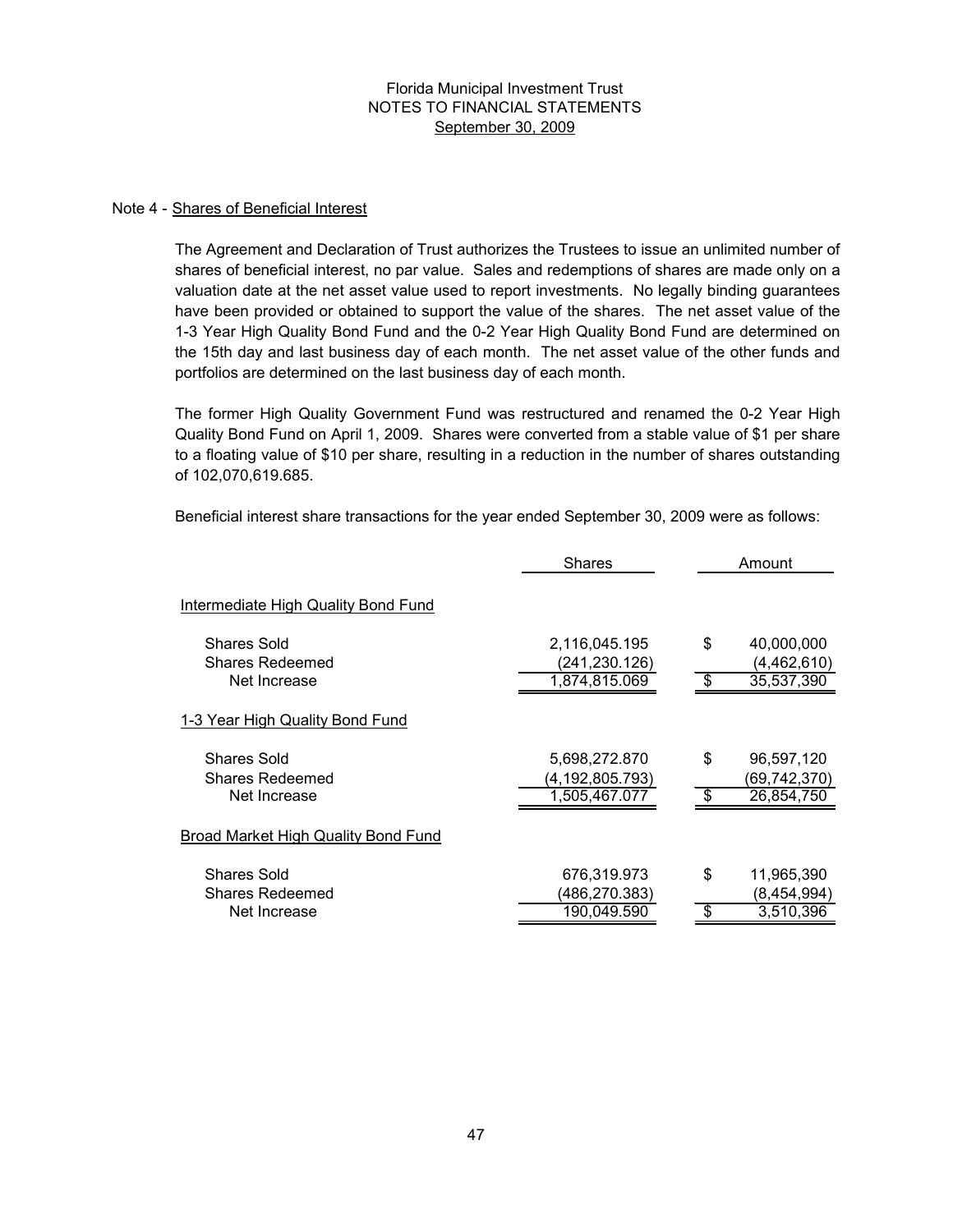### Note 4 - Shares of Beneficial Interest (Continued)

|                                        | <b>Shares</b>      |                          | Amount         |
|----------------------------------------|--------------------|--------------------------|----------------|
| <b>High Quality Growth Portfolio</b>   |                    |                          |                |
| <b>Shares Sold</b>                     | 401,140.710        | \$                       | 5,035,090      |
| <b>Shares Redeemed</b>                 | (137, 677.968)     |                          | (1,846,643)    |
| Net Increase                           | 263,462.742        | $\overline{\$}$          | 3,188,447      |
| Diversified Small Cap Equity Portfolio |                    |                          |                |
| <b>Shares Sold</b>                     | 191,049.696        | \$                       | 4,141,148      |
| <b>Shares Redeemed</b>                 | (121, 499.465)     |                          | (2,725,889)    |
| Net Increase                           | 69,550.231         | $\overline{\$}$          | 1,415,259      |
| Russell 1000 Enhanced Index Portfolio  |                    |                          |                |
| <b>Shares Sold</b>                     | 1,856,559.659      | \$                       | 15,307,583     |
| <b>Shares Redeemed</b>                 | (549, 189.865)     |                          | (5, 244, 808)  |
| Net Increase                           | 1,307,369.794      | $\overline{\mathcal{S}}$ | 10,062,775     |
| 0-2 Year High Quality Bond Fund        |                    |                          |                |
| <b>Shares Sold</b>                     | 46,094,367.525     | \$                       | 129,414,923    |
| <b>Shares Redeemed</b>                 | (42, 450, 902.962) |                          | (67, 702, 371) |
| <b>Shares Converted</b>                | (102,070,619.685)  |                          |                |
| Net Change                             | (98,427,155.122)   | $\overline{\mathcal{S}}$ | 61,712,552     |
| International Blend Portfolio          |                    |                          |                |
| <b>Shares Sold</b>                     | 788,398.521        | \$                       | 7,626,199      |
| <b>Shares Redeemed</b>                 | (172, 129.836)     |                          | (1,859,517)    |
| Net Increase                           | 616,268.685        | $\overline{\$}$          | 5,766,682      |
| Large Cap Diversified Value Portfolio  |                    |                          |                |
| <b>Shares Sold</b>                     | 1,045,010.650      | \$                       | 6,251,930      |
| <b>Shares Redeemed</b>                 | (288, 475.834)     |                          | (1,798,878)    |
| Net Increase                           | 756,534.816        | $\overline{\$}$          | 4,453,052      |
|                                        |                    |                          |                |

# Expanded High Yield Bond Fund

No shares were sold or redeemed.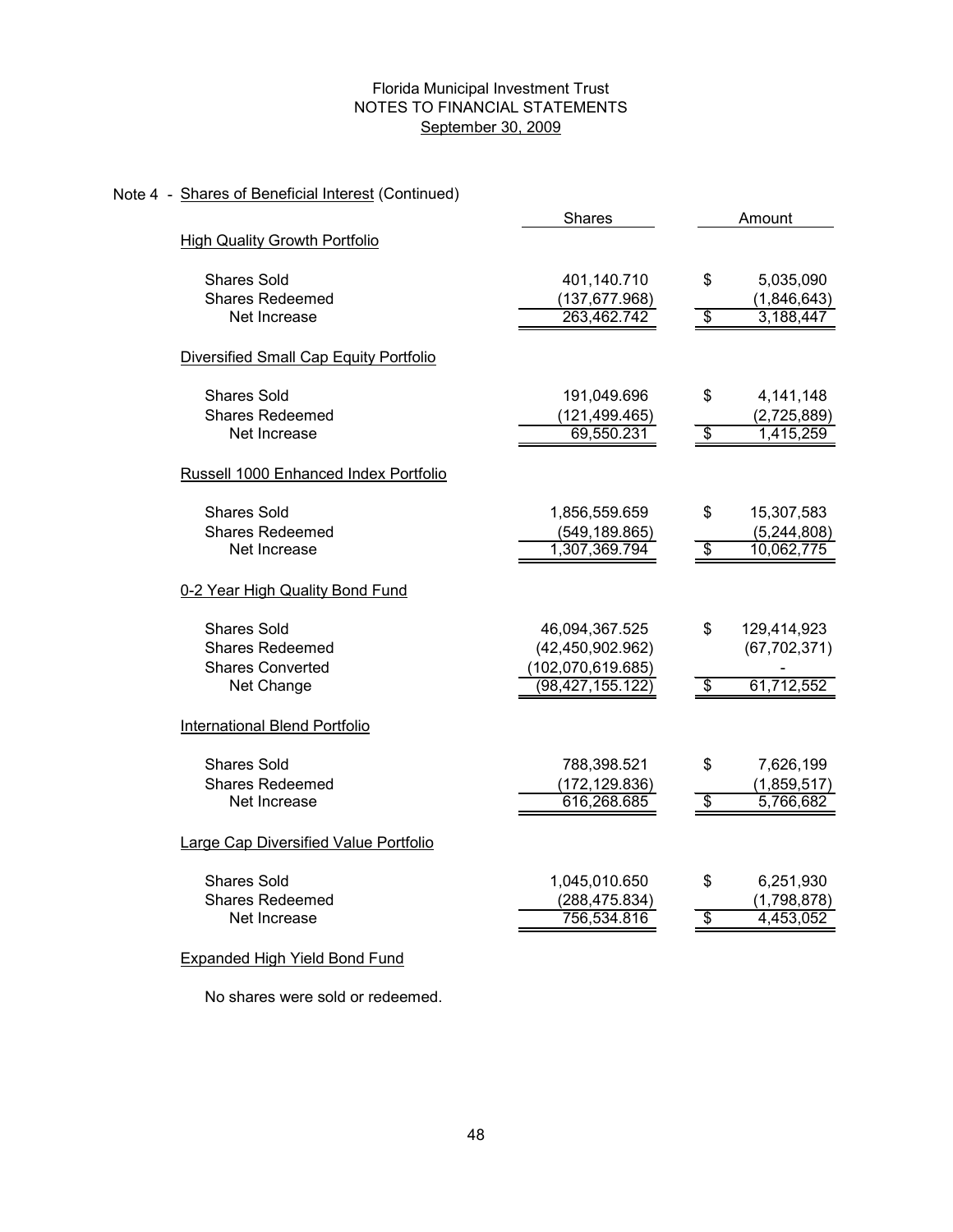#### Note 5 - Related Parties

The League serves as Administrator, Investment Manager, and Secretary-Treasurer of the Trust. The League also serves as Administrator of certain of the Trust's members.

#### Note 6 - Investment Manager and Administrator

The Trust entered into an investment management agreement with the League to direct the investments of the portfolios for fees of ten to eighty-five basis points of the portfolios' net asset value. The Trust has also entered into an administrative services agreement with the League for fees of nine to thirteen basis points of the portfolios' net asset value.

#### Note 7 - Custodian

Wells Fargo Bank serves as Custodian for the Trust for a fee of zero and three-tenths basis points of each portfolio's net asset value, plus reporting and transaction fees.

#### Note 8 - Subsequent Event

Since September 30, 2009, the Administrator has restricted the amount of loans that can be made in the securities lending program to \$65 million. Additionally, the Administrator was informed that Wells Fargo Bank will continue to rebate all of the bank's earnings from the program through March 31, 2010, but as of April 1, 2010, the previously agreed upon 70/30 earnings split will be reinstituted.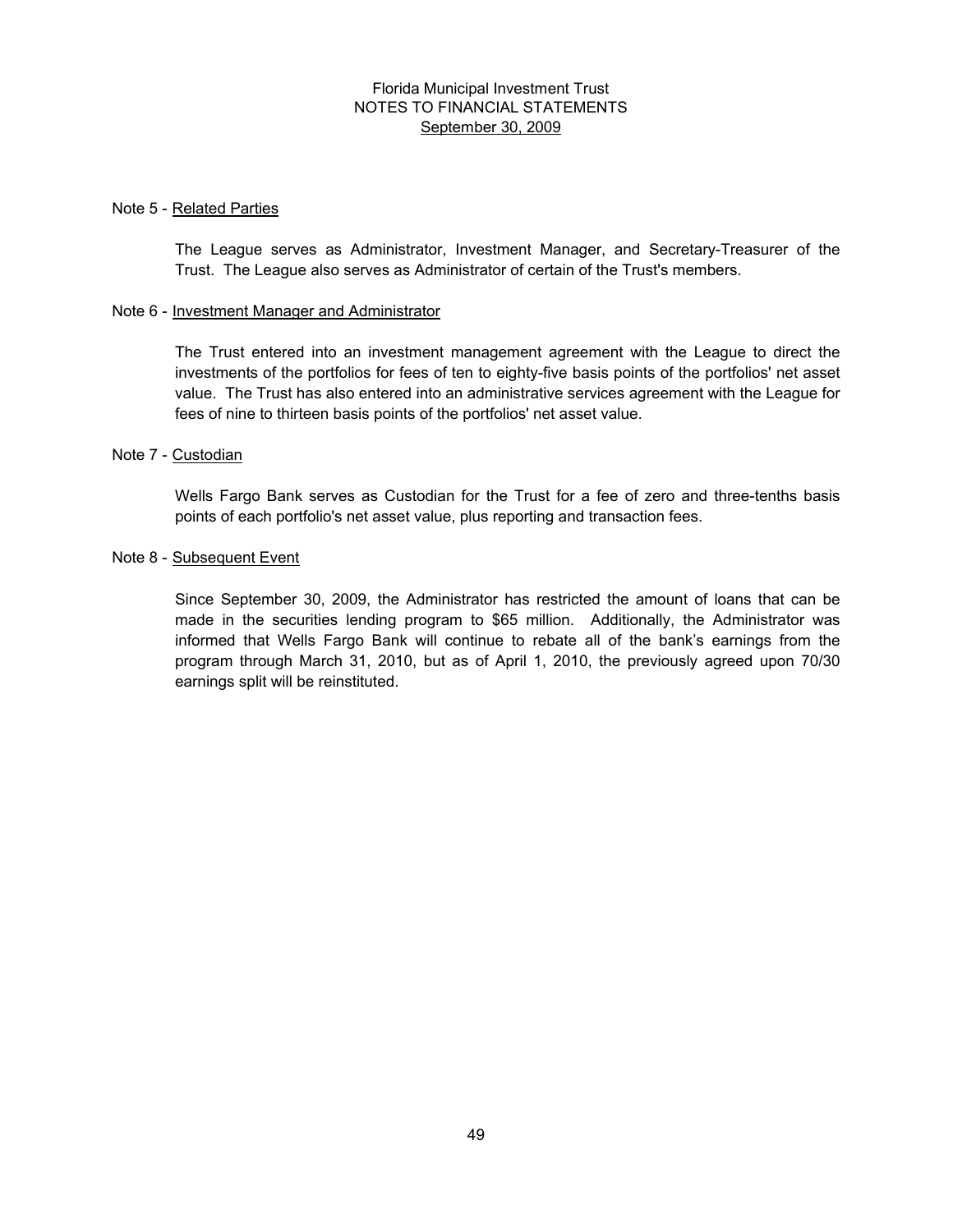#### Florida Municipal Investment Trust COMBINING STATEMENT OF NET ASSETS September 30, 2009

|                                                            | Intermediate<br><b>High Quality</b><br><b>Bond Fund</b> | 1-3 Year High<br><b>Quality Bond</b><br>Fund | <b>Broad Market</b><br><b>High Quality</b><br><b>Bond Fund</b> | <b>High Quality</b><br>Growth<br>Portfolio | <b>Diversified</b><br>Small Cap<br><b>Equity Portfolio</b> | Russell 1000<br><b>Enhanced Index</b><br>Portfolio |
|------------------------------------------------------------|---------------------------------------------------------|----------------------------------------------|----------------------------------------------------------------|--------------------------------------------|------------------------------------------------------------|----------------------------------------------------|
| <b>ASSETS</b>                                              |                                                         |                                              |                                                                |                                            |                                                            |                                                    |
| Investment in Securities at Fair Value:                    |                                                         |                                              |                                                                |                                            |                                                            |                                                    |
| <b>Collateral Held Under Securities Lending Agreements</b> | 6,711,911<br>\$                                         | \$ 31,979,372                                | \$ 15,460,373                                                  | \$4,134,302                                | \$7,406,337                                                | \$                                                 |
| Other Investments                                          | 271,081,409                                             | 401,204,813                                  | 139,501,683                                                    | 23,197,502                                 | 39,800,483                                                 | 69,733,288                                         |
| <b>Total Investments</b>                                   | 277,793,320                                             | 433,184,185                                  | 154,962,056                                                    | 27.331.804                                 | 47,206,820                                                 | 69,733,288                                         |
| <b>Cash Equivalents</b><br>Receivables:                    | 20,312,897                                              | 3,580,178                                    | 10,483,463                                                     | 500,228                                    | 1,180,675                                                  | 28,894                                             |
| <b>Securities Sold</b>                                     |                                                         | 2,043,936                                    |                                                                | 35,538                                     | 2,912                                                      |                                                    |
| <b>Interest and Dividends</b>                              | 1,321,824                                               | 1,572,232                                    | 644,392                                                        | 21,302                                     | 21,479                                                     |                                                    |
| Securities Lending Income                                  | 2,398                                                   | 4,486                                        | 1,524                                                          | 73                                         | 343                                                        |                                                    |
| <b>Total Assets</b>                                        | 299,430,439                                             | 440,385,017                                  | 166,091,435                                                    | 27,888,945                                 | 48,412,229                                                 | 69,762,182                                         |
| <b>LIABILITIES</b>                                         |                                                         |                                              |                                                                |                                            |                                                            |                                                    |
| Payables:                                                  |                                                         |                                              |                                                                |                                            |                                                            |                                                    |
| <b>Collateral Held Under Securities Lending Agreements</b> | 10,450,678                                              | 38,972,860                                   | 17,836,130                                                     | 4,247,998                                  | 7,941,069                                                  |                                                    |
| Securities Purchased                                       | 11,041,547                                              | 2,677,269                                    | 5,808,814                                                      |                                            |                                                            | 7,204,953                                          |
| <b>Accrued Expenses:</b>                                   |                                                         |                                              |                                                                |                                            |                                                            |                                                    |
| Investment Management Fee Payable                          | 64,722                                                  | 90.382                                       | 51,950                                                         | 22,175                                     | 40,768                                                     | 2,572                                              |
| Administrative Fee Payable                                 | 58,249                                                  | 81,343                                       | 45,023                                                         | 6,406                                      | 11,777                                                     | 12,454                                             |
| Custodian Fee Payable                                      | 5,303                                                   | 6,033                                        | 3,029                                                          | 2,502                                      | 2,405                                                      | 1,406                                              |
| Audit Fee Payable                                          | 9,430                                                   | 9,430                                        | 9,430                                                          | 9,588                                      | 9,430                                                      | 9,430                                              |
| <b>Consulting Fee Payable</b>                              | 2,663                                                   | 2,663                                        | 2,663                                                          | 2,663                                      | 2,663                                                      | 2,663                                              |
| Miscellaneous Accrued Expenses                             | 2,629                                                   | 2,458                                        | 848                                                            | 794                                        | 807                                                        | 928                                                |
| <b>Total Liabilities</b>                                   | 21,635,221                                              | 41,842,438                                   | 23,757,887                                                     | 4,292,126                                  | 8,008,919                                                  | 7,234,406                                          |
| <b>NET ASSETS</b>                                          |                                                         |                                              |                                                                |                                            |                                                            |                                                    |
|                                                            | \$277.795.218                                           | \$398.542.579                                | \$142.333.548                                                  | \$23.596.819                               | \$40.403.310                                               | \$ 62,527,776                                      |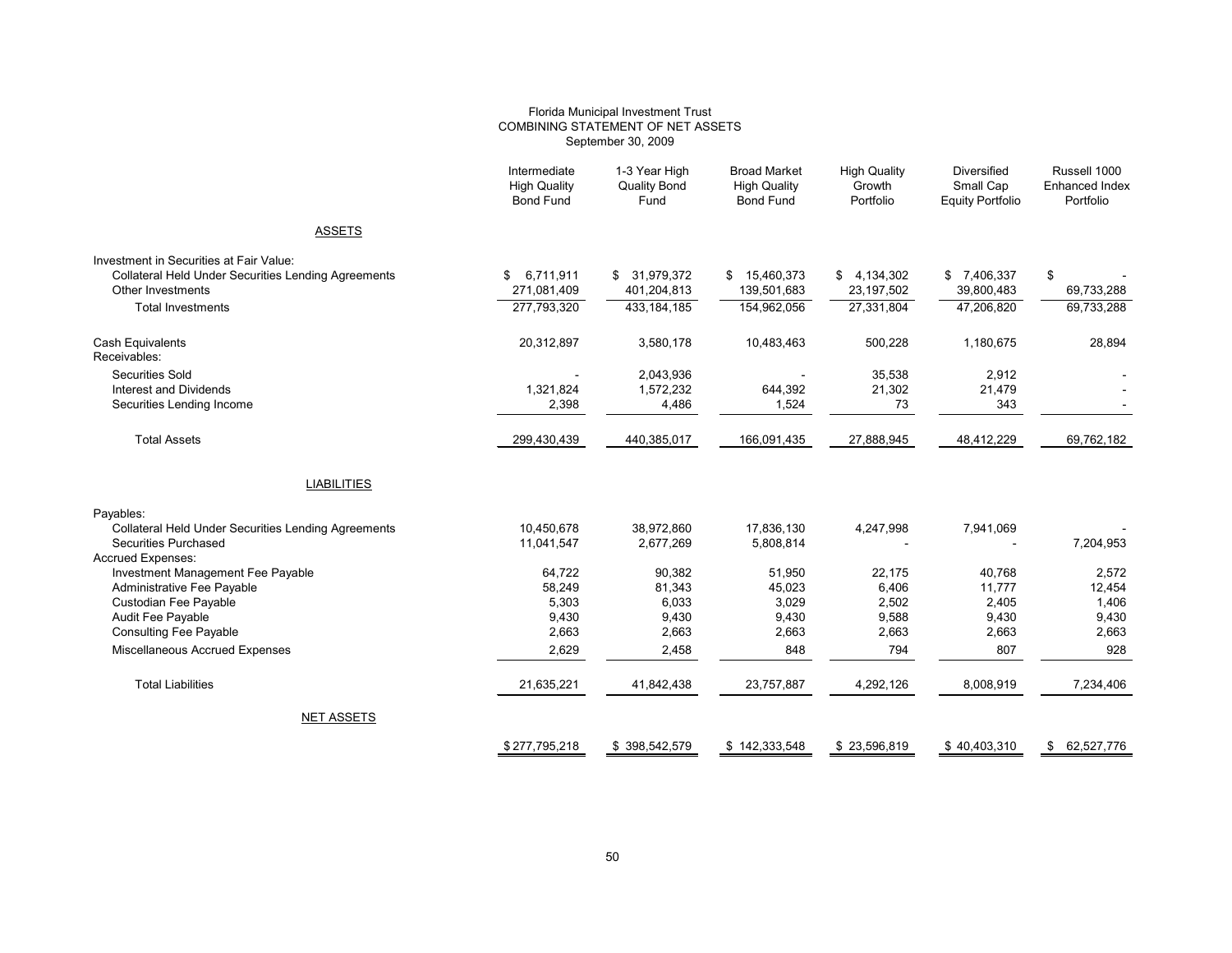#### Florida Municipal Investment Trust COMBINING STATEMENT OF NET ASSETS September 30, 2009

|                                                                                    | 0-2 Year High<br>Quality<br><b>Bond Fund</b> | International<br><b>Blend Portfolio</b> | <b>Diversified</b><br><b>Value Portfolio</b> | <b>Yield Bond</b><br>Fund                                                                                                                                                                                                                                                                                                                             | Total                             |
|------------------------------------------------------------------------------------|----------------------------------------------|-----------------------------------------|----------------------------------------------|-------------------------------------------------------------------------------------------------------------------------------------------------------------------------------------------------------------------------------------------------------------------------------------------------------------------------------------------------------|-----------------------------------|
| <b>ASSETS</b>                                                                      |                                              |                                         |                                              | Large Cap<br>Expanded High<br>5,365,953<br>\$<br>22,342,667<br>40,278,247<br>27,708,620<br>40,278,247<br>113,266<br>5,116<br>305,938<br>25,539<br>814,865<br>131<br>28,153,494<br>41,098,228<br>5,570,095<br>223,456<br>35,533<br>4,791<br>5,774<br>43,270<br>3,316<br>1,270<br>9,430<br>9,430<br>2,663<br>2,663<br>764<br>779<br>5,851,031<br>62,203 |                                   |
| Investment in Securities at Fair Value:                                            |                                              |                                         |                                              |                                                                                                                                                                                                                                                                                                                                                       |                                   |
| <b>Collateral Held Under Securities Lending Agreements</b><br>Other Investments    | \$<br>170,195,221                            | \$<br>30,358,912                        | \$                                           |                                                                                                                                                                                                                                                                                                                                                       | 71,058,248<br>\$<br>1,207,694,225 |
| <b>Total Investments</b>                                                           | 170,195,221                                  | 30,358,912                              |                                              | \$41,036,025                                                                                                                                                                                                                                                                                                                                          | 1,278,752,473                     |
| Cash Equivalents<br>Receivables:                                                   | 13,036,396                                   | 2,524                                   |                                              |                                                                                                                                                                                                                                                                                                                                                       | 49,243,637                        |
| Securities Sold<br><b>Interest and Dividends</b><br>Securities Lending Income      | 487,362                                      |                                         |                                              |                                                                                                                                                                                                                                                                                                                                                       | 2,388,324<br>4,908,995<br>8,955   |
| <b>Total Assets</b>                                                                | 183,718,979                                  | 30,361,436                              |                                              |                                                                                                                                                                                                                                                                                                                                                       | 1,335,302,384                     |
| <b>LIABILITIES</b>                                                                 |                                              |                                         |                                              |                                                                                                                                                                                                                                                                                                                                                       |                                   |
| Payables:                                                                          |                                              |                                         |                                              |                                                                                                                                                                                                                                                                                                                                                       |                                   |
| <b>Collateral Held Under Securities Lending Agreements</b><br>Securities Purchased | 4,241,253                                    |                                         |                                              |                                                                                                                                                                                                                                                                                                                                                       | 85,018,830<br>31,197,292          |
| <b>Accrued Expenses:</b>                                                           | 36,457                                       |                                         |                                              |                                                                                                                                                                                                                                                                                                                                                       | 404,566                           |
| Investment Management Fee Payable<br>Administrative Fee Payable                    | 32,812                                       | 55,216<br>8,445                         |                                              |                                                                                                                                                                                                                                                                                                                                                       | 305,553                           |
| Custodian Fee Payable                                                              | 4,763                                        | 1,419                                   |                                              |                                                                                                                                                                                                                                                                                                                                                       | 31,446                            |
| Audit Fee Payable                                                                  | 9,430                                        | 9,430                                   |                                              |                                                                                                                                                                                                                                                                                                                                                       | 94,458                            |
| <b>Consulting Fee Payable</b>                                                      | 2,663                                        | 2,663                                   |                                              |                                                                                                                                                                                                                                                                                                                                                       | 26,630                            |
| Miscellaneous Accrued Expenses                                                     | 770                                          | 552                                     |                                              |                                                                                                                                                                                                                                                                                                                                                       | 11,329                            |
| <b>Total Liabilities</b>                                                           | 4,328,148                                    | 77,725                                  |                                              |                                                                                                                                                                                                                                                                                                                                                       | 117,090,104                       |
| <b>NET ASSETS</b>                                                                  |                                              |                                         |                                              |                                                                                                                                                                                                                                                                                                                                                       |                                   |
|                                                                                    | \$179,390,831                                | \$30,283,711                            | \$22,302,463                                 |                                                                                                                                                                                                                                                                                                                                                       | \$1,218,212,280                   |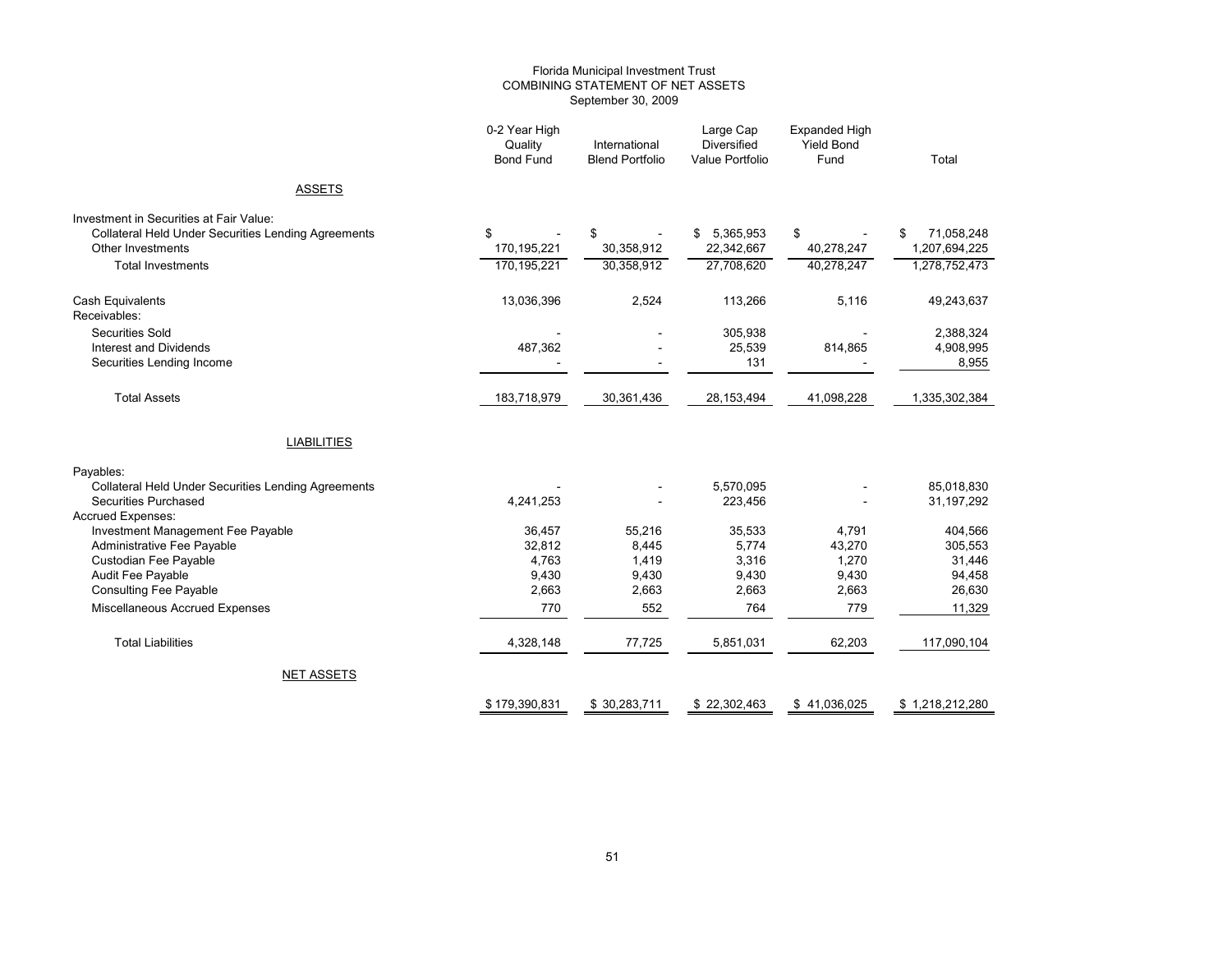#### Florida Municipal Investment Trust COMBINING STATEMENT OF CHANGES IN NET ASSETS September 30, 2009

|                                                           | Intermediate High<br><b>Quality Bond</b><br>Fund | <b>Broad Market</b><br>1-3 Year High<br><b>Quality Bond</b><br><b>High Quality Bond</b><br>Fund<br>Fund |                         | <b>High Quality</b><br><b>Growth Portfolio</b> |                      | <b>Diversified Small</b><br>Cap Equity<br>Portfolio |                   | Russell 1000<br><b>Enhanced Index</b><br>Portfolio |                   |    |               |
|-----------------------------------------------------------|--------------------------------------------------|---------------------------------------------------------------------------------------------------------|-------------------------|------------------------------------------------|----------------------|-----------------------------------------------------|-------------------|----------------------------------------------------|-------------------|----|---------------|
| Revenues                                                  |                                                  |                                                                                                         |                         |                                                |                      |                                                     |                   |                                                    |                   |    |               |
| Interest and Dividend Income<br>Securities Lending Income | 10,421,613<br>\$<br>497,095                      | \$                                                                                                      | 12,938,861<br>1,027,588 | \$                                             | 5,485,502<br>355,754 | \$                                                  | 339,781<br>12,874 | \$                                                 | 398,334<br>37,121 | \$ | 2,950         |
| Fair Value Increases and Decreases                        | 10,275,695                                       |                                                                                                         | 7,883,776               |                                                | 5,839,400            |                                                     | (535, 933)        |                                                    | 543,507           |    | (2,985,387)   |
| <b>Total Revenues</b>                                     | 21,194,403                                       |                                                                                                         | 21,850,225              |                                                | 11,680,656           |                                                     | (183, 278)        |                                                    | 978,962           |    | (2,982,437)   |
| Expenses<br>Securities Lending Expense:                   |                                                  |                                                                                                         |                         |                                                |                      |                                                     |                   |                                                    |                   |    |               |
| <b>Borrower Rebates</b>                                   | 342,766                                          |                                                                                                         | 657,025                 |                                                | 228,332              |                                                     | 7,349             |                                                    | 9,868             |    |               |
| <b>Investment Management Fees</b>                         | 243.277                                          |                                                                                                         | 346,114                 |                                                | 200,629              |                                                     | 78,057            |                                                    | 145,568           |    | 81,510        |
| <b>Administrative Fees</b>                                | 218,949                                          |                                                                                                         | 311,502                 |                                                | 173,879              |                                                     | 22,550            |                                                    | 42,053            |    | 43,509        |
| <b>Custodian Fees</b>                                     | 17,593                                           |                                                                                                         | 24,113                  |                                                | 11,663               |                                                     | 8,830             |                                                    | 11,569            |    | 5,750         |
| <b>Audit Fees</b>                                         | 10,424                                           |                                                                                                         | 10,655                  |                                                | 10,031               |                                                     | 9,430             |                                                    | 9,592             |    | 9,689         |
| <b>Consulting Fees</b>                                    | 10,275                                           |                                                                                                         | 10,275                  |                                                | 10,275               |                                                     | 10,275            |                                                    | 10,275            |    | 10,275        |
| <b>Rating Agency Fees</b>                                 | 9,000                                            |                                                                                                         | 9,000                   |                                                | 9,000                |                                                     |                   |                                                    |                   |    |               |
| General Insurance                                         | 132                                              |                                                                                                         |                         |                                                |                      |                                                     | 621               |                                                    | 431               |    | 437           |
| <b>Trustee Fees and Travel</b>                            | 1,493                                            |                                                                                                         | 1,589                   |                                                | 1,589                |                                                     | 1,493             |                                                    | 1,586             |    | 1,589         |
| Production and Merchandising                              |                                                  |                                                                                                         |                         |                                                |                      |                                                     |                   |                                                    |                   |    |               |
| Legal Fees                                                | 14                                               |                                                                                                         |                         |                                                | 14                   |                                                     |                   |                                                    | 14                |    | 14            |
| Miscellaneous                                             | 10                                               |                                                                                                         | 10                      |                                                | 10                   |                                                     |                   |                                                    | $10$              |    | 10            |
| <b>Total Expenses</b>                                     | 853,933                                          |                                                                                                         | 1,370,283               |                                                | 645,422              |                                                     | 138,605           |                                                    | 230,966           |    | 152,783       |
| Net Investment Income (Loss)                              | 20,340,470                                       |                                                                                                         | 20,479,942              |                                                | 11,035,234           |                                                     | (321, 883)        |                                                    | 747,996           |    | (3, 135, 220) |
| <b>Dividends</b>                                          |                                                  |                                                                                                         |                         |                                                |                      |                                                     |                   |                                                    |                   |    |               |
| <b>Beneficial Interest Share Transactions</b>             |                                                  |                                                                                                         |                         |                                                |                      |                                                     |                   |                                                    |                   |    |               |
| Proceeds from Sale of Shares                              | 40,000,000                                       |                                                                                                         | 96,597,120              |                                                | 11,965,390           |                                                     | 5,035,090         |                                                    | 4,141,148         |    | 15,307,583    |
| Cost of Shares Redeemed                                   | (4,462,610)                                      |                                                                                                         | (69, 742, 370)          |                                                | (8,454,994)          |                                                     | (1,846,643)       |                                                    | (2,725,889)       |    | (5,244,808)   |
| Net Increase from Share Transactions                      | 35,537,390                                       |                                                                                                         | 26,854,750              |                                                | 3,510,396            |                                                     | 3,188,447         |                                                    | 1,415,259         |    | 10,062,775    |
| <b>Total Increase in Net Assets</b>                       | 55,877,860                                       |                                                                                                         | 47,334,692              |                                                | 14,545,630           |                                                     | 2,866,564         |                                                    | 2,163,255         |    | 6,927,555     |
| <b>Net Assets</b>                                         |                                                  |                                                                                                         |                         |                                                |                      |                                                     |                   |                                                    |                   |    |               |
| Beginning of Year                                         | 221,917,358                                      |                                                                                                         | 351,207,887             |                                                | 127,787,918          |                                                     | 20,730,255        |                                                    | 38,240,055        |    | 55,600,221    |
| End of Year                                               | 277,795,218<br>\$                                | S.                                                                                                      | 398,542,579             | S                                              | 142,333,548          |                                                     | 23,596,819        | \$                                                 | 40,403,310        | \$ | 62,527,776    |